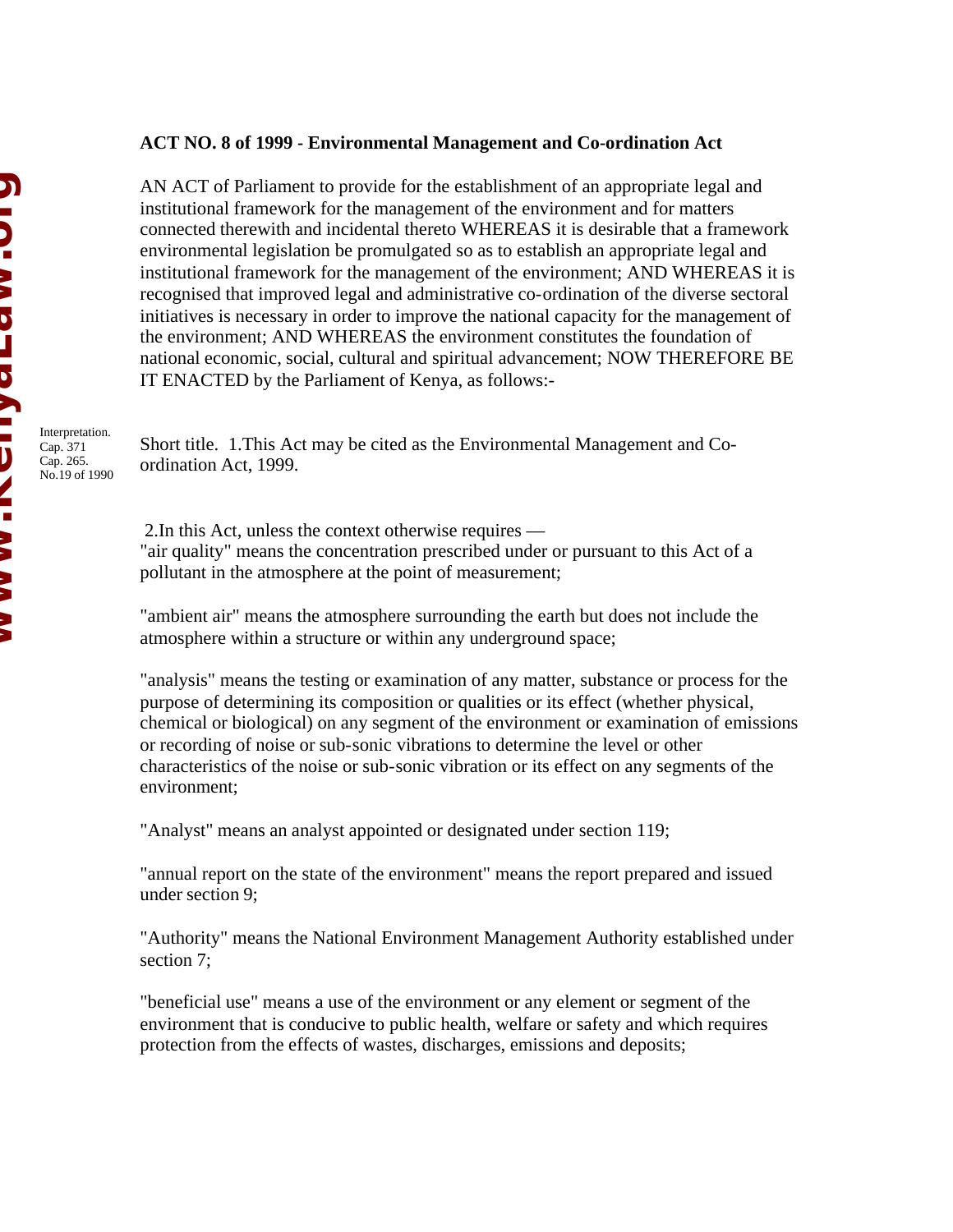"benefited environment" means that environment which has benefited through the imposition of one or more obligations on the burdened land;

"biological diversity" means the variability among living organisms from all sources including, terrestrial ecosystems, aquatic ecosystems and the ecological complexes of which they are part; this includes diversity within species, among species and of ecosystems;

"biological resources" include genetic resources organisms or parts thereof, populations, or any other biotic component or ecosystems with actual or potential use or value for humanity;

"burdened land" means any land upon which an environmental easement has been imposed;

"chemical" means a chemical substance in any form whether by itself or in a mixture or preparation, whether manufactured or derived from nature and for the purposes of this Act includes industrial chemicals, pesticides, fertilizers and drugs;

"coastal zone" means any area declared to be a protected coastal zone under section 55;

"Continental Shelf" means the exclusive economic zone established under section 4 of the Maritime Zones Act;

"controlled area" means any area designated as such by the Minister under this Act;

"Deposit Bond" means a deposit bond paid under section 28;

"developer" means a person who is developing a project which is subject to an environmental impact assessment process under this Act;

"Director" means a Director appointed under section 10;

"Director-General" means the Director-General of the Authority appointed under section 10;

"District Environment Action Plan" means the District Environment Action Plan prepared under section 40;

"District Environment Committee" means the District Environment Committee appointed under section 29;

"ecosystem" means a dynamic complex of plant, animal, micro-organism communities and their non-living environment interacting as a functional unit;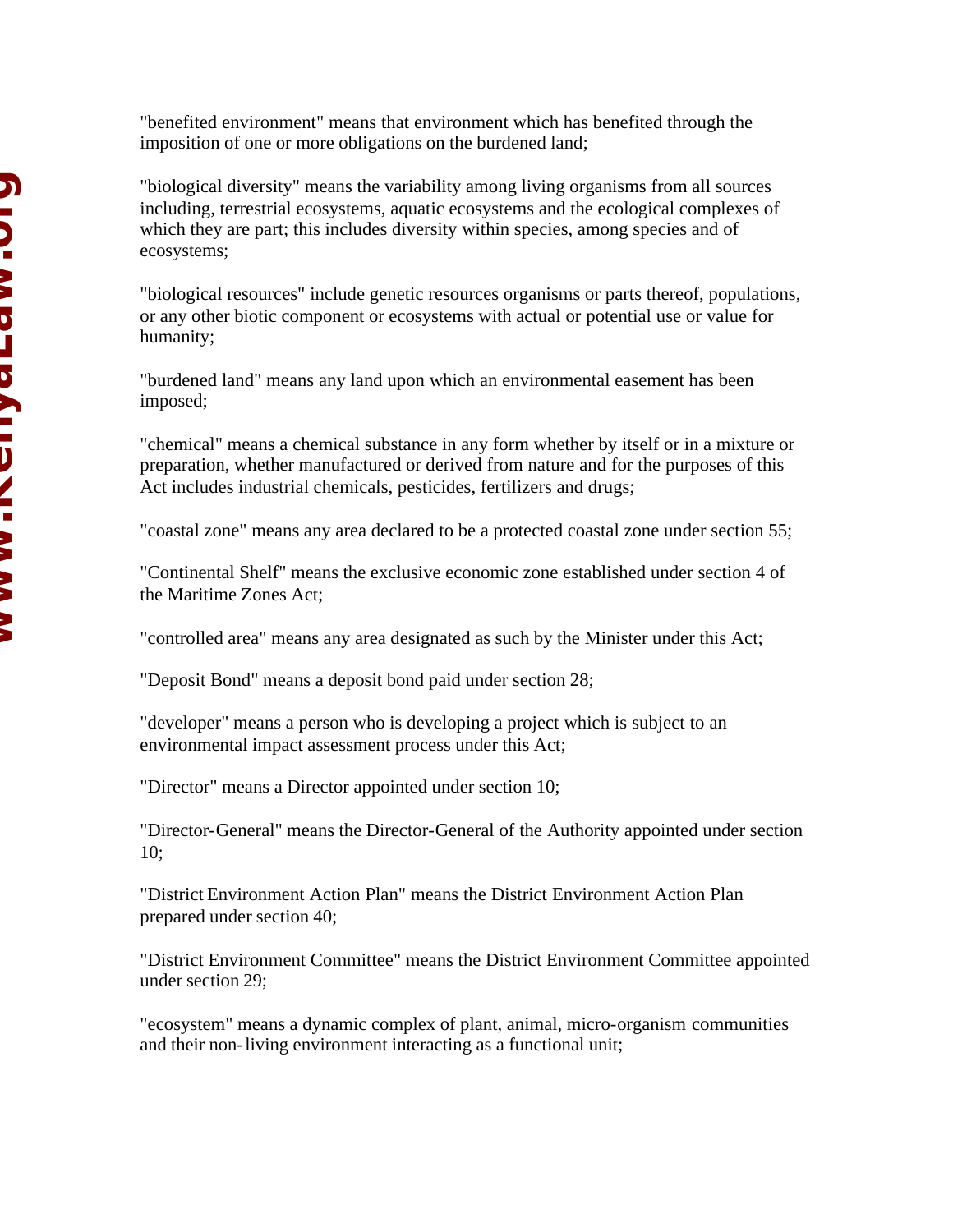"effluent" means gaseous waste, water or liquid or other fluid of domestic, agricultural, trade or industrial origin treated or untreated and discharged directly or indirectly into the aquatic environment;

"element" in relation to the environment mean any of the principal constituent parts of the environment including water, atmosphere, soil, vegetation, climate, sound, odour, aesthetics, fish and wildlife;

"environment" includes the physical factors of the surroundings of human beings including land, water, atmosphere, climate, sound, odour, taste, the biological factors of animals and plants and the social factor of aesthetics and includes both the natural and the built environment;

"environmental audit" means the systematic, documented, periodic and objective evaluation of how well environmental organisation, management and equipment are performing in conserving or preserving the environment;

"environmental easement" means an easement imposed under section 112;

"environmental education" includes the process of recognising values and clarifying concepts in order to develop skills and attitudes necessary to understand and appreciate the inter-relatedness among man, his culture and his biophysical surroundings;

"environmental impact assessment" means a systematic examination conducted to determine whether or not a program, activity or project will have any adverse impacts on the environment;

"Environmental Inspector" means any environmental inspector appointed or designated under section 117;

"environmental management" includes the protection, conservation and sustainable use of the various elements or components of the environment;

"environmental monitoring" means the continuos or periodic determination of actual and potential effects of any activity or phenomenon on the environment whether short-term or long term;

"environmental planning" means both long-term and short-term planning that takes into account environmental exigencies;

"environmental resources" includes the resources of the air, land, flora, fauna and water together with their aesthetical qualities;

"environmental restoration order" means an order issued under section 108;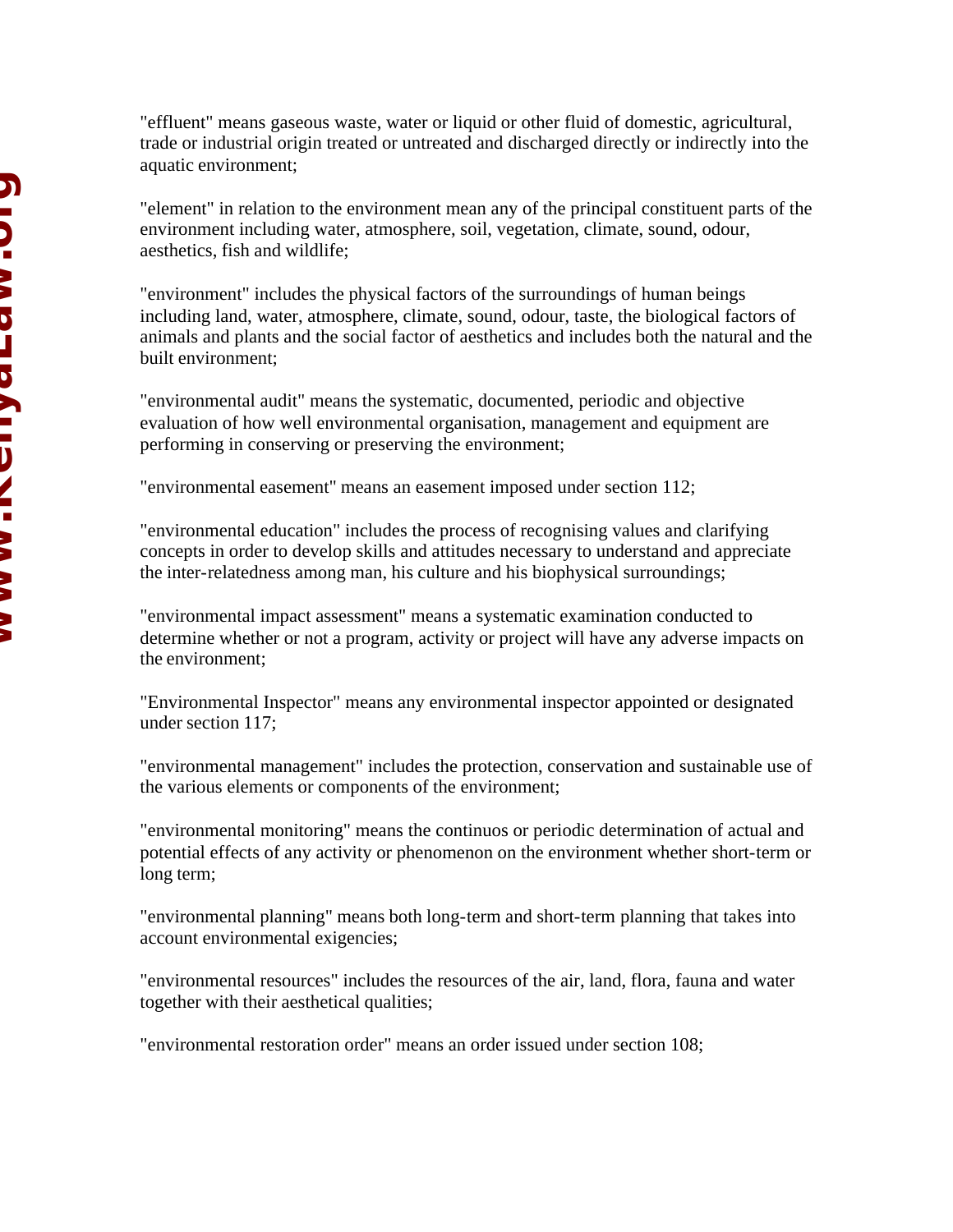"environmentally friendly" includes any phenomenon or activity that does not cause harm or degradation to the environment;

"ex situ conservation" means conservation outside the natural ecosystem and habitat of the biological organism;

"exclusive economic zone" means the exclusive economic zone established and delimited under section 4 of the Maritime Zones Act; —

"financial year" means the period of twelve months ending on the thirtieth June in every year;

"General Fund" means the General Fund established under section 20;

"genetic resources" means genetic material of actual or potential value;

"good environmental practice" means practice that is in accordance with the provisions of this Act or any other relevant law;

"hazardous substance" means any chemical, waste, gas, medicine, drug, plant, animal or microorganism which is likely to be injurious to human health or the environment;

"hazardous waste" means any waste which has been determined by the Authority to be hazardous waste or to belong to any other category of waste provided for in section 91;

"in-situ conservation" means conservation within the natural ecosystem and habitat of the biological organism;

"intergenerational equity" means that the present generation should ensure that in exercising its rights to beneficial use of the environment the health, diversity and productivity of the environment is maintained or enhanced for the benefit of future generations;

"intragenerational equity" means that all people within the present generation have the right to benefit equally from the exploitation of the environment, and that they have an equal entitlement to a clean and healthy environment;

"lead agency" means any Government ministry, department, parastatal, state corporation or local authority, in which any law vests functions of control or management or any element of the environment or natural resources;

"local authority" has the meaning assigned to it in section 2 of the Local Government Act;

"Minister" means the Minister for the time being responsible for matters relating to the environment;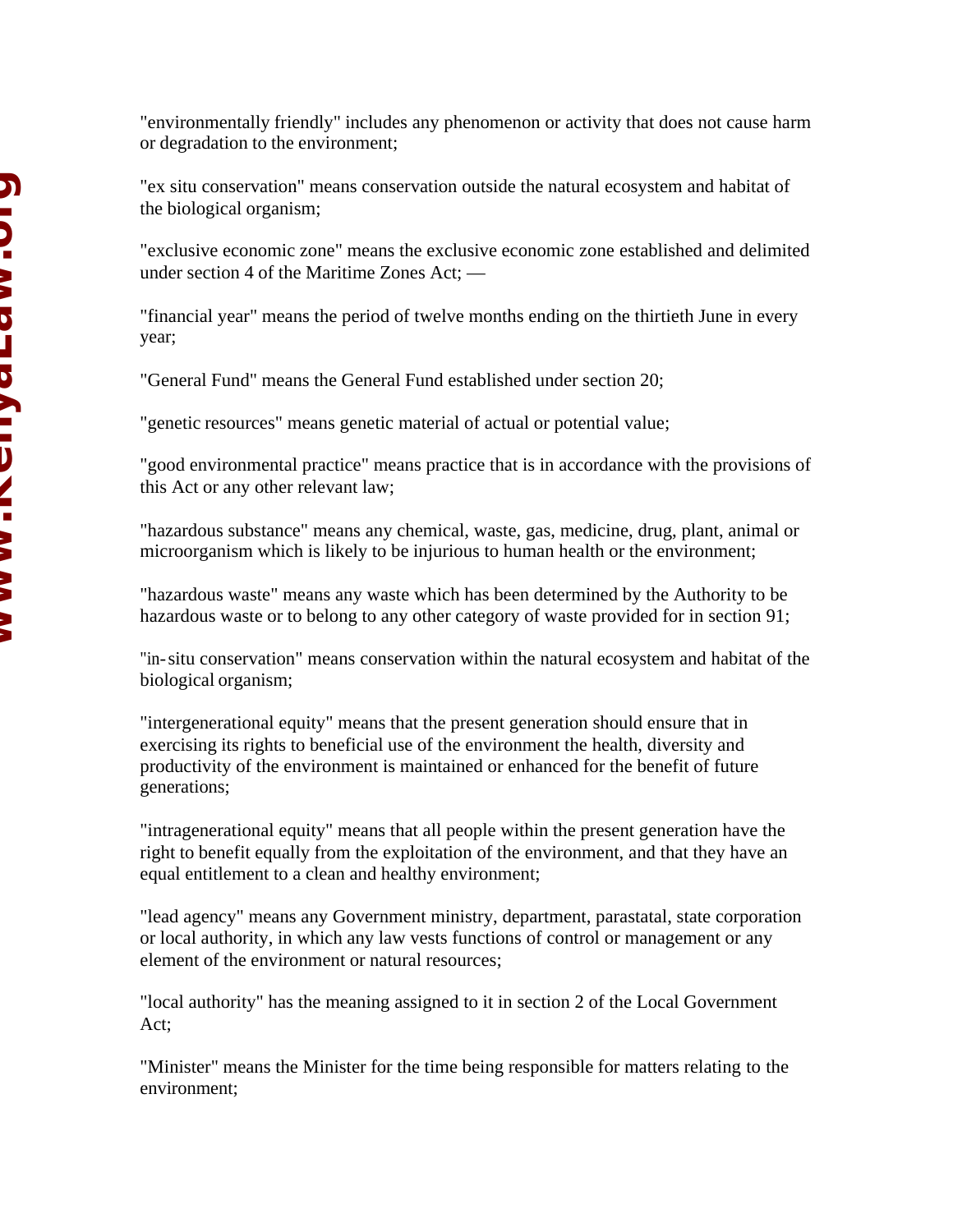"mixture containing oil" means a mixture of substances or liquids with such oil content as may be specified under this Act or, if such oil content is not specified, a mixture with an oil content of one hundred parts or more in one million parts of the mixture;

"National Council of Non-Governmental Organisations" means the Council No. 19 of 1990 established by section 23 of the Non-Governmental Organisations Co-ordination Act, 1990;

"National Environment Action Plan" means the plan referred to in section 37;

"natural resources" include resources of the air, land, water, animals and plants including their aesthetic qualities;

"noise" means any undesirable sound that is intrinsically objectionable or that may cause adverse effects on human health or the environment;

"occupational air quality" means the concentration prescribed under or pursuant to this Act of a substance or energy in the atmosphere within a structure or under-ground space in which human activities take place;

"occupier" means a person in occupational or control of premises, and in relation to premises different parts of which are occupied by different persons, means the respective persons in occupation or control of each part;

"oil" includes —

(a) crude oil, refined oil, diesel oil, fuel oil and lubricating oil; and

(b) any other description of oil which may be prescribed;

"owner" in relation to any premises means —

(a) the registered proprietor of the premises;

(b) the lessee, including a sub-lessee of the premises;

(c) the agent or trustee of any other owners described in paragraphs (a) and (b) of this interpretation section or where such owner as described in paragraphs (a) and (b) cannot be traced or has died, his legal personal representative;

(d) the person for the time being receiving the rent of the premises whether on his own account or as agent or trustee for any other person or as receiver or who would receive the rent if such premises were let to a tenant; and in relation to any ship means the person registered as the owner of the ship or in the absence of registration, the person owning the ship; except that in the case of a ship owned by any country and operated by a company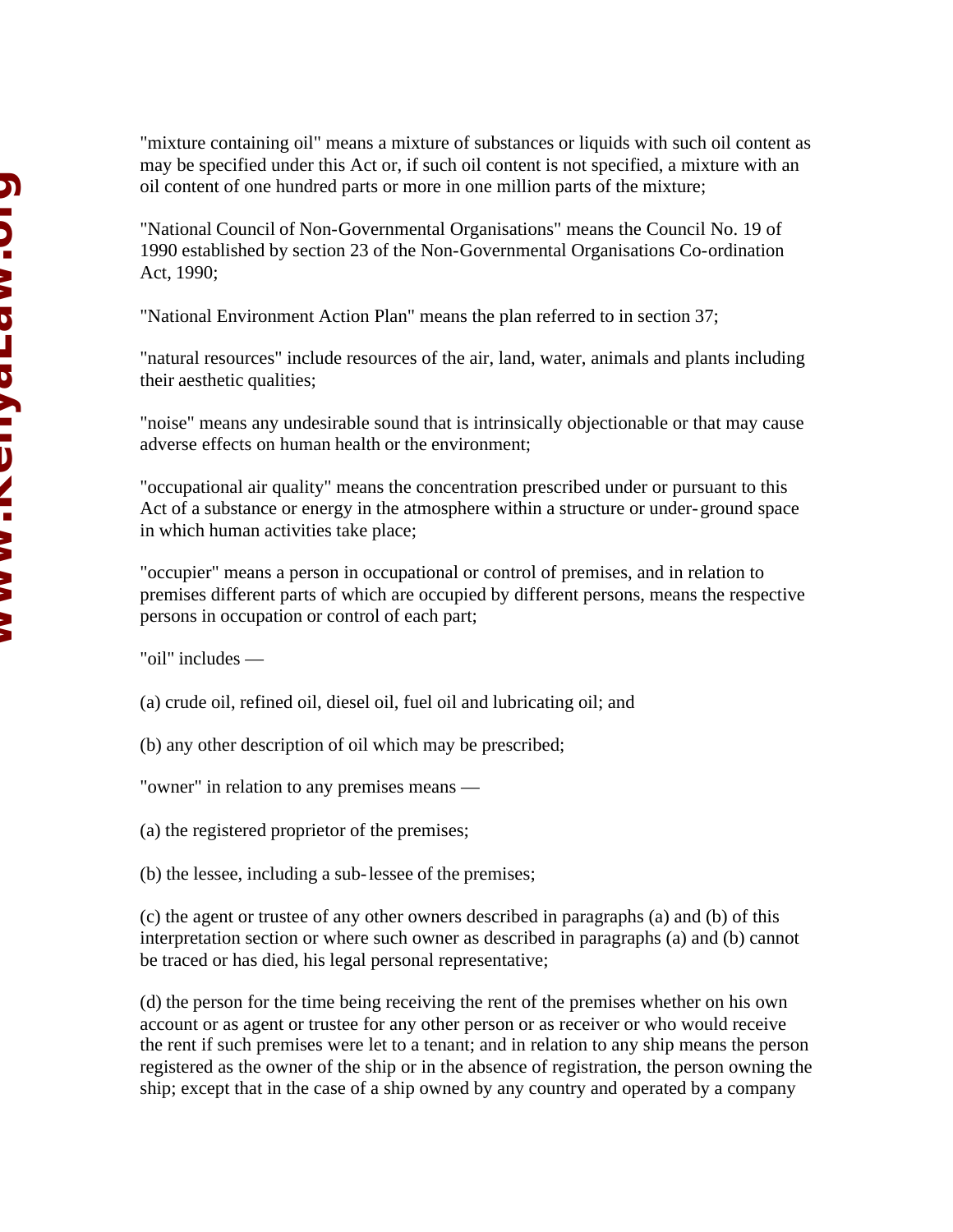which in that country is registered as the ship's operator, "owner" shall include such country and the master of the ship;

"ozone layer" means the layer of the atmospheric zone above the planetary boundary layer as defined in the Vienna Convention for the Protection of the Ozone Layer, 1985;

"pollutant" includes any substance whether liquid, solid or gaseous which —

(a) may directly or indirectly alter the quality of any element of the receiving environment;

(b) is hazardous or potentially hazardous to human health or the environment; and includes objectionable odours, radio-activity, noise, temperature change or physical, chemical or biological change to any segment or element of the environment;

"polluter-pays principle" means that the cost of cleaning up any element of the environment damaged by pollution, compensating victims of pollution, cost of beneficial uses lost as a result of an act of pollution and other costs that are connected with or incidental to the foregoing, is to be paid or borne by the person convicted of pollution under this Act or any other applicable law;

"pollution" means any direct or indirect alteration of the physical, thermal, chemical, biological, or radio-active properties of any part of the environment by discharging, emitting, or depositing wastes so as to effect any beneficial use adversely, to cause a condition which is hazardous or potentially hazardous to public health, safety or welfare, or to animals, birds, wildlife, fish or aquatic life, or to plants or to cause contravention of any condition, limitation, or restriction which is subject to a licence under this Act;

"practicable" means reasonably practicable having regard, among other things, to local conditions and knowledge and the term "practicable means" include the provision and the efficient maintenance of plants and the proper use thereof, and the supervision by or on behalf of the occupier of any process or operation;

"precautionary principle" is the principle that where there are threats of damage to the environment, whether serious or irreversible, lack of full scientific certainty shall not be used as a reason for postponing cost-effective measures to prevent environmental degradation;

"premises" include mesuages, buildings, lands, and hereditaments in every tenure and machinery, plant or vehicle used in connection with any trade carried on at any premises;

"project" includes any project, program or policy that leads to projects which may have an impact on the environment;

"project report" means a summary statement of the likely environmental effects of a proposed development referred to in section 58;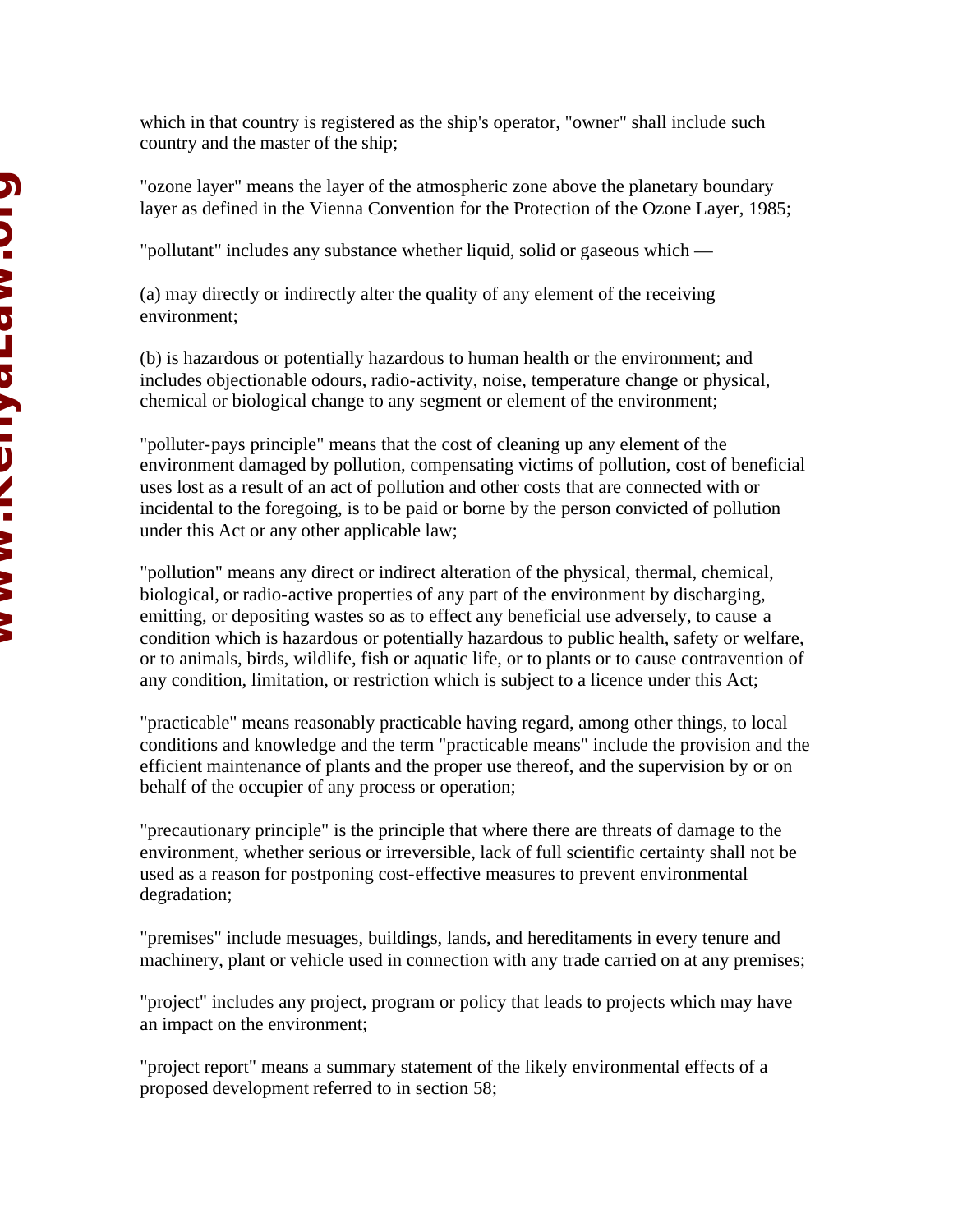"proponent" means a person proposing or executing a project, program or an undertaking specified in the Second Schedule;

"proprietary information" means information relating to any manufacturing process, trade secret, trade mark, copyright, patent or formula protected by law in Kenya or by any international treaty to which Kenya is a party;

"Provincial Director of Environment" means the Provincial Director of Environment appointed under section 16;

"Provincial Environment Committee" means the Provincial Environment Committee appointed under section 29;

"Public Complaints Committee" means the Public Complaints Committee established under section 31;

"radiation" includes ionising radiation and any other radiation likely to have adverse effects on human health and the environment;

"regional development authority" means a regional development authority established by an Act of Parliament;

"regulations" mean regulations made under this Act;

"Restoration Fund" means the National Environment Restoration Fund established under section 25;

"segment" in relation to the environment means any portion or portions of the environment expressed in terms of volume, space, area, quantity, quality or time or any combination thereof;

"ship" includes every description of vessel or craft or floating structure;

"soil" includes earth, sand, rock, shales, minerals, vegetation, and the flora and fauna in the soil and derivatives thereof such as dust;

"standard" means the limits of discharge or emissions established under this Act or under regulations made pursuant to this Act or any other written law;

"sustainable development" means development that meets the needs of the present generation without compromising the ability of future generations to meet their needs by maintaining the carrying capacity of the supporting ecosystems;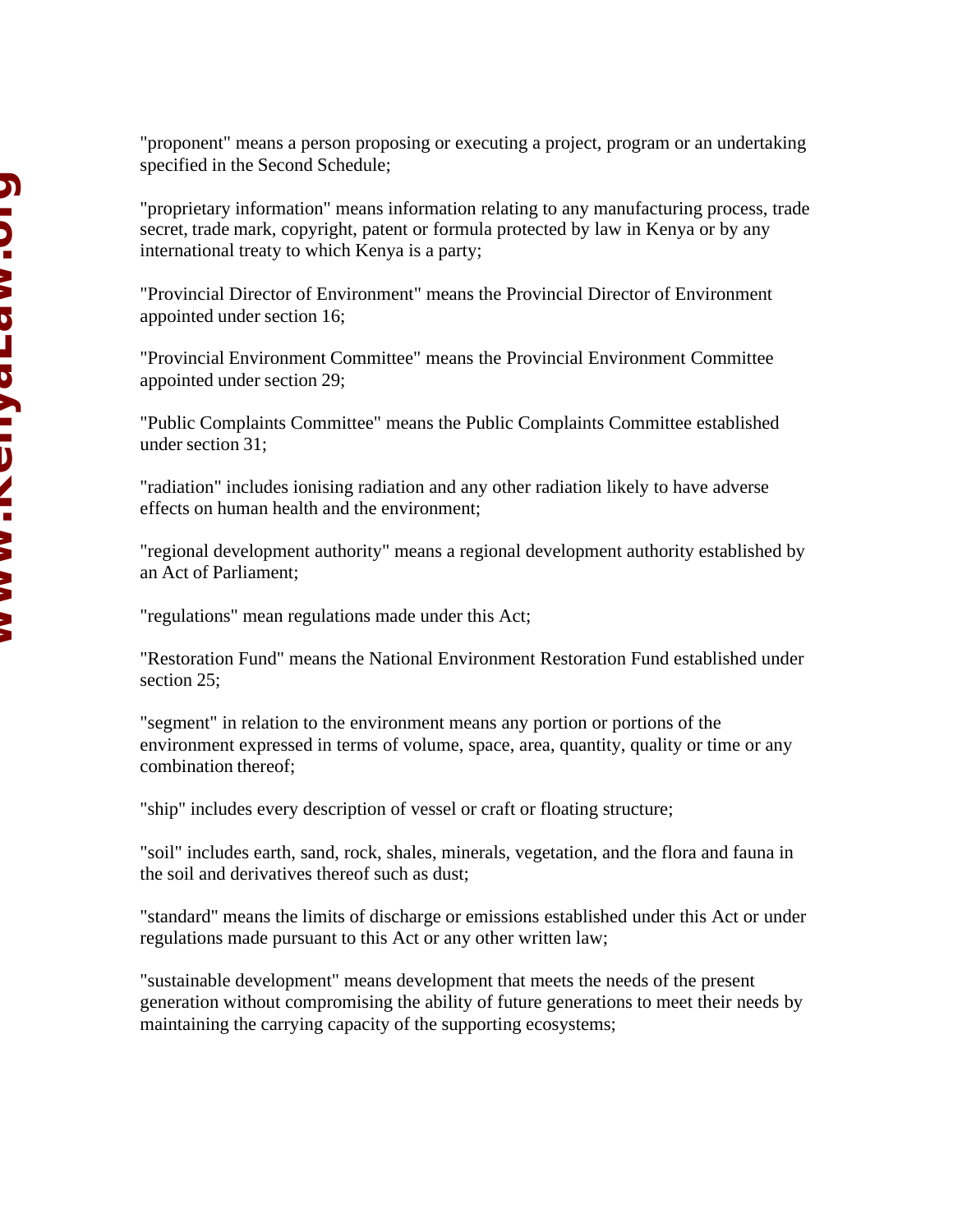"sustainable use" means present use of the environment or natural resources which does not compromise the ability to use the same by future generations or degrade the carrying capacity of supporting ecosystems;

"territorial waters" means territorial waters provided for under section 3 of the Maritime Zones Act;

"trade" means any trade, business or undertaking whether originally carried on at fixed premises or at varying places which may result in the discharge of substances and energy and includes any activity prescribed to be a trade, business or undertaking for the purposes of this Act;

"Tribunal" means the National Environment Tribunal established under section 125;

"Trust Fund" means the National Environment Trust Fund established under section 24;

"waste" includes any matter prescribed to be waste and any matter whether liquid, solid, gaseous or radioactive, which is discharged, emitted or deposited in the environment in such volume, composition or manner likely to cause an alteration of the environment;

"water" includes drinking water, river, stream, water-course, reservoir, well, dam, canal, channel, lake swamp, open drain, or underground water;

"wetland" means areas permanently or seasonally flooded by water where plants and animals have become adapted.

3.(1) Every person in Kenya is entitled to a clean and healthy environment and has the duty to safeguard and enhance the environment.

(2) The entitlement to a clean and healthy environment under subsection (1) includes the access by any person in Kenya to the various public elements or segments of the environment for recreational, educational, health, spiritual and cultural purposes.

(3) If a person alleges that the entitlement conferred under subsection (1) has been, is being or is likely to be contravened in relation to him, then without prejudice to any other action with respect to the same matter which is lawfully available, that person may apply to the High Court for redress and the High Court may make such orders, issue such writs or give such directions as it may deem appropriate to—

(a) prevent, stop or discontinue any act or omission deleterious to the environment;

(b) compel any public officer to take measures to prevent or discontinue any act or omission deleterious to the environment;

(c) require that any on-going activity be subjected to an environment audit in accordance with the provisions of this Act;

Entitlement to a clean and healthy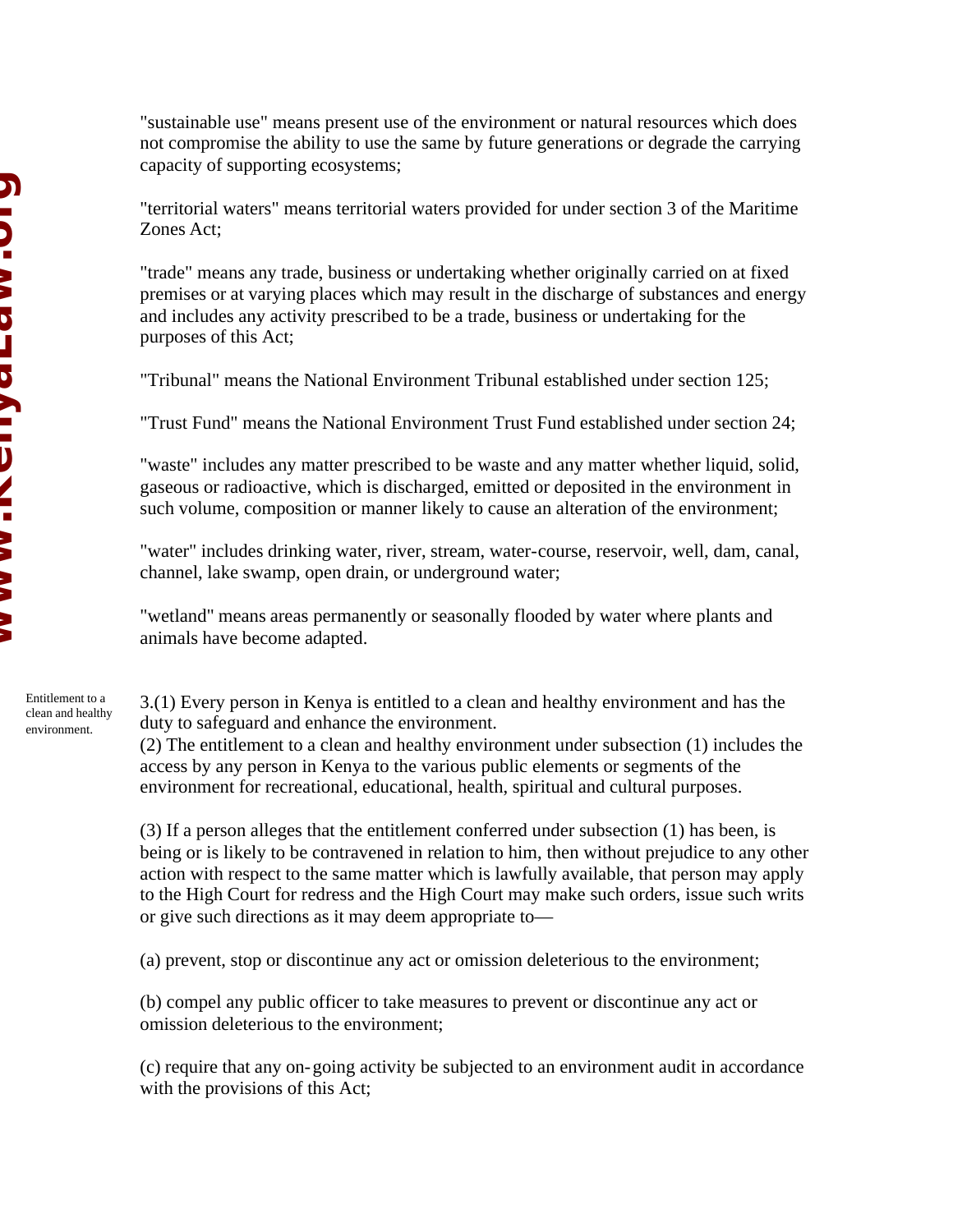(d) compel the persons responsible for the environmental degradation to restore the degraded environment as far as practicable to its immediate condition prior to the damage; and

(e) provide compensation for any victim of pollution and the cost of beneficial uses lost as a result of an act of pollution and other losses that are connected with or incidental to the foregoing.

(4) A person proceeding under subsection (3) of this section shall have the capacity to bring an action notwithstanding that such a person cannot show that the defendant's act or omission has caused or is likely to cause him any personal loss or injury provided that such action—

(a) is not frivolous or vexatious; or

(b) is not an abuse of the court process.

(5) In exercising the jurisdiction conferred upon it under subsection (3), the High Court shall be guided by the following principles of sustainable development;

(a) the principle of public participation in the development of policies, plans and processes for the management of the environment;

(b) the cultural and social principles traditionally applied by any community in Kenya for the management of the environment or natural resources in so far as the same are relevant and are not repugnant to justice and morality or inconsistent with any written law;

(c) the principle of international co-operation in the management of environmental resources share by two or more states;

(d) the principles of intergenerational and intragenerational equity;

(e) the polluter-pays principle; and

(f) the pre-cautionary principle.

4.(1) There is established a council to be known as the National Environment Council (hereinafter referred to as the "Council") which shall consist of— (a) the Minister who shall be the chairman;

(b) the Permanent Secretaries in the Ministries for the time being responsible for the matters specified in the First Schedule;

(c) two representatives of public universities in Kenya to be appointed by the Minister;

Establishment of the National Environment Council.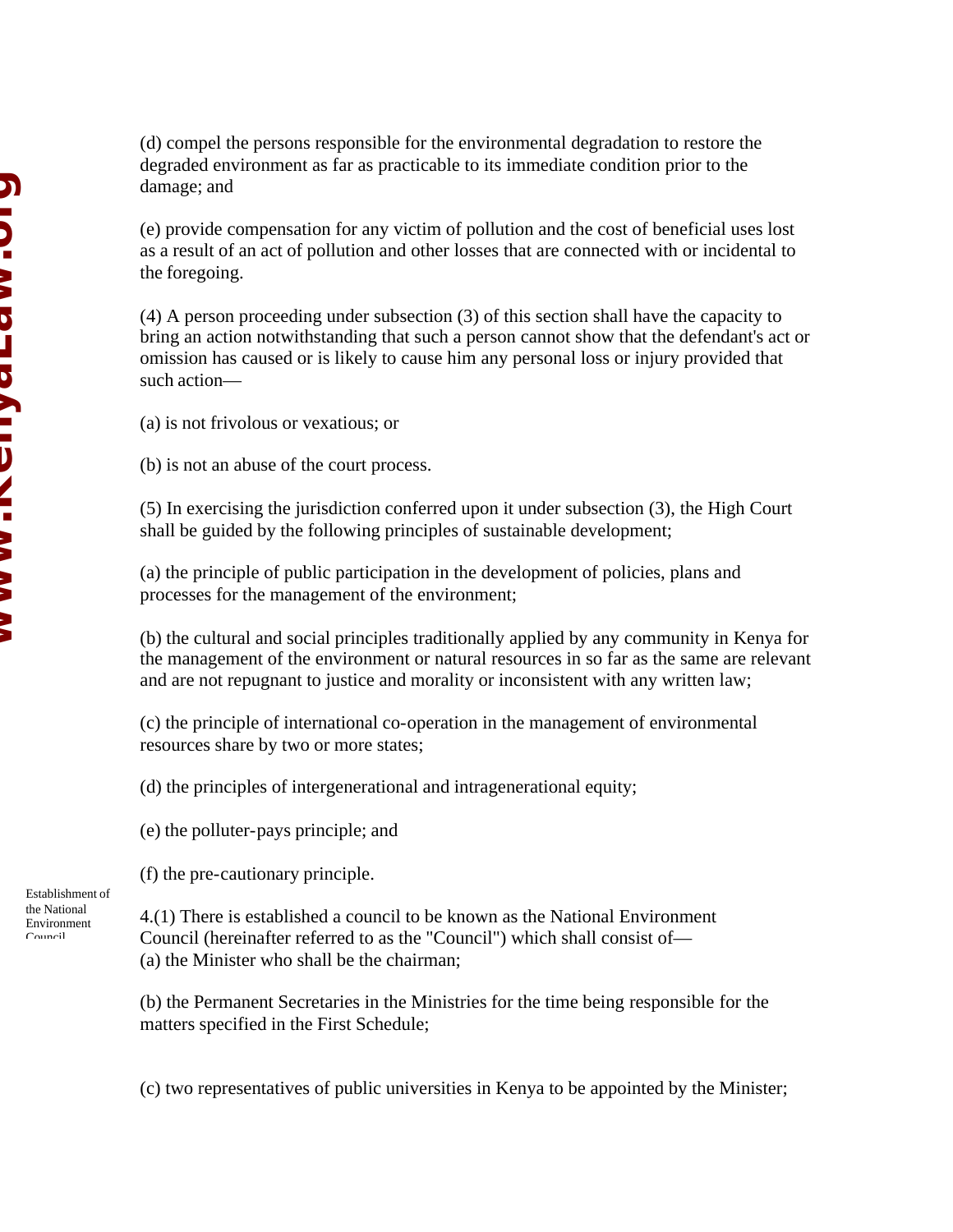(d) two representatives of specialised research institutions in Kenya to be appointed by the Minister;

(e) three representatives of the business community, to be appointed by the Minister, one of whom shall be a representative of oil marketing companies;

(f) two representatives of Non-Governmental organisations active in the environmental field to be appointed by the Minister;

(g) the Director-General who shall be the secretary; and

(h) such number of other members as may, from time, be co-opted by the Minister to be members of the Council;

(2) Every appointment under paragraph (f) of subsection (1) shall be made from a list of nominees submitted by the Non-Governmental Organizations Council.

(3) Every appointment under paragraphs (c), (d), (e), (f) and (h) of subsection (1) shall be by name and by notice in the Gazette and shall be for a renewable period of three years, but shall cease if the appointee—

(a) Serves the Minister with a written notice of resignation; or

(b) is absent from three consecutive meetings of the Council without the permission of the Minister; or

(c) is convicted of an offence and sentenced to imprisonment for a term exceeding six months or to a fine exceeding ten thousand shillings; or

(d) is incapacitated by prolonged physical or mental illness from performing his duties as a member of the Council; or

(e) conducts himself in a manner deemed by the Minister, in consultation with the Council, to be inconsistent with membership of the Council; or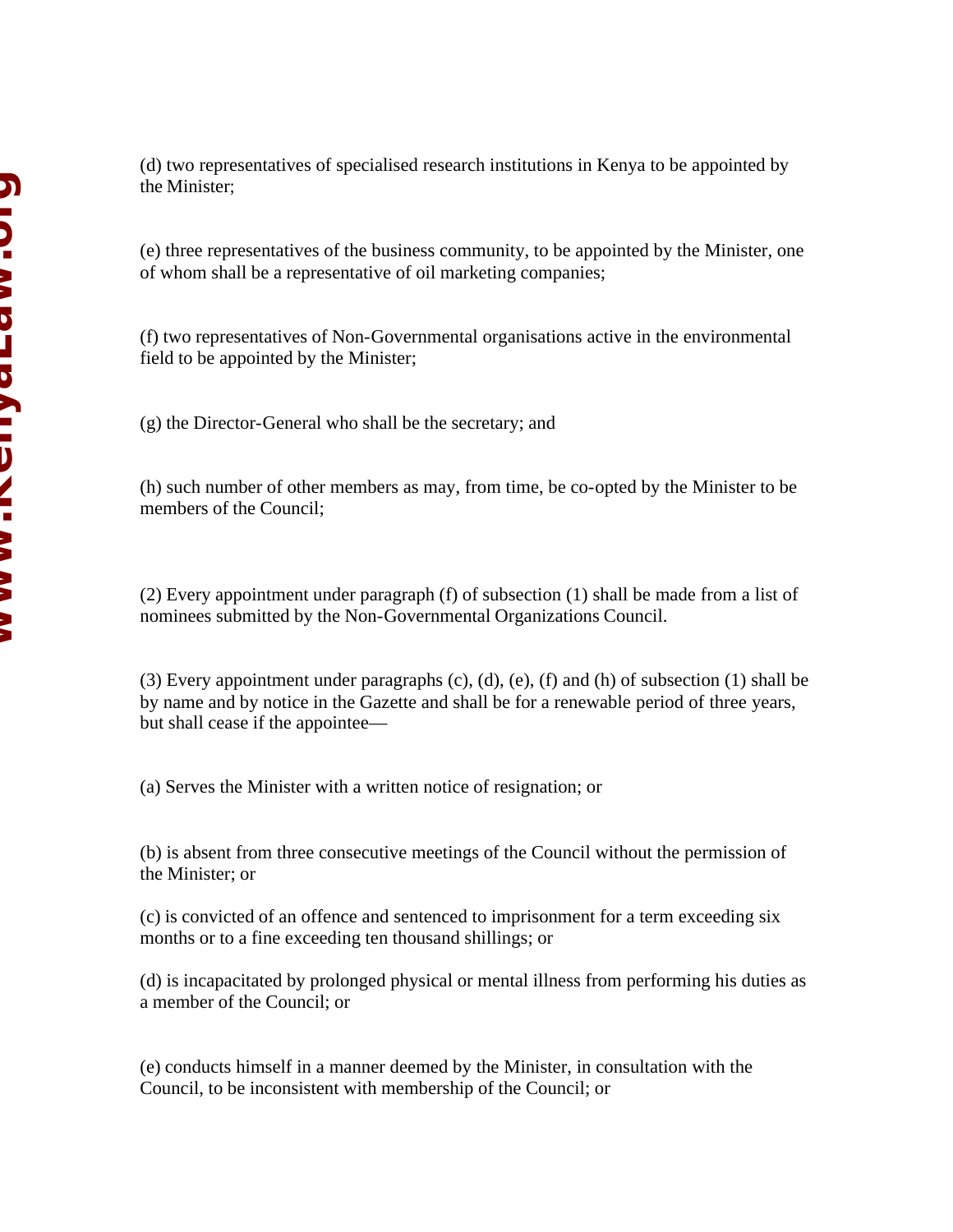5.(a) The Council shall—

(a) be responsible for policy formulation and directions for purposes of this Act;

(b) set national goals and objectives and determine policies and priorities for the protection of the environment;

(c) promote co-operation among public departments, local authorities, private sector, Non-Governmental Organisations and such other organisations engaged in environmental protection programmes; and

(d) perform such other functions as are assigned under this Act.

 6.(1) The Council shall meet at least four times in every financial year, at such place as it may deem appropriate for the transaction of its business.

(2) The Minister shall preside at all meetings of the Council but in his absence a person appointed by him shall preside on his behalf at such a meeting.

(3) The secretary to the Council shall prepare and keep all the records of the business conducted at the meetings of the Council.

(4) The powers of the Council shall not be affected by any vacancy in the membership thereof nor by any defect in the appointment of a person purporting to be a member of the Council.

(5) Subject to this section, the Council shall regulate its own procedure.

Establishment of the National Environment Management Authority.

7.(1)There is established an Authority to be known as the National Environment Management Authority.

(2) The Authority shall be a body corporate with perpetual succession and a common seal and shall, in its corporate name, be capable of—

Procedure of the Council.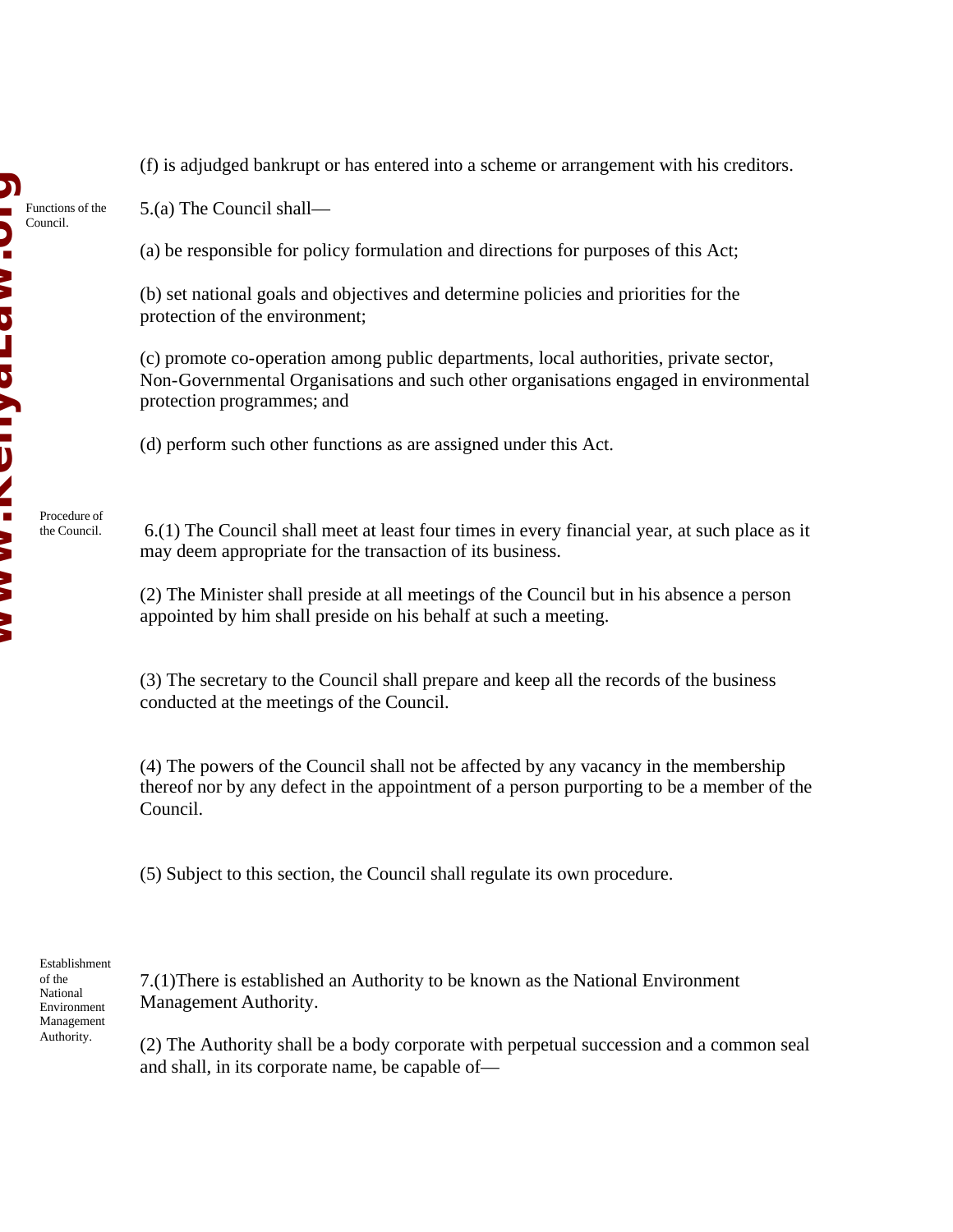Objects and functions of

the Authority.

(a) suing and being sued;

(b) taking, purchasing, charging and disposing of movable and immovable property;

1999 Environmental Management and Co-ordination No. 8

(c) borrowing money;

(d) entering into contracts; and

(e) doing or performing all such other things or acts for the proper administration of this Act, which may lawfully be performed by a body corporate.

 8.The Headquarters of the Authority shall be in Nairobi. Headquarters.

> 9.(1) The object and purpose for which the Authority is established is to exercise general supervision and co-ordination over all matters relating to the environment and to be the principal instrument of Government in the implementation of all policies relating to the environment.

(2) Without prejudice to the generality of the foregoing, the Authority shall—

(a) co-ordinate the various environmental management activities being undertaken by the lead agencies and promote the integration of environmental considerations into development policies, plans, programmes and projects with a view to ensuring the proper management and rational utilization of environmental resources on a sustainable yield basis for the improvement of the quality of human life in Kenya;

(b) take stock of the natural resources in Kenya and their utilisation and conservation;

(c) establish and review in consultation with the relevant lead agencies, land use guidelines;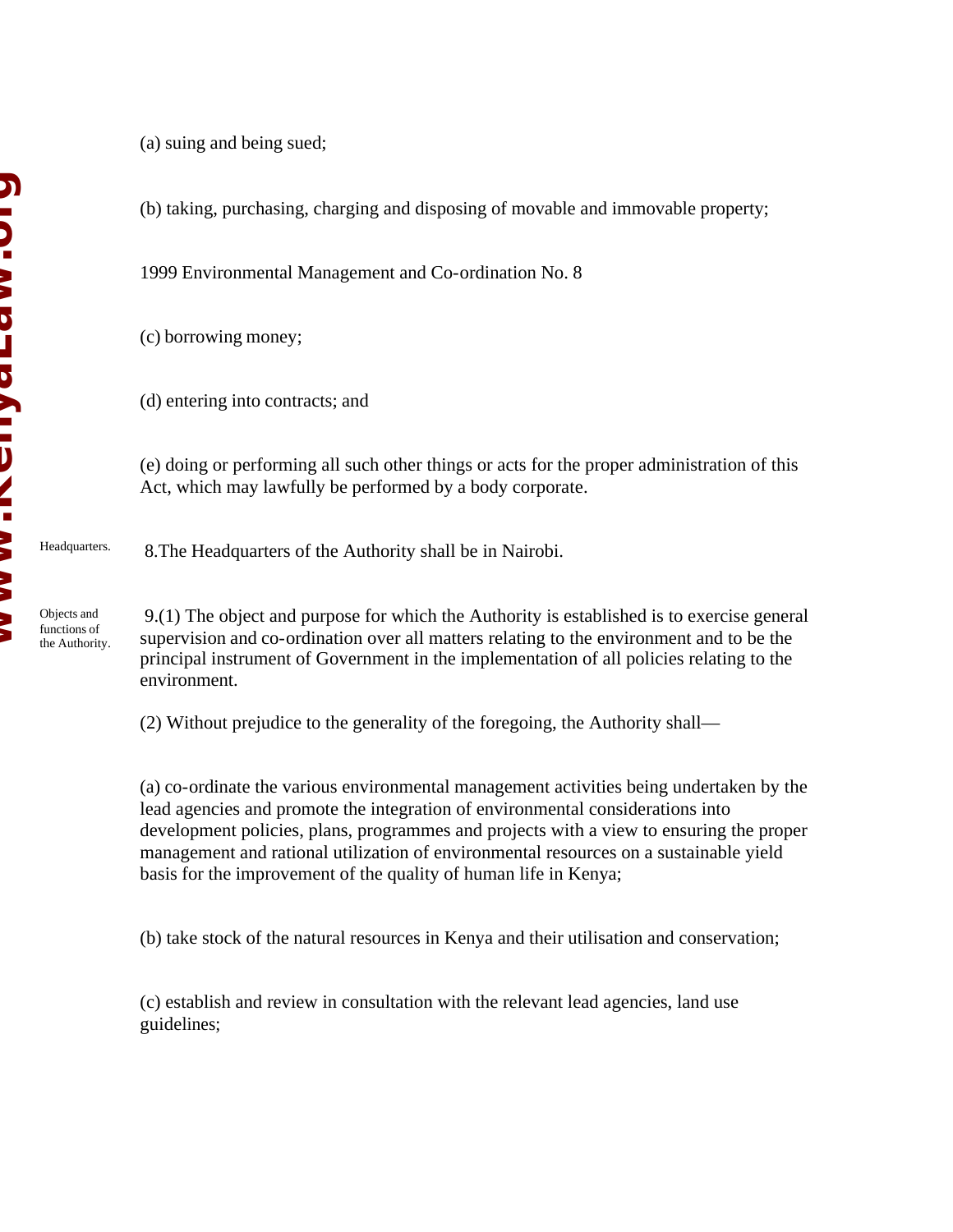(d) examine land use patterns to determine their impact on the quality and quantity of natural resources;

(e) carry out surveys which will assist in the proper management and conservation of the environment;

(f) advise the Government on legislative and other measures for the management of the environment or the implementation of relevant international conventions, treaties and agreements in the field of environment, as the case may be;

(g) advise the Government on regional and international environmental conventions, treaties and agreements to which Kenya should be a party and follow up the implementation of such agreements where Kenya is a party;

(h) undertake and co-ordinate research, investigation and surveys in the field of environment and collect, collate and disseminate information about the findings of such research, investigation or survey;

(i) mobilise and monitor the use of financial and human resources for environmental management;

(j) identify projects and programmes or types of projects and programmes, plans and policies for which environmental audit or environmental monitoring must be conducted under this Act;

(k) initiate and evolve procedures and safeguards for the prevention of accidents which may cause environmental degradation and evolve remedial measures where accidents occur;

1999 Environmental Management and Co-ordination No. 8

(l) monitor and assess activities, including activities being carried out by relevant lead agencies, in order to ensure that the environment is not degraded by such activities, environment is not degraded by such activities, environmental management objectives are adhered to and adequate early warning on impending environmental emergencies is given;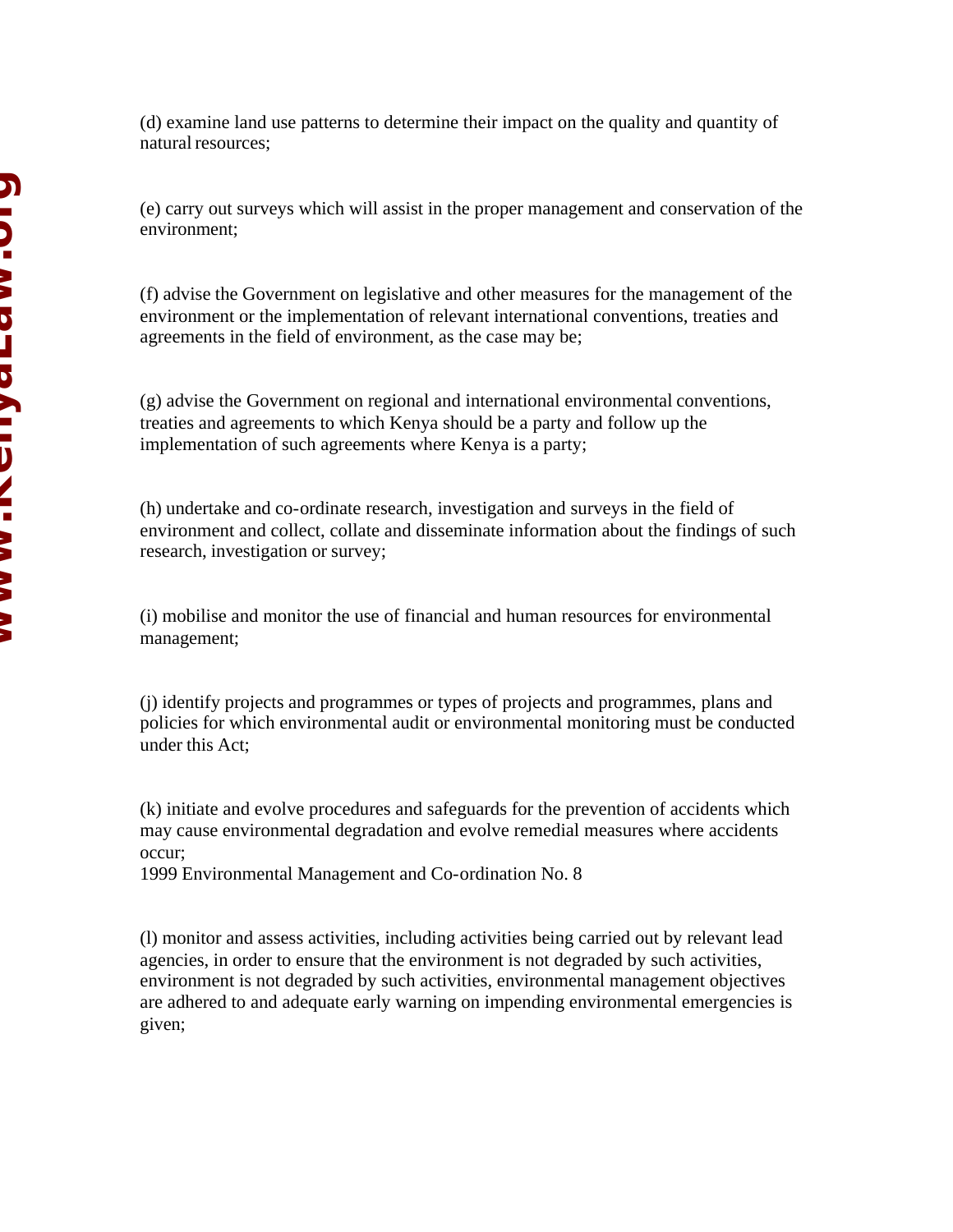(m) undertake, in co-operation with relevant lead agencies, programmes intended to enhance environmental education and public awareness about the need for sound environmental management as well as for enlisting public support and encouraging the effort made by other entities in that regard;

(n) publish and disseminate manuals, codes or guidelines relating to environmental management and prevention or abatement of environmental degradation;

(o) render advice and technical support, where possible, to entities engaged in natural resources management and environmental protection so as to enable them to carry out their responsibilities satisfactorily;

(p) prepare and issue an annual report on the state of the environment in Kenya and in this regard may direct any lead agency to prepare and submit to it a report on the state of the sector of the environment under the administration of that lead agency;

(q) perform such other functions as the Government may assign to the Authority or as are incidental or conducive to the exercise by the Authority of any or all of the functions provided under this Act.

(3) The Minister shall lay every annual report on the state of the environment prepared under subsection (2) (p) before the National Assembly as soon as reasonably practicable after its publication where the National Assembly is in session, or where not in session, within twenty-one days of the day the National Assembly next sits after such publication.

10.(1) The Authority shall be managed by a Board, which shall consist of— (a) a chairman appointed by the President;

(b) the Permanent Secretary of the Ministry for the time being responsible for matters relating to the Authority or an officer of that Ministry designated in writing by the Permanent Secretary;

(c) a Director-General appointed by the President;

(d) three Directors who shall be officers of the Authority;

(e) seven members, not being public officers, appointed by the Minister in consultation with the Council; and

(f) the Secretary to the Board, who shall be appointed by the Authority.

the Authority.

Board of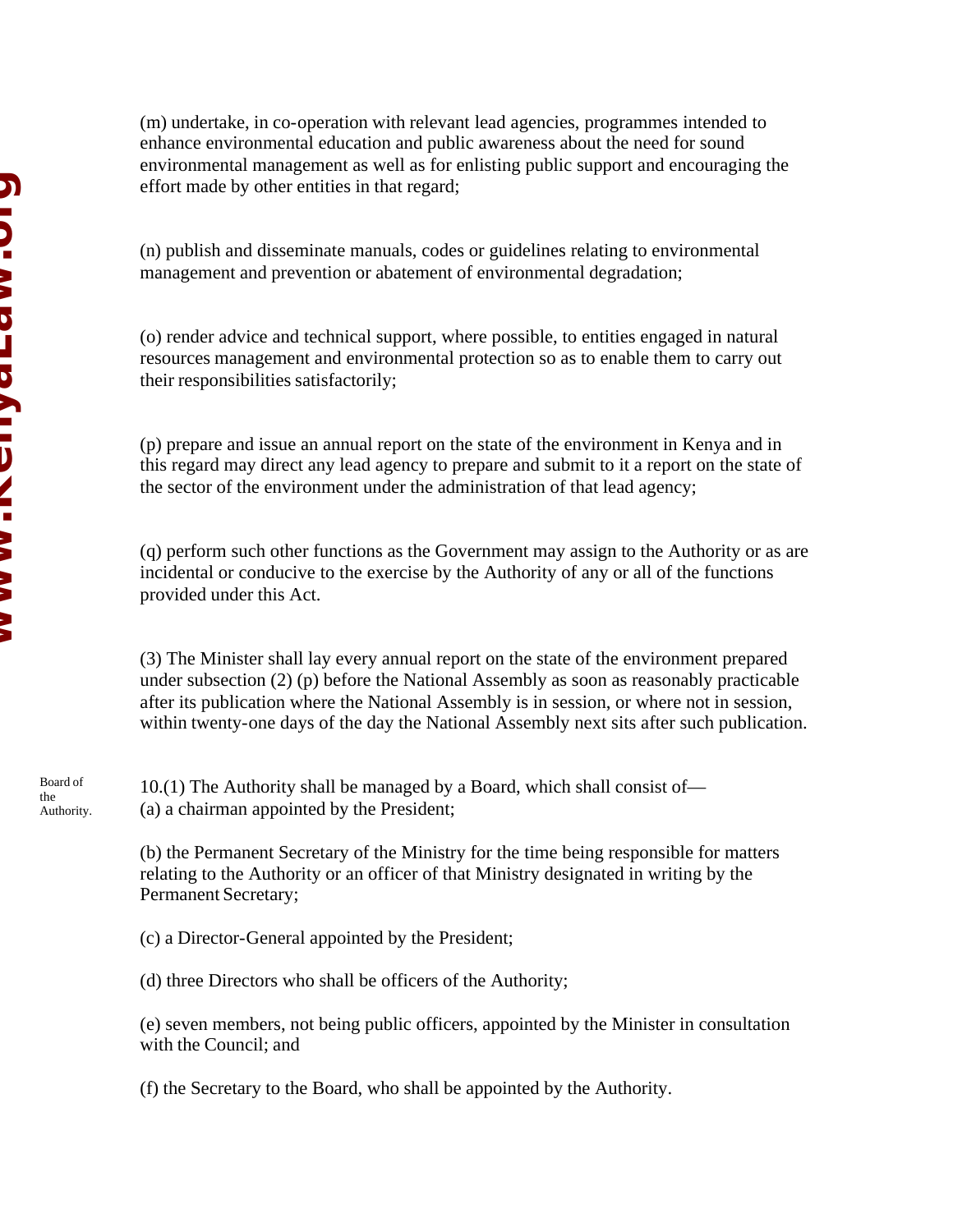(2) No person shall be appointed under subsections  $(1)$  (a),  $(c)$ ,  $(d)$  or  $(e)$  unless such person holds at least a post-graduate degree from a recognized university in the fields of environmental law, environmental science, natural resource management or a relevant social science and in the case of the Director-General, has at least fifteen years' working experience in the relevant field.

(3) The members referred to under subsection (1) (a) and (e) of subsection (1) shall be appointed at different times so that the respective expiry dates of their terms of office shall fall at different times.

(4) The members appointed under paragraph (a), (c) and (e) of subsection (1) shall hold office for a term of four years and shall be eligible for reappointment for one further term of four years.

(5) The Board shall elect a Vice-Chairman from among the members appointed under paragraph (e) of subsection (1).

(6) The Board shall meet at least four times in every financial year.

(7) The Chairman shall preside at every meeting of the Board at which he is present, but in his absence the Vice-Chairman shall preside, and in his absence, the members present shall elect one of their number who shall, in respect to that meeting and the business transacted thereat have all the powers of the Chairman.

(8) Unless a unanimous decision is reached, a decision on any matter before the Board shall be by a majority of votes of the members present and in the case of an equality of votes, the Chairman or person presiding shall have a casting vote.

(9) The quorum for the transaction of the business of the Board shall be seven members including the person presiding; and all acts, matters or things authorized or required to be done by the Board, shall be effected by a resolution passed by a majority of the members present and voting.

(10) The Secretary to the Board shall not be entitled to vote on any matter before the Board.

(11) The appointment of a member of the Board may be terminated by the appointing authority where the member—

(a) is adjudged bankrupt or enters into a composition or scheme of arrangement with his creditors;

(b) is convicted of an offence and sentenced to imprisonment for a term of six months or more without the option of a fine;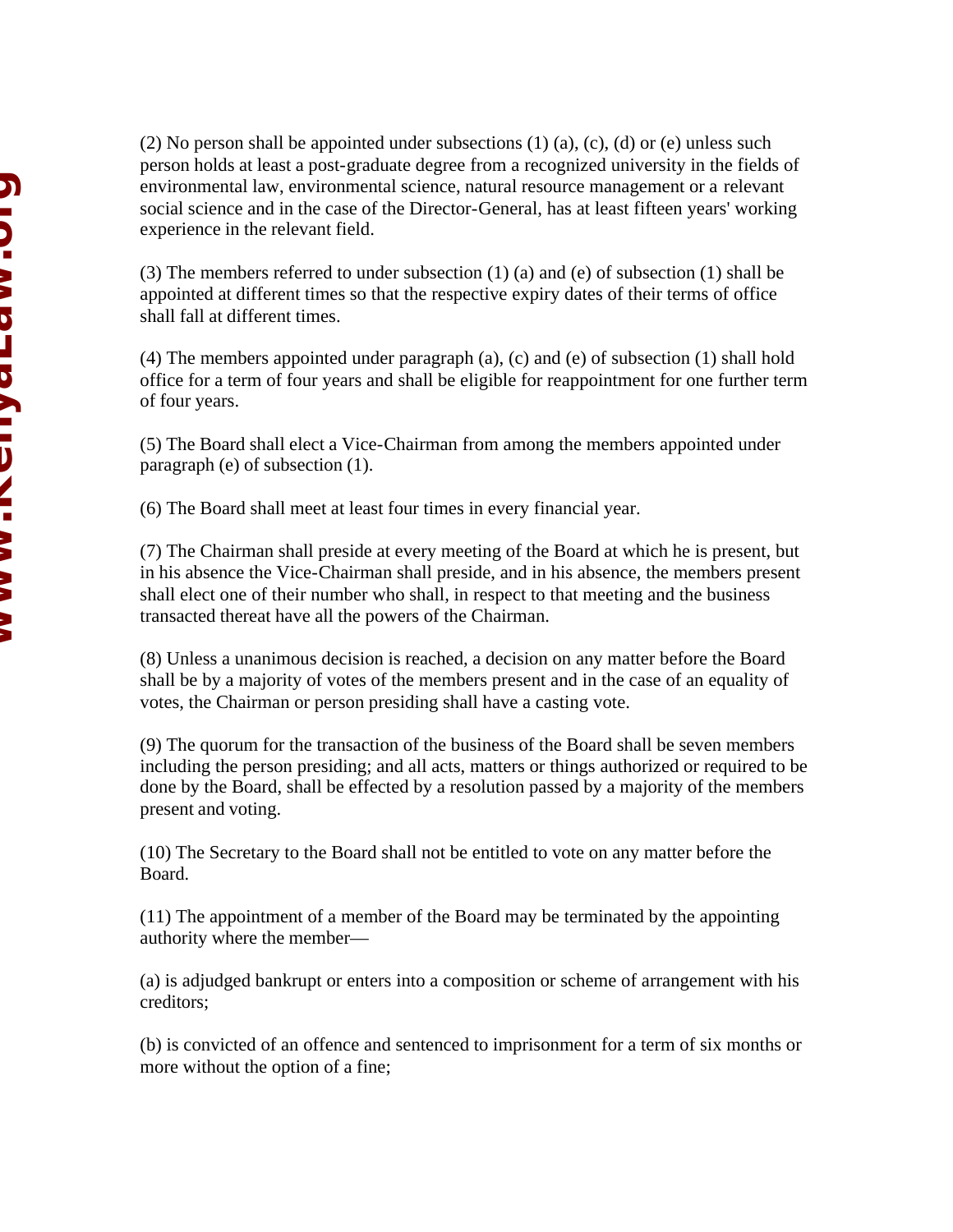(c) is incapacitated by prolonged physical or mental illness from performing his duties as a member of the Board; or

(d) becomes, for any reason, incapable or incompetent of properly performing the functions of his office.

(12) Where a member of the Board dies or resigns or otherwise vacates office before the expiry of his term of office, the appointing authority shall appoint another person in the place of such member.

(12) Where the Director-General is unable to perform the functions of his office due to any temporary incapacity which is likely to be prolonged, the President may appoint a substitute therefor to act with the full powers of the Director-General until such time as the President determines that the incapacity has ceased.

(13) (a) The Director-General shall be the chief executive of the Authority and shall subject o this Act, be responsible for the day to day management of the affairs of the Authority;

(b) A Director shall perform such functions as are conferred by this Act and such additional duties as may be assigned by the Director-General;

(c) The Director-General and the Directors of the Authority shall be paid such salaries and allowances as may, from time to time, be determined by the President.

(14)Subject to subsections (6), (7), (8) and (9) the Board shall regulate its own procedure.

11.The Authority shall have all powers necessary for the proper performance of its functions under this Act and in particular, but without prejudice to the generality of the forgoing, the Authority shall have powers to—

(a) control, supervise and administer the assets of the Authority in such manner as best promotes the purpose for which the Authority is established;

(b) determine the provisions to be made for capital and recurrent expenditure and for reserves of the Authority;

(c) receive any grants, gifts, donations or endowments and make legitimate disbursements therefrom;

(d) enter into association with other bodies or organisations within or outside Kenya as the Authority may consider desirable or appropriate and in furtherance of the purpose for which the Authority is established;

(e) open a banking account or banking accounts for the funds of the Authority; and

**Windows NID. >> Dコワ A I D/I >> >> >>**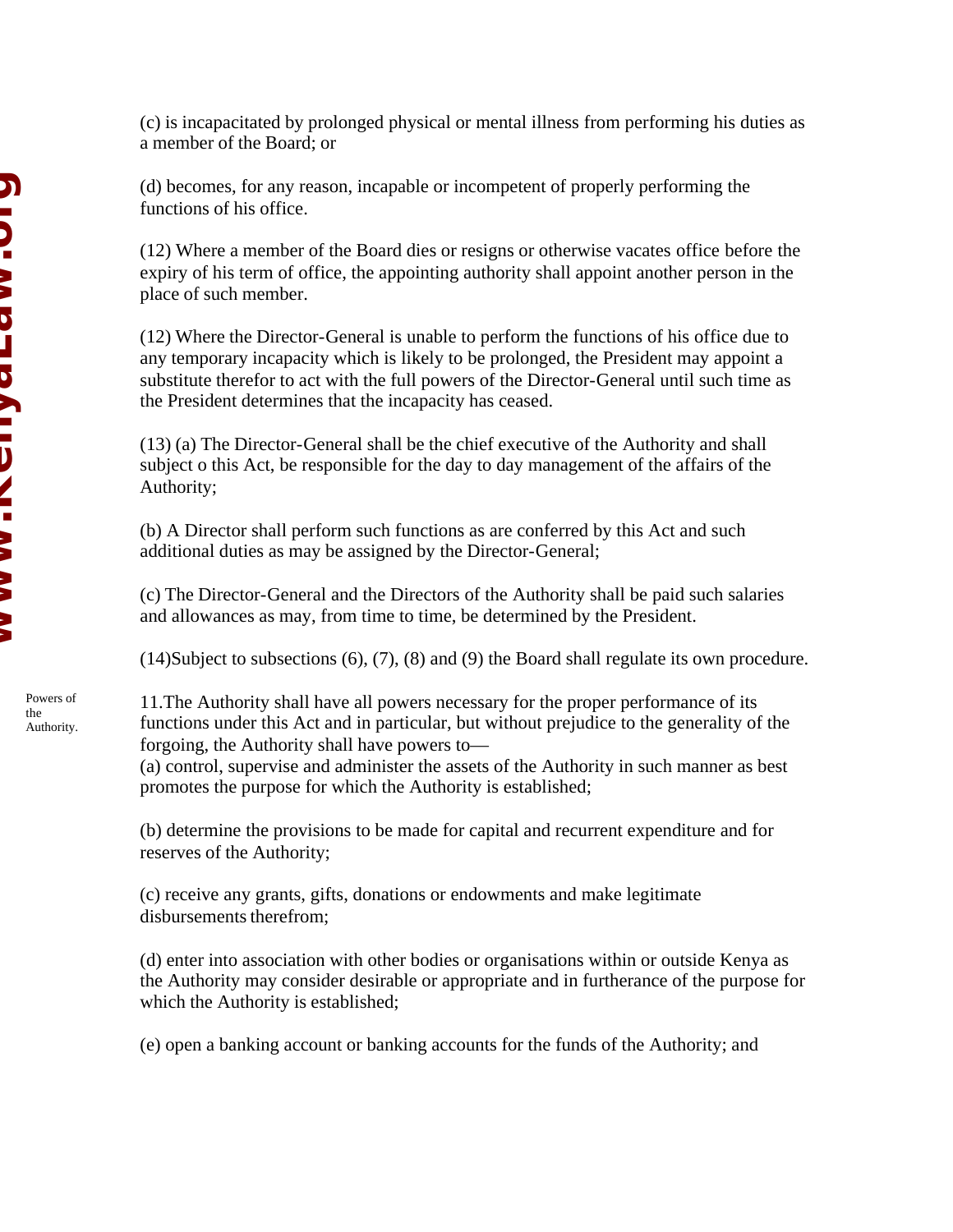(f) invest any funds of the Authority not immediately required for its purposes in the manner provided in section 26.

12.The Authority may after giving reasonable notice of its intention so to do, directly lead agency to perform, within such time and in such manner as it shall specify, any of the duties imposed upon the lead agency by or under this Act or any other written law, in the field of environment and if the lead agency fails to comply with such directions, the Authority may itself perform or cause to be performed the duties in question, and the expense incurred by it in so doing shall be a civil debt recoverable by the Authority from the lead agency.

13.(1) Subject to this Act, the Authority shall regulate its own procedure.

 14.The Authority shall pay the Director-General and the Directors such salaries and allowances as from time to time, be determined by the President, but those salaries and allowances shall not be altered to their detriment during their term of office.

 15.Subject to this Act, the Authority may, by resolution either generally or in any particular case, delegate to any committee of the Authority or to any member, officer, employee or agent of the Authority, the exercise of any of the powers or the performance of any of the functions or duties of the Authority under this Act.

Staff of the Authority.

 16.The Authority may appoint such officers or other staff of the Authority as are necessary for the proper discharge of its functions under this Act or any other written law, upon such terms and conditions of service as the Authority may determine.

The common seal of the Authority.

 17.The common seal of the authority shall be kept in such custody as the Authority may direct and shall not be used except on the order of the Authority.

Protection from personal liability.

18.No matter or thing done by a member of the Authority or any officer, employee or agent of the Authority shall, if the matter or thing is donebona fidefor executing the functions, powers or duties of the Authority, render the member, officer, employee or agent or any person acting on his directions personally liable to any action, claim or demand whatsoever.

19.The provisions of section 18 shall not relieve the Authority of the liability to pay compensation or damages to any person for any injury to him, his property or any of his

Liability of the Authority for damages.

**Windows** N<br>D<br>U Conduct of business and affairs of the Authority. Remunerati on of Director General and Directors. Delegation by the Authority.

Powers in respect of lead agencies.

The common

seal of the Authority.

Staff of the Authority.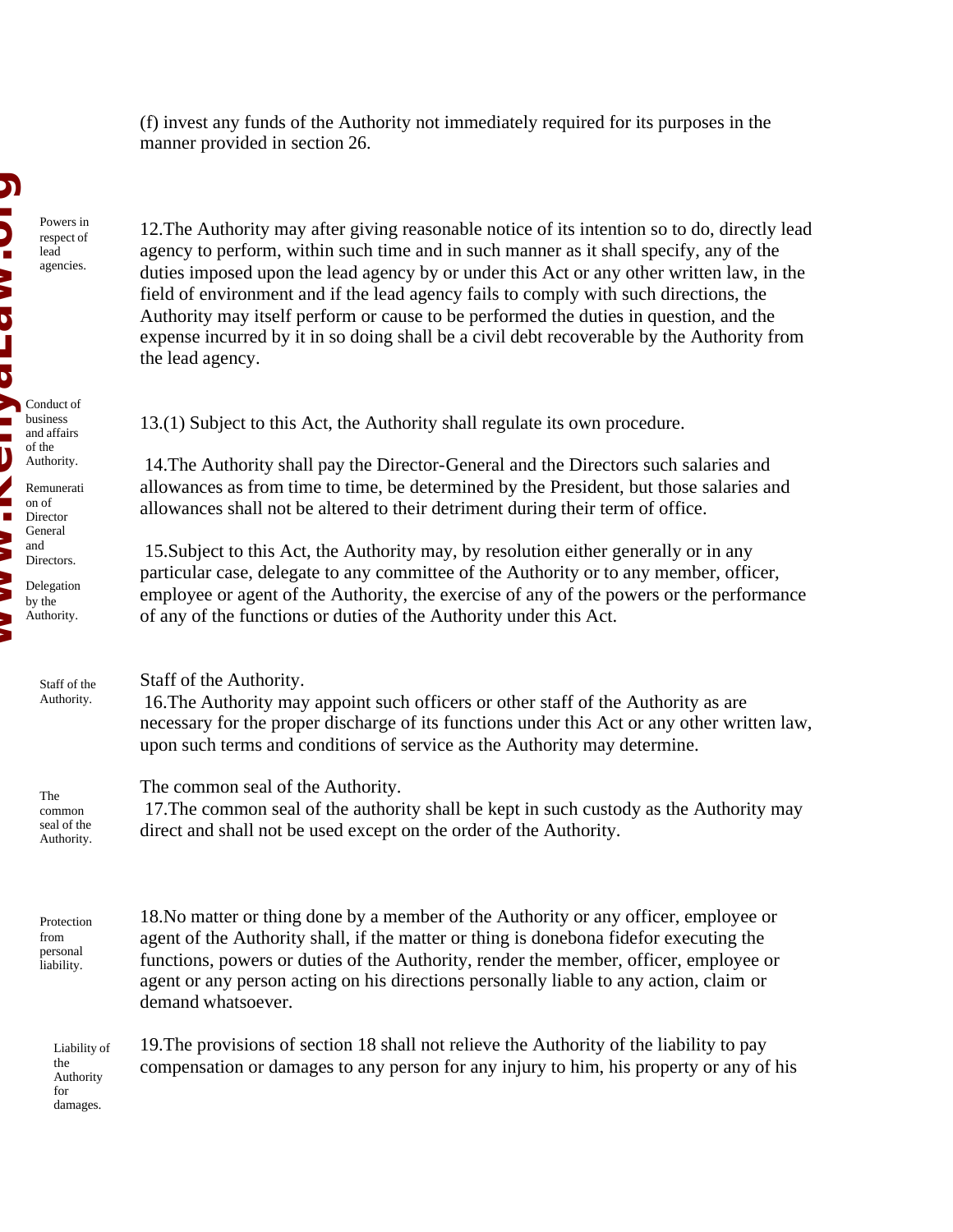interests caused by the exercise of the powers conferred on the Authority by this Act or by any other written law or by the failure, whether wholly or partially, or any works.

 20.(1) There shall be a general fund of the Authority which shall vest in which shall vest in the Authority.

(2) There shall be paid into the general fund—

(a) Such monies or assets as may accrue to or vest in the Authority in the course of the exercise of its powers or the performance of its functions under this Act;

(b) Such sums as may be granted to the Authority by the Minister pursuant to subsection (3); and

(c) all monies from any other source provided for or donated or lent to the Authority.

(3) There shall be made to the Authority out of monies provided by Parliament for that purpose, grants towards the expenditure incurred by the Authority in the exercise of its powers or the performance of its functions under this Act.

(4) There shall be paid out of the general fund all sums required to defray the expenditure incurred by the Authority in the exercise, discharge and performance of its objectives, functions and duties.

21.The financial year of the Authority shall be the period of twelve months ending on the thirtieth June in each year.

22.(1) At least three months before the commencement of each financial year, the Authority shall cause to be prepared estimates of the revenue and expenditure of the Annual Authority for that year. Estimates.

(2) The annual estimates shall make provisions for the estimated expenditure of the Authority for the financial year and in particular, the estimates shall provide for—

(a) the payment of the salaries, allowances and other charges in respect of the staff of the Authority;

(b) the payment of pensions, gratuities and other charges in respect of the staff of the Authority;

(c) the proper maintenance of the buildings and grounds of the Authority;

(d) the maintenance, repair and replacement of the equipment and other property of the Authority; and

General Fund.

Financial year.

Annual estimates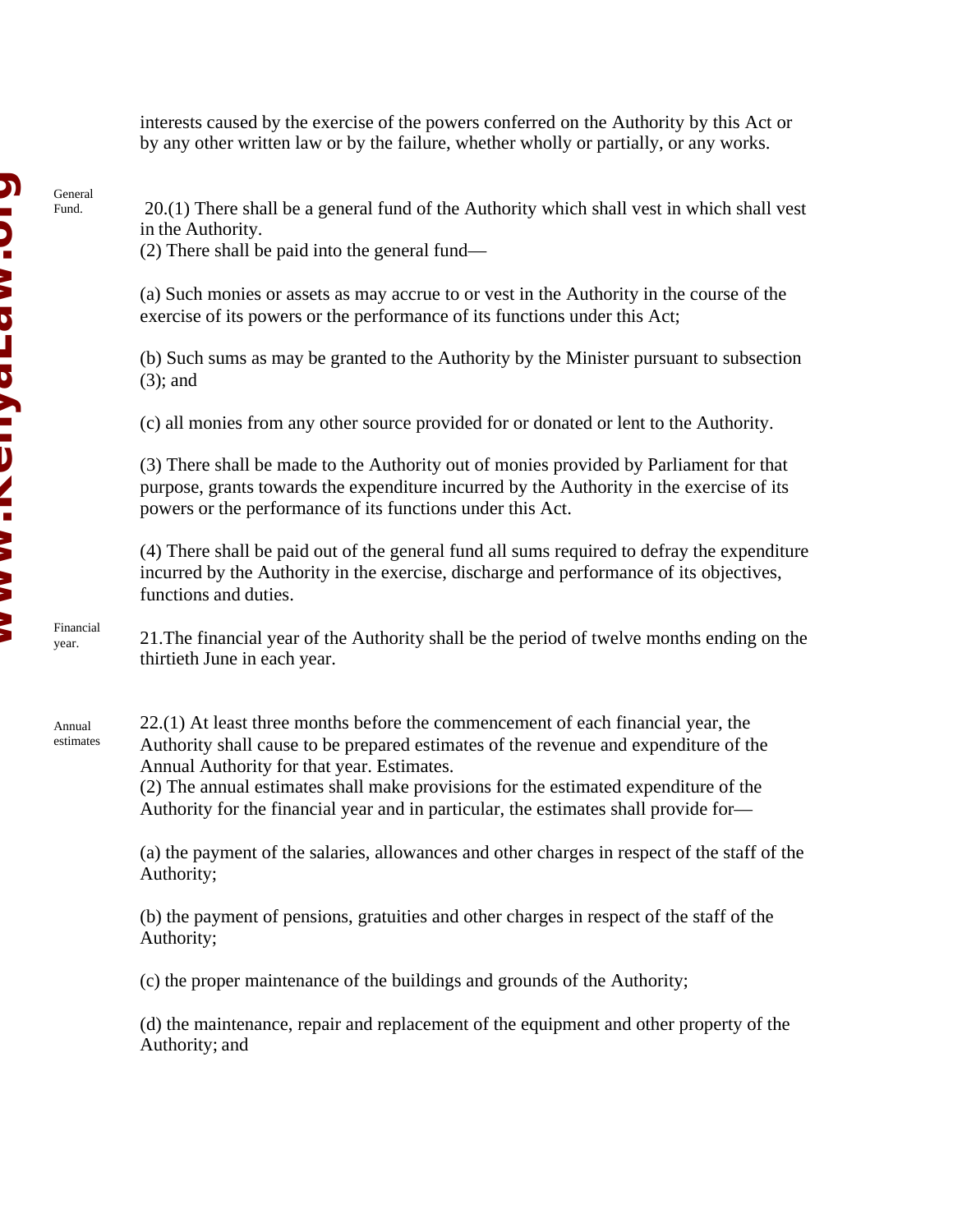(e) the creation of such reserve funds to meet future contingent liabilities in respect of retirement benefits, insurance or replacement of buildings or equipment, or in respect of such other matter as the Authority may deem appropriate.

(3) The annual estimates shall be approved by the Authority before the commencement of the financial year to which they relate and shall be submitted to the Minister for approval and after the Minister's approval, the Authority shall not increase the annual estimates without the consent of the Minister.

23.(1) The Authority shall cause to be kept all proper books and records of accounts of the income, expenditure and assets of the Authority.

(2) Within a period of four months from the end of each financial year, the Authority shall submit to the Auditor-General (Corporation) or to an auditor appointed under this section, the accounts of the Authority together with—

(a) A statement of the income and expenditure of the Authority during that year; and

(b) A statement of the assets and liabilities of the Authority on the last day of that year.

(3) The accounts of the Authority shall be audited and reported upon in accordance with sections 29 and 30A of the Exchequer and Audit Act, by the Auditor-General (Corporations), or by an auditor appointed by the Authority with the approval of the Auditor General (Corporations) given in accordance with section 29(2) (b) of the Exchequer and Audit Act.

24.(1) There is hereby established a fund to be known as the National Environment Trust Fund, (hereinafter referred to as the "Trust Fund"). (2) The Trust Fund shall consist of—

(a) such sums of money or other assets as may be specifically designated to the Trust Fund by the Authority out of its General Fund.

(b) such sums of money as may be received by the Trust Fund in the form of donations, endowments, grants and gifts from whatever source and specifically designated for the Trust Fund;

(3) The Trust Fund shall be vested in the Authority and, subject to this Act, shall be administered by a Board of five Trustees to be appointed by the Minister by a notice in the Gazette on such terms and conditions as he deems fit. The trustees shall be persons holding at least post-graduate degree from a recognised university in the fields of environmental law, economics, environmental science or natural resource management at the time of their appointment.

**Windows NID. >> DID AID. AID. ->> >>** 

> National Environment Trust Fund.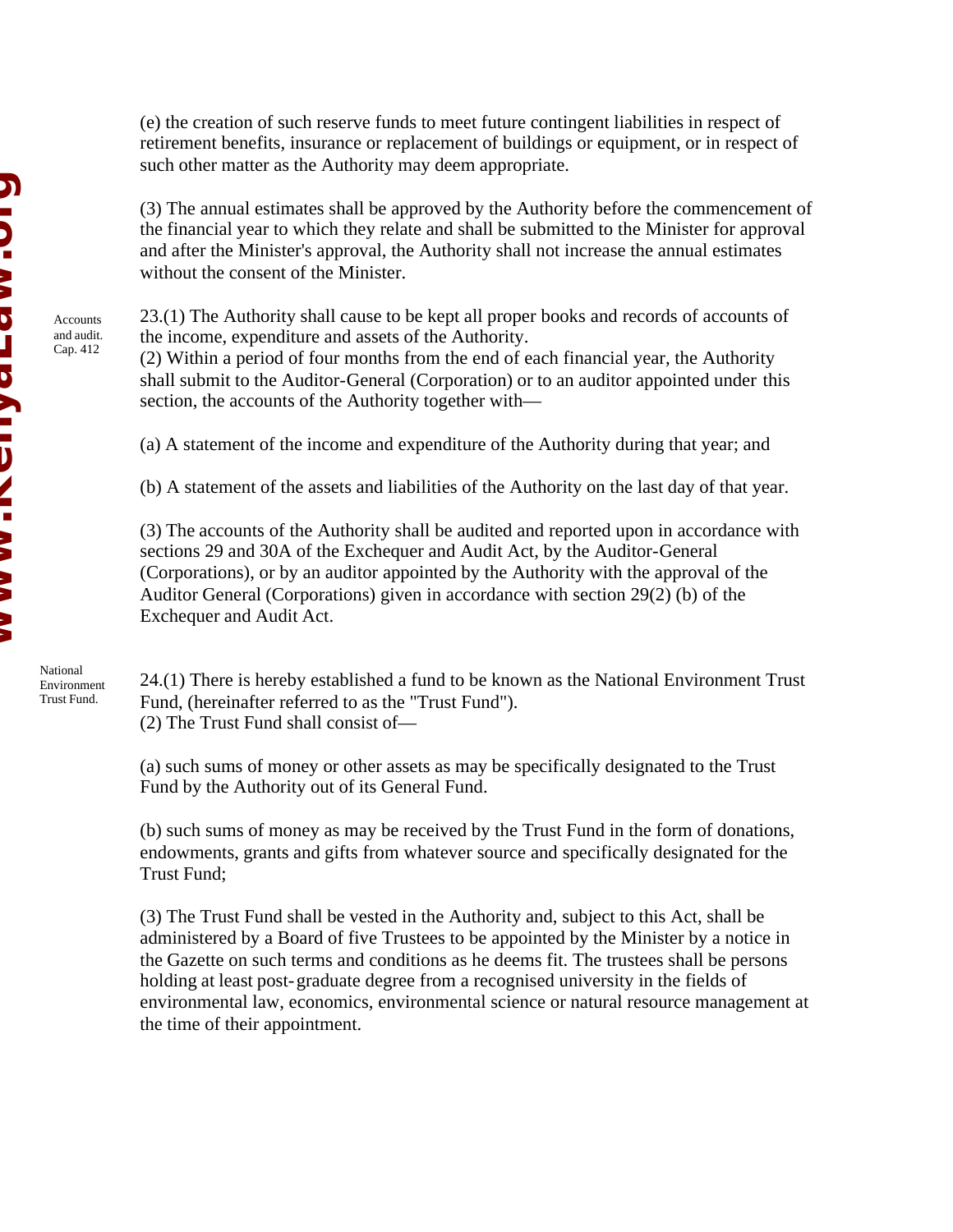National Environment Restoration Fund.

(4) The object of the Trust Fund shall be to facilitate research intended to further the requirements of environmental management, capacity building, environmental awards, environmental publications, scholarships and grants.

(5) The Board of Trustees may, on the recommendation of the Council, determine that certain donations to the Trust Fund shall be applied specifically and reserved only for prizes and awards for exemplary services to the environment. Such prizes and awards shall be applied by the recipient exclusively to the management of the environment.

25.(1) There is hereby established a fund to be known as the National Environment Restoration Fund, (hereinafter referred to as "The Restoration Fund"). (2) The Restoration Fund shall consist of—

(a) such proportion of fees or deposit bonds as may be determined by the Authority from time to time;

(b) such sums as may be donated or levied from industries and other projects proponents as a contribution towards the Restoration Fund.

(3) The Restoration Fund shall be vested in the Authority and, subject to this Act, shall be administered by the Director-General.

(4) The object of the Restoration Fund shall be as supplementary insurance for the mitigation of environmental degradation where the perpetrator is not identifiable or where exceptional circumstances require the Authority to intervene towards the control or mitigation of environmental degradation.

(5) The Minister may, by notice in the Gazette, issue orders for the levying of funds from project proponents towards the Restoration Fund.

Investment of funds and disposal of assets.

26.(1) Subject to this Act, the Authority may, invest any of its funds in securities in which trustees may, for the time being, invest trust funds or in any other securities which the Treasury may, from time to time, approve for that purpose.

(2) Subject to this Act, the Authority may place on deposit with such bank or banks as it may determine, any moneys not immediately required for its purposes.

(3) The assets of the Authority may be disposed of—

(a) if they are current assets, in the normal course of business carried on by the Authority;

(b) where the disposal and the utilization of the proceeds have been taken into account in an annual estimate prepared and approved in accordance with section 22;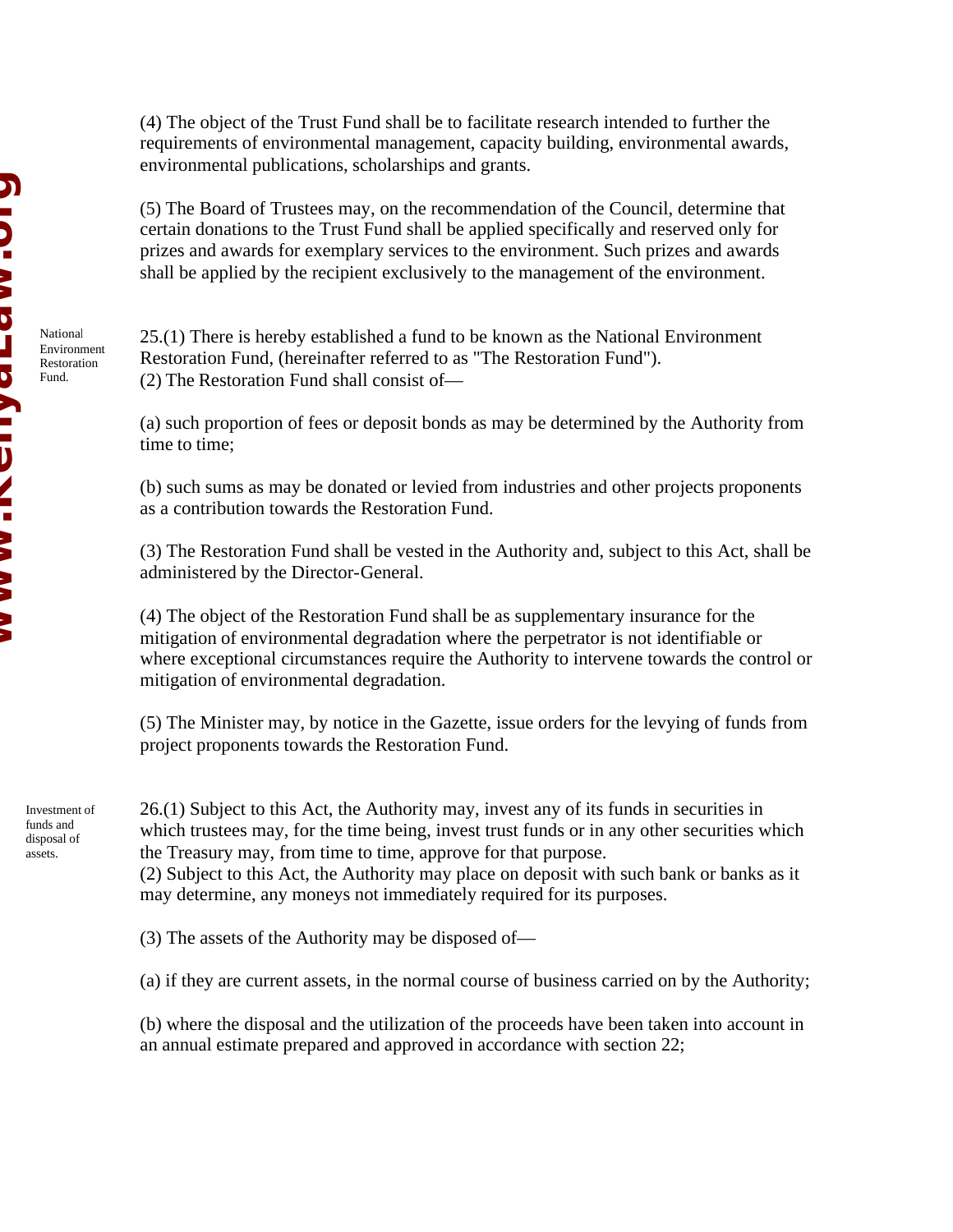(c) by way of sale or otherwise with the approval of the Minister and the Treasury where such disposal has not been taken into account in the estimates.

27.(1) As soon as practicable and not later than three months after the expiry of the financial year, the Director-General shall submit to the Council a financial report concerning the activities of the Authority during such financial year. (2) The Report of the Director-General under subsection (1) shall include information on the financial affairs of the Authority and shall be appended to the Report—

(a) An audited statement of income and expenditure of the previous financial year;

(b) Estimates of income and expenditure of the Authority for the next ensuing financial year.

(3) The Minister shall not later than fourteen days after the sitting of the National Assembly next after receipt of the Report referred to in subsection (1) lay it before the National Assembly.

28.(1) The Authority shall create a register of those activities and industrial plants and undertakings which have or are most likely to have significant adverse effects on the environment when operated in a manner that is not in conformity with good environmental practices.

(2) The Minister responsible for finance may, on the recommendations of the Council, prescribe that persons engaged in activities or operating industrial plants and other undertakings identified under subsection (1) pay such deposit bonds as may constitute appropriate security for good environmental practice.

(3) The deposit bond determined in accordance with subsection (2) shall be refunded to the operator of the activity, industrial plant or any other undertaking by the Authority after such duration not exceeding twenty-four months without interest where the operator has observed good environmental practices to the satisfaction of the Authority.

(4) The Authority may, after giving the operator an opportunity to be heard, confiscate a deposit bond where the operator is responsible for environmental practice that is in breach of the provisions of this Act, and the Authority may in addition cancel any license issued to the operator under this Act if the Authority is satisfied that the operator has become a habitual offender.

(5) Where an operator is dissatisfied with the confiscation of his deposit bond under this Act, he may refer the matter to a competent court of law.

Deposit Bonds.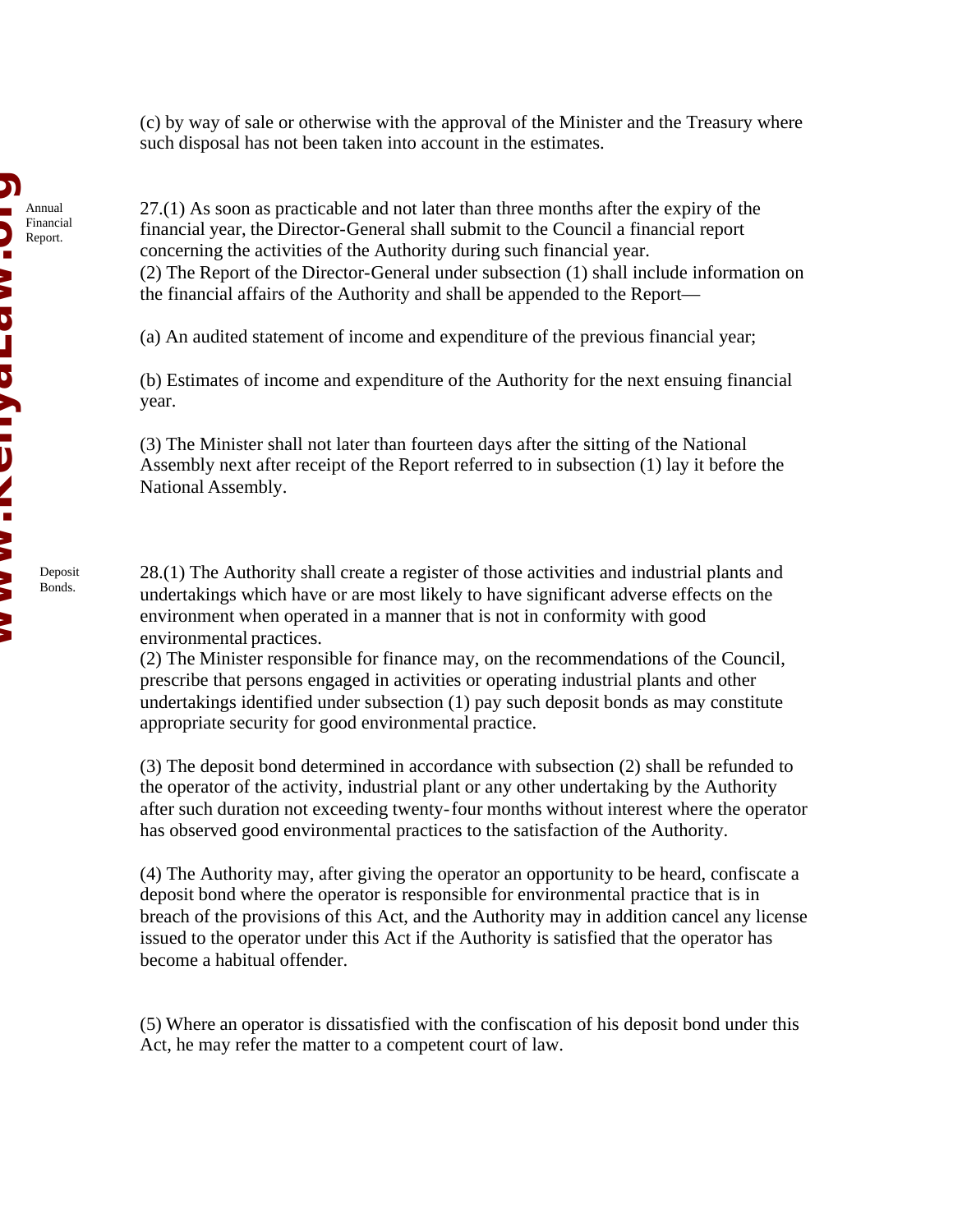Provincial and **District** Environment Committees.

(6) The proceeds of every refundable deposit bond levied under this section shall be paid into the Restoration Fund and shall be treated as part of the Restoration Fund until refunded to the depositor subject to subjection (3) or confiscated by the Authority.

(7) Any interest accruing from monies deposited into the Restoration Fund under this section shall be for the benefit of the Authority.

29.(1) The Minister shall by notice in the Gazette, appoint Provincial and District Environment Committees of the Authority in respect of every province and district respectively.

(2) Every Provincial Environment Committee shall consist of—

(a) the Provincial Commissioner of the Province who shall be the Chairman;

(b) the Provincial Director of Environment of the Province who shall be the Secretary;

(c) one representative each of the Ministries responsible for the matters specified in the First Schedule at the provincial level;

(d) a representative of every local authority whose area of jurisdiction falls wholly or partly within the province;

(e) two representatives of farmers or pastoralists within the province to be appointed by the Minister;

(f) two representatives of the business community operating within the concerned Province appointed by the Minister;

(g) two representatives of the non-governmental organisations engaged in environmental management programmes within the province appointed by the Minister in consultation with the National Council of Non-Governmental Organisations; and

(h) a representative of every regional development authority whose area of jurisdiction falls wholly or partially within the province.

(3) Every District Environment Committee shall consist of—

(a) the District Commissioner of the district who shall be the chairman;

(b) the District Environment Officer of the district who shall be the secretary;

(c) one representative each of the Ministries for the time being responsible for the matters specified in the First Schedule at the district level;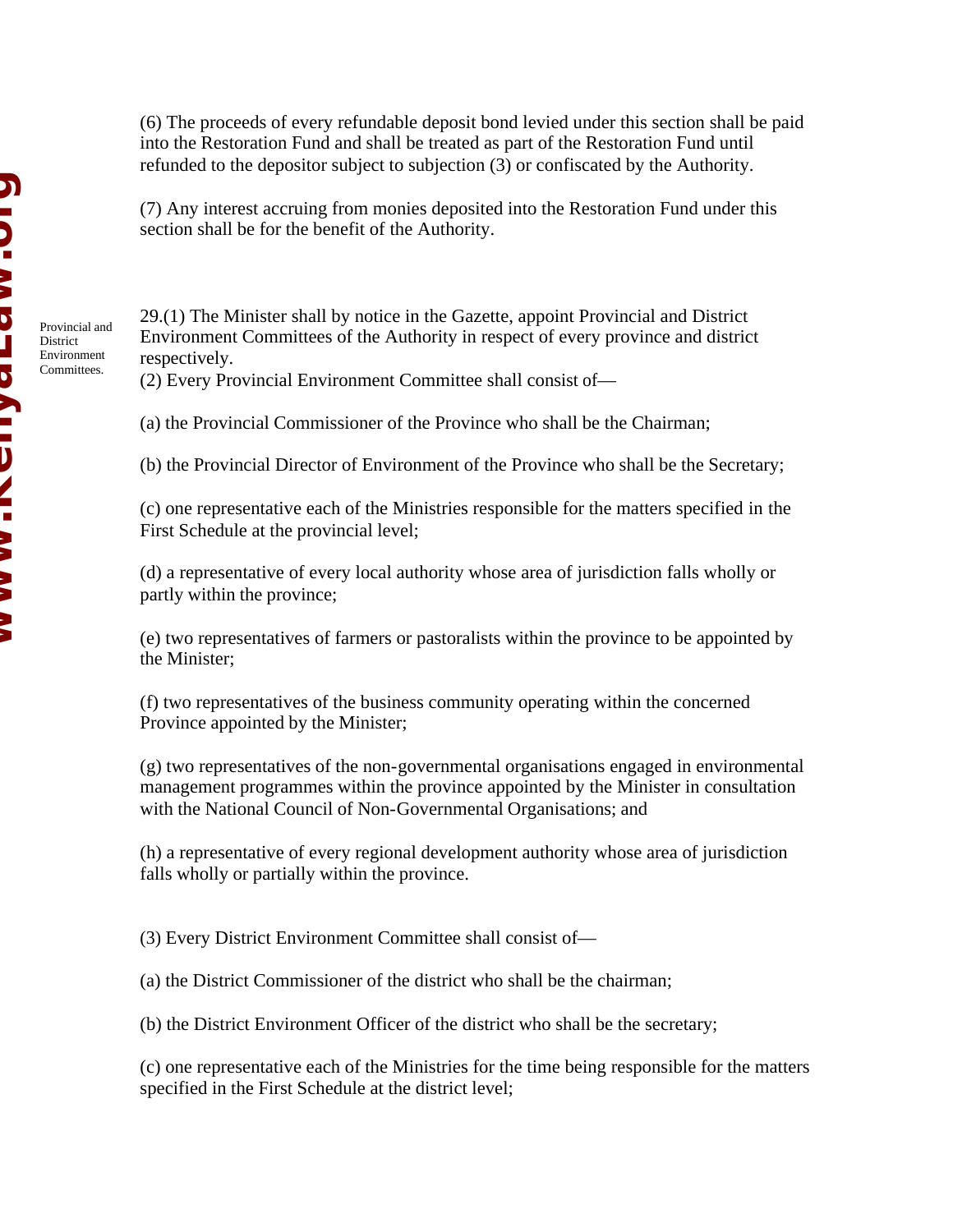Functions of Provincial and **District** Environment Committees.

Public Complaints **Committees**  (d) a representative of every local authority whose area of jurisdiction falls wholly or partially within the district;

(e) four representatives of farmers, women, youth and pastoralists within the district, the be appointed by the Minister;

(f) two representatives of the business community in the district to be appointed by the Minister:

(g) two representatives of the non-governmental organisations engaged in environmental management programmes, operating in the district, to be appointed by the Minister in consultation with the National Council of Non-Governmental Organisation; and

(h) two representatives of the community-based organisations engaged in environmental programmes operating in the district, to be appointed by the Minister.

30.The Provincial and District Environment Committees shall— (a) be responsible for the proper management of the environment within the province or district in respect of which they are appointed;

(c) perform such additional functions as are prescribed by the Act or as may, from time to time, be assigned by the Minister by notice in the Gazette.

31.(1) There is hereby established a committee of the Authority to be known as the public Complaints Committee (hereinafter referred to as "the Complaints Committee") which shall consist of—

(a) a chairman appointed by the Minister and who shall be a person qualified for appointment as a judge of the High Court of Kenya;

(b) a representative of the Attorney-General;

(c) a representative of the Law Society of Kenya;

(d) a representative of non-governmental organisations appointed by the National Council of Non-Governmental Organisations and who shall be the secretary of the Complaints Committee;

(e) a representative of the business community appointed by the Minister;

(f) two members appointed by the Minister for their active role in environmental management.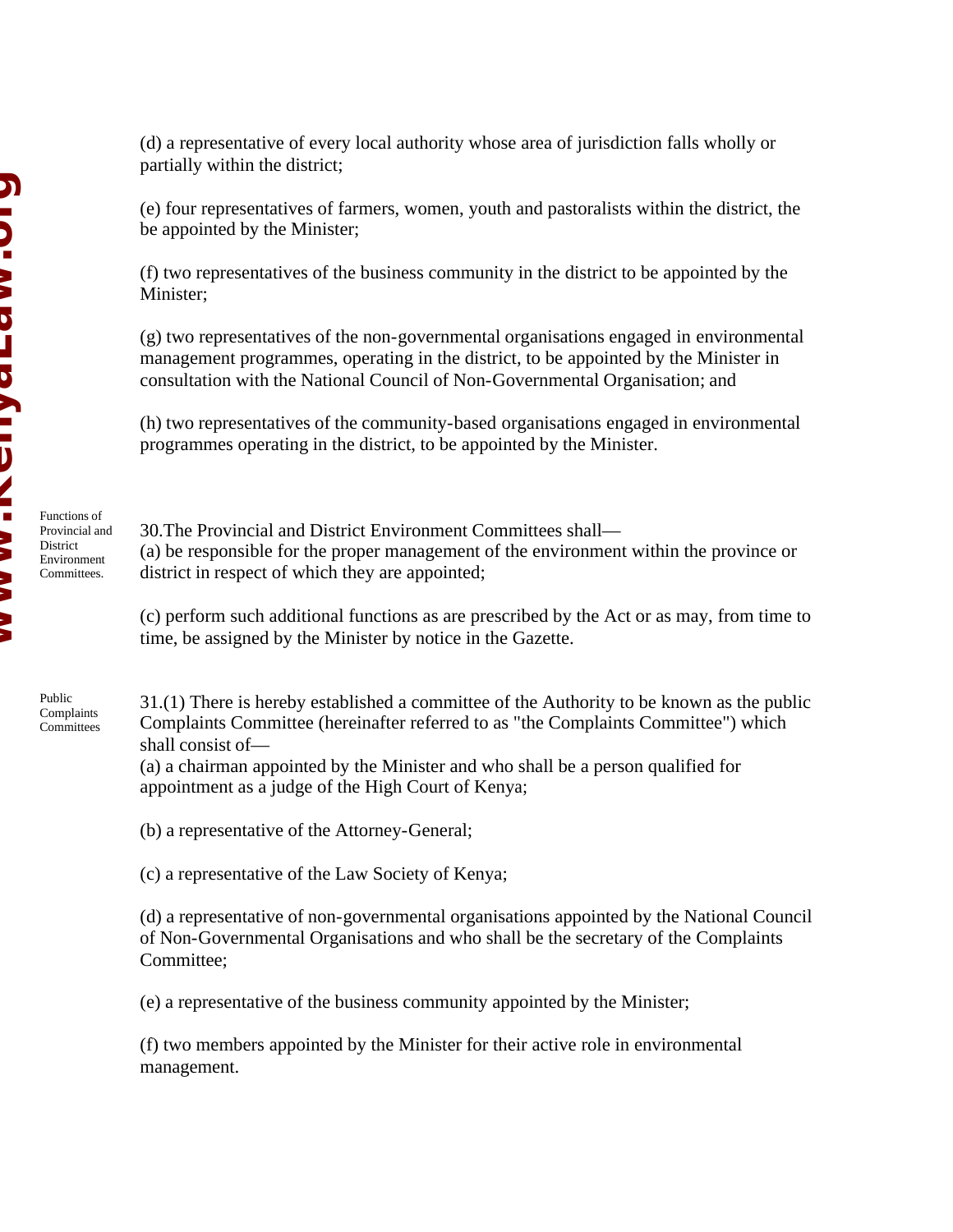(2) The members of the Complaints Committee, other than the members appointed under subsection (1) (b), shall hold office for a period of three years but shall be eligible for reappointment:

Provided that no member shall hold office for more than two terms.

(3) A member of the Complaints Committee other than the member appointed under subsection  $(1)$  (b) may—

(a) at anytime resign from office by notice in writing to the Minister through the chairman;

(b) be removed from office by the Minister if the member—

(i) has been absent from three consecutive meetings of the Committee without permission from the chairman;

(ii) is convicted of a criminal offence and sentenced to imprisonment for a term exceeding six months or to a fine exceeding ten thousand shillings;

(iii) is incapacitated by prolonged physical or mental illness; or

(iv) is otherwise unable or unfit to discharge his functions.

(4) If a member of the Complaints Committee vacates office before the expiry of his term, the appointing authority shall appoint a suitable replacement therefor.

(5) Where a member of the Complaints Committee is unable to perform the functions of his office due to any temporary incapacity which may be prolonged, the appointing authority may appoint a substitute for the member until such time as the Minister determines the incapacity has ceased.

(6)Subject to this Act, the Complaints Committee shall regulate its own procedure.

32.The functions of the Complaints Committee shall be— (a) to investigate—

(i) any allegations or complaints against any person or against any person or against the Authority in relation to condition of the environment in Kenya;

(ii) on its own motion, any suspected case of environmental degradation, and to make a report of its findings together with its recommendations thereon to the Council;

Functions of the Complaints Committee.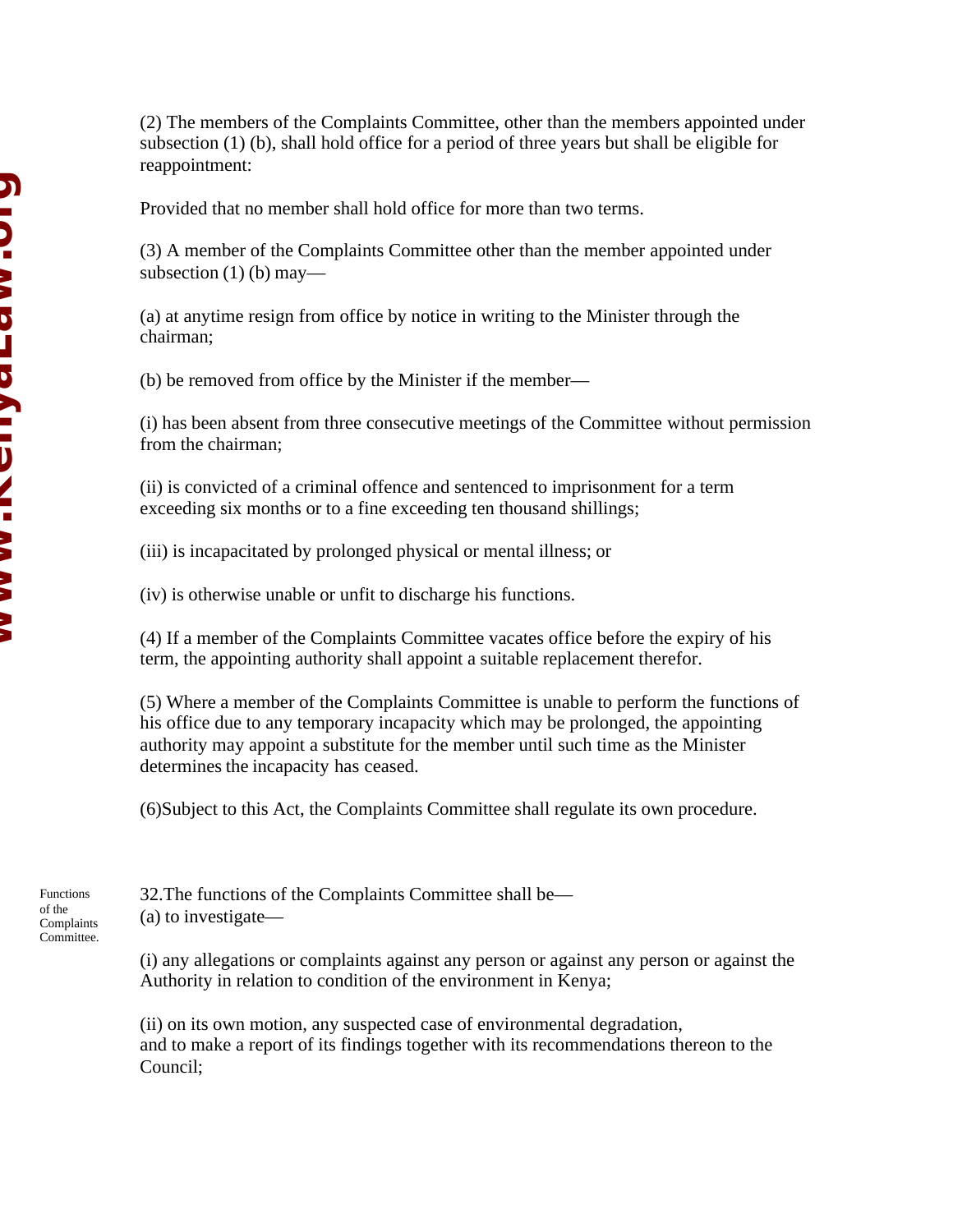(b) to prepare and submit to the Council, periodic reports of its activities which report shall form part of the annual report on the state of the environment under section 9(3); and

(c) to perform such other functions and exercise such powers as may be assigned to it by the Council.

33.(1) The Complaints Committee may, by notice in writing, require any person to— (a) give to the Complaints Committee all reasonable assistance in connection with the investigation of any complaint under section 32; or

(b) appear before the Complaints Committee for examination concerning matters relevant to the investigation of any complaint under section 32.

(2) A person who—

(a) refuses or fails to comply with the requirement of the Complaints Committee which is applicable to him, to the extent to which he is able to comply with it; or

(b) obstructs or hinders the Complaints Committee in the exercise of his powers under this Act; or

(c) furnishes information or makes a statement to the Complaints Committee which he knows to be false or misleading in any material particular; or

(d) when appearing before the Complaints Committee for examination, makes a statement which he knows to be false or misleading in any material particular commits an offence.

(3) A person convicted of an offence under subsection (2) shall be liable to a fine not exceeding fifty thousand shillings.

(4)Where an offence under subsection (2) is a continuing offence, the person convicted shall, in addition to the penalty prescribed in subsection (3), be liable to a fine of one thousand shillings for each day during which the offence continues.

Proceeding s of the Complaints **Committee** privileged.

 34.No proceedings shall lie against the chairman or any member of the Complaints Committee in respect of anything done *bonafide* in the performance of the duties of the Complaints Committee under this Act.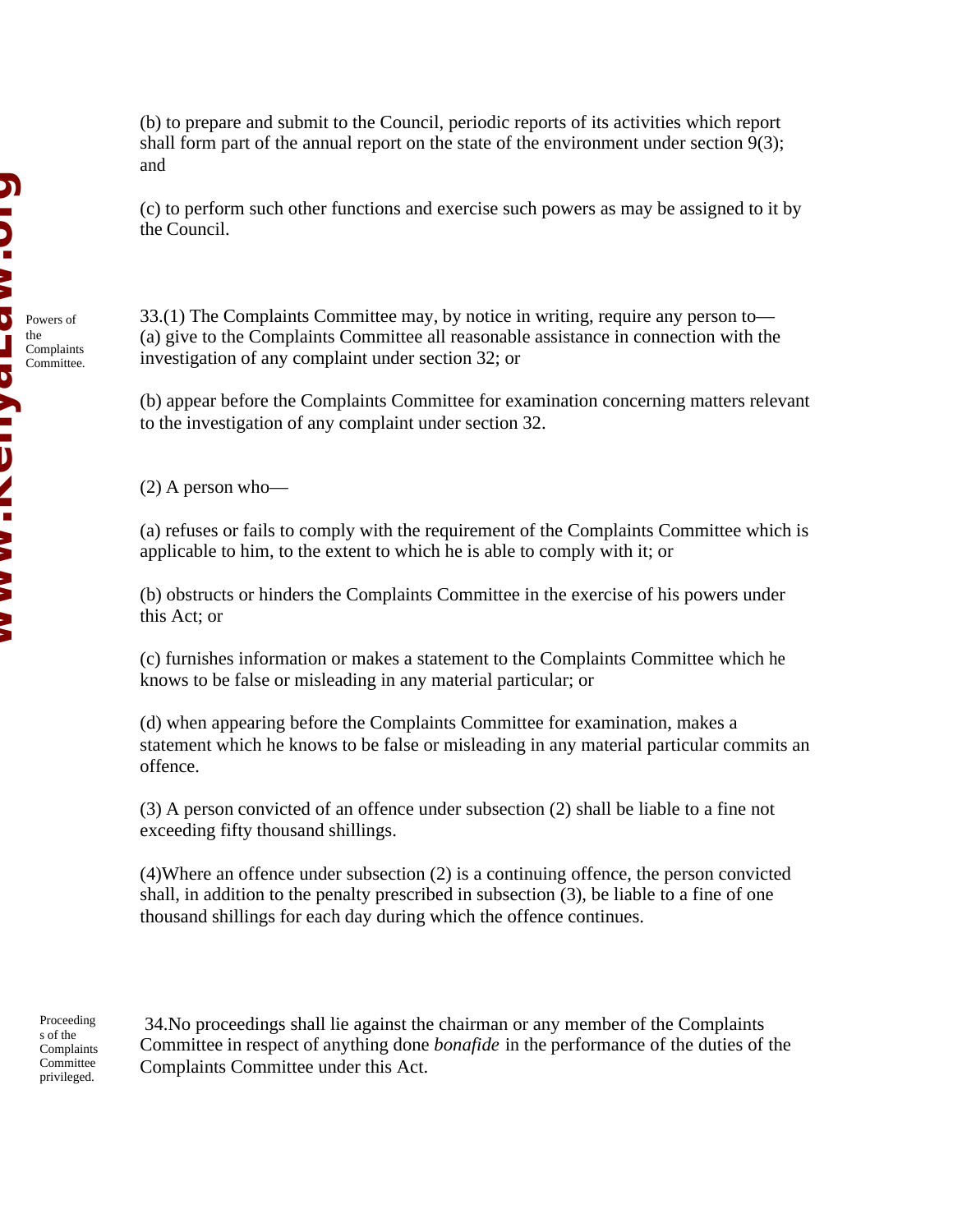Disclosure of interest.

 35.(1) If a member of the Complaints Committee is directly or indirectly interested in any matter before the Complaints Committee and is present at a meeting of the Complaints Committee at which the matter is the subject of investigation, he shall, at the meeting and as soon as reasonably practicable after the commencement thereof, disclose the fact and shall not take part in the consideration or discussion of, or vote on, any questions in respect of the matter, or be counted in the quorum of the meeting during the consideration of the matter.

(2) A disclosure of interest made under subsection (1) shall be recorded in the minutes of the meeting at which it is made.

Remuneration and other expenses of the Complaints Committee.

National Environment Action Plan Committee.

36.(1) There shall be paid to the chairman and members of the Complaints Committee, such remuneration, fees or allowances for expenses as the Council may determine. (2)The remuneration fees or allowances referred to in subsection (1) together with any other expenses incurred by the Complaints Committee in the execution of its functions under this Act shall be paid out of monies provided by Parliament for that purpose.

37.(1) There is established a committee of the Authority to be known National as the National Environment Action Plan Committee and which shall consist of— (a) the Permanent Secretary in the Ministry for the time being responsible for national economic planning and development who shall be the Chairman;

(b) the Permanent Secretaries in the Ministries responsible for the matters specified in the First Schedule or their duly nominated representatives;

(c) four representatives of the business community to be appointed by the Minister;

(d) representatives of each of the institutions specified in the Third Schedule;

(e) five representatives of non-governmental organizations nominated by the National Council of Non-Governmental Organisation;

(f) representatives of specialized research institutions that are engaged in environmental matters as may be determined by the Minister; and

(g) a Director of the Authority who shall be the secretary.

(2)The National Environment Action Plan Committee shall, after every five years, prepare a national environment action plan for consideration and adoption by the National Assembly.

Provisions of the National Environment Action Plan.

38.The national environment action plan shall—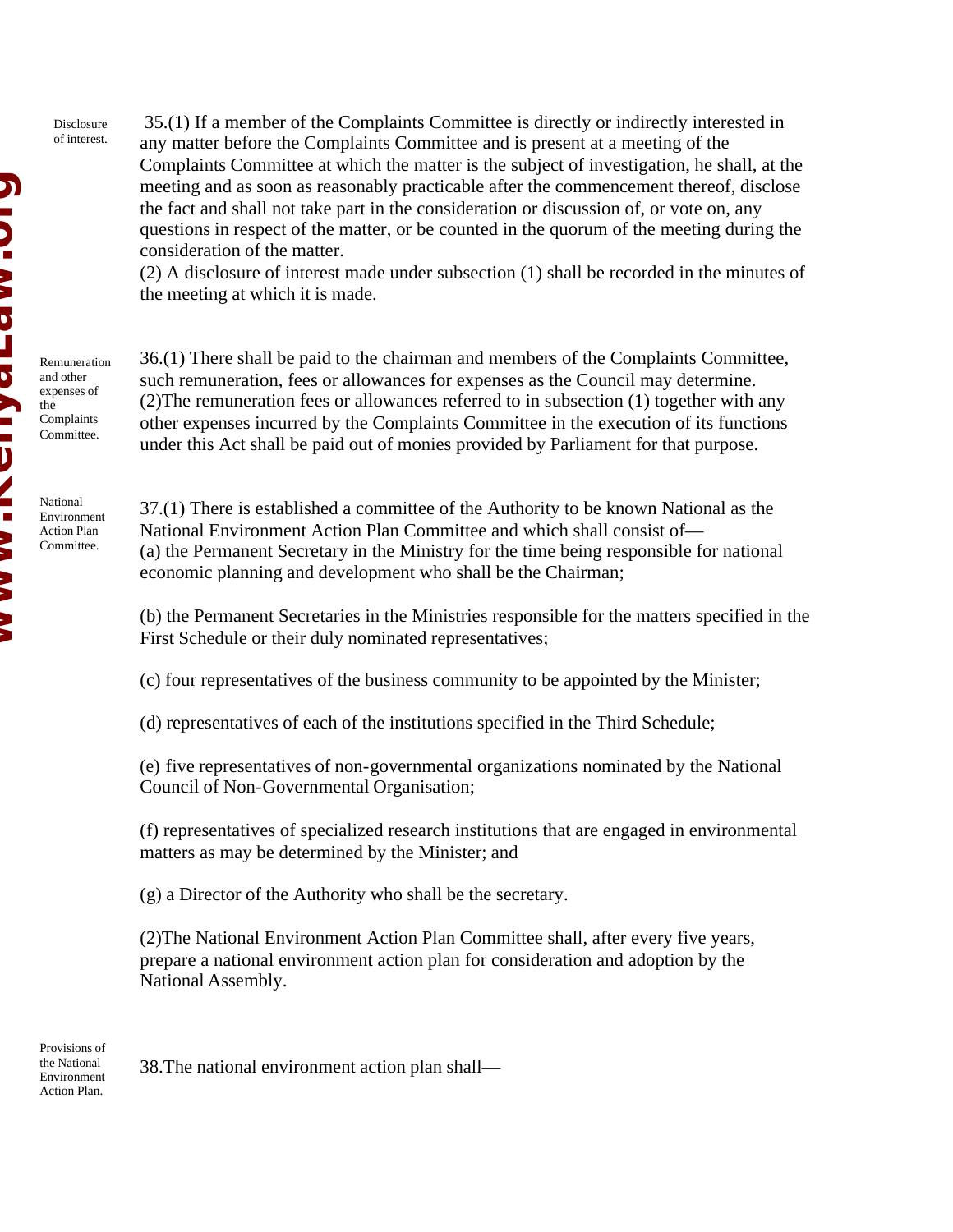(a) contain an analysis of the natural resources of Kenya with an indication as to any pattern of change in their distribution and quantity over time; .

(b) contain an analytical profile of the various uses and value of the natural resources incorporating considerations of intragenerational equity;

(c) recommend appropriate legal and fiscal incentives that may be used to encourage the business community to incorporate environmental requirements into their planning and operational processes;

(d) recommend methods for building national awareness through environmental education on the importance of sustainable use of the environment and natural resources for national development;

(e) set out operational guidelines for the planning and management of the environment and natural resources;

(f) identify actual or likely problems as may affect the natural resources and the broader environment context in which they exist;

(g) identify and appraise trends in the development of urban and rural settlements, their impacts on the environment, and strategies for the amelioration of their negative impacts;

(h) propose guidelines for the integration of standards of environmental protection into development planning and management;

(i) identify and recommend policy and legislative approaches for preventing, controlling or mitigating specific as well as general adverse impacts on the environment;

(j) prioritise areas of environmental research and outline methods of using such research findings;

(k) without prejudice to the foregoing, be reviewed and modified from time to time to incorporate emerging knowledge and realities; and

(l) be binding on all persons and all government departments, agencies, state corporations or other organs of Government upon adoption by the National Assembly.

Provincial Environment Action Plans. 39.Every Provincial Environment Committee shall, every five years, prepare a district environment action plan in respect of the district for which it is appointed, Incorporating the elements of the relevant district environments action plans prepared under section 40 and shall submit such plan to the chairman of the National Environmental Action Plan Committee for incorporation into the national environment action plan.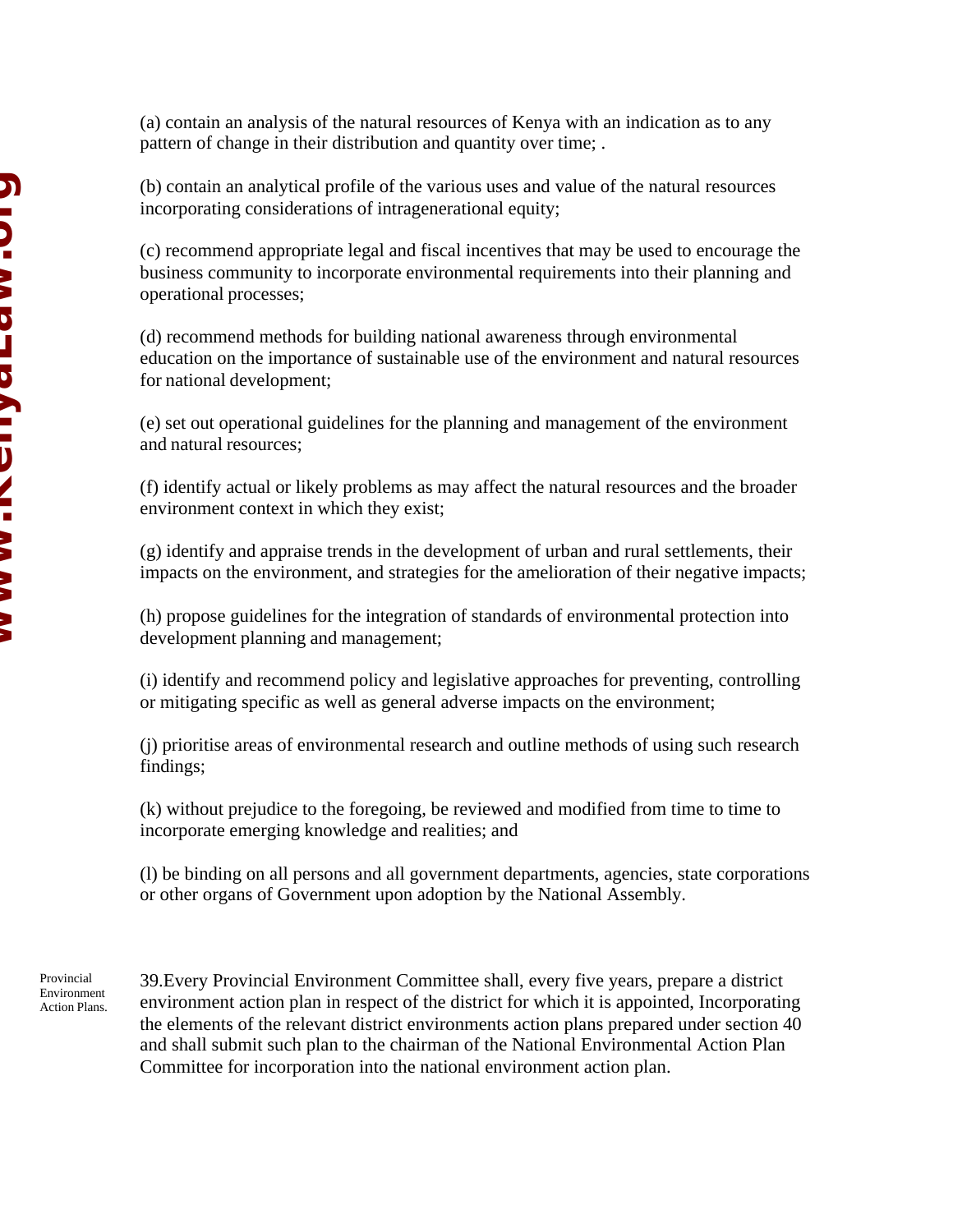District Environment Action Plans.

Contents of Provincial and District Environment Action Plans.

Protection of rivers, lakes and wetlands. 40.Every District Environment Committee shall, every five years, prepare a district environment action plan in respect of the district for which it is appointed and shall submit such plan to the chairman of the Provincial Environment Action Plan Committee for incorporation into the provincial environment action plan proposed under section 39.

41.Every provincial environment action plan and every district environment action plan prepared under section 39 and 40 respectively shall contain provisions dealing with matters contained in section 38 (a), (b), (c), (d), (e), (f), (g), (h), (i) and (j) in relation to their respective province or district.

42.(1) No person shall, prior written approval of the Director-General given after an environmental impact assessment, in relation to a river, lake or wetland in Kenya, carry out any of the following activities—

(a) erect, reconstruct, place, alter, extend, remove or demolish any structure or part of any structure in, or under the river, lake or wetland;

(b) excavate, drill, tunnel or disturb the river, lake or wetland;

(c) introduce any animal whether alien or indigenous, dead or alive, in any river, lake or wetland

(d) introduce or plant any part of a plant specimen, whether alien or indigenous, dead or alive, in any river, lake or wetland;

(e) deposit any substance in a lake, river or wetland or in, on, or under its bed, if that substance would or is likely to have adverse environmental effects on the river, lake or wetland;

(f) direct or block any river, lake or wetland from its natural and normal course; or

(g) drain any lake, river or wetland.

(2) The Minister may, by notice in the Gazette, declare a lake shore, wetland, coastal zone or river bank to be a protected area and impose such restrictions as he considers necessary, to protect the lake shore, wetland, coastal zone and river bank from environmental degradation. In declaring a lake shore, wetland, coastal zone or river bank a protected area, the Minister shall take into consideration the following factors—

(a) the geographical size of the lake shore, wetland, coastal zone or river bank; and

(b) the interests of the communities resident around the lake shore, wetland, coastal zone or river bank concerned.

(3) The Minister may, by notice in the Gazette, issue general and specific orders, regulations or standards for the management of river bank, lake shores, wetlands or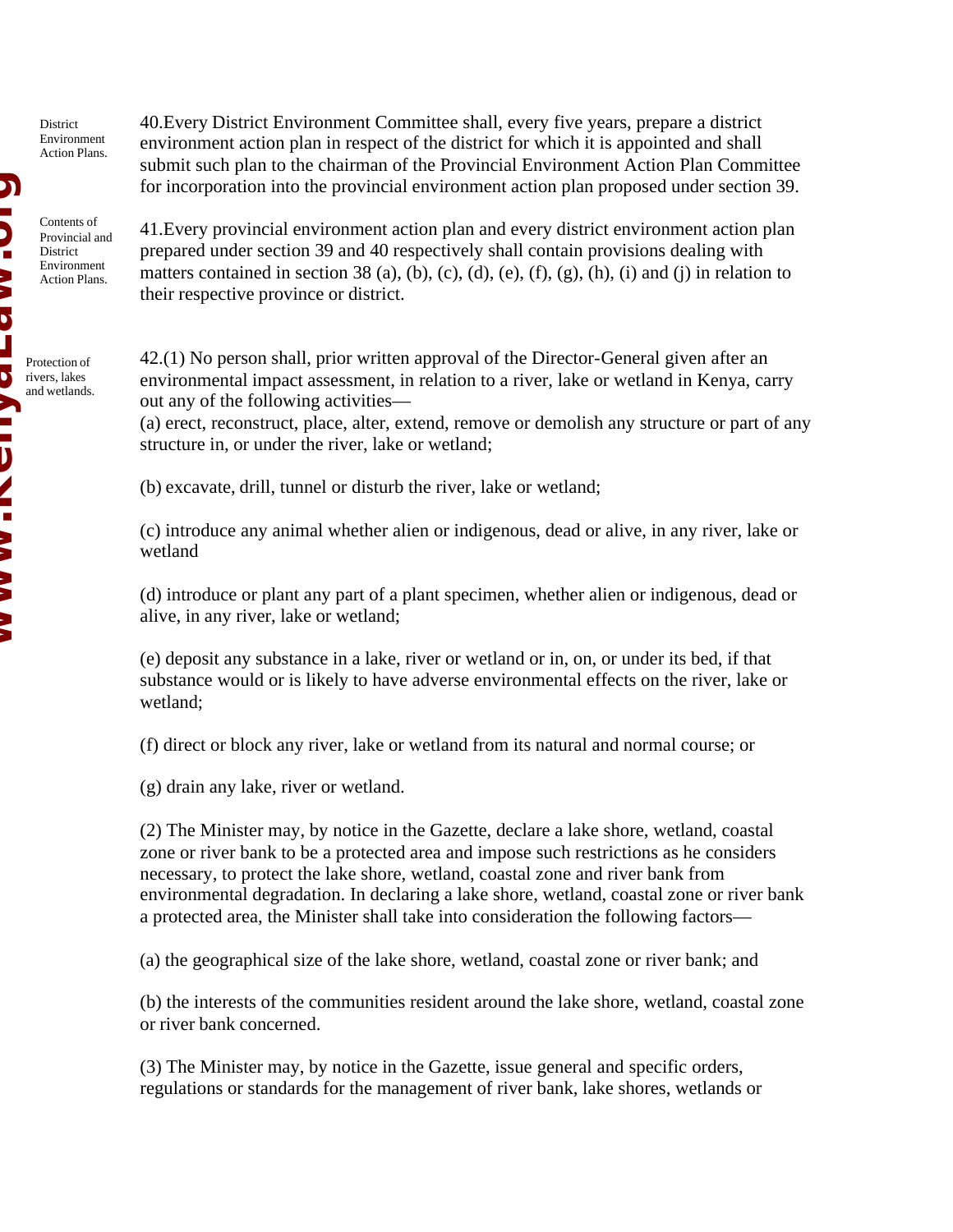coastal zones and such orders, regulations or standards may include management, protection, or conservation measures in respect of any area at risk of environmental degradation and shall provide for—

(a) the development of an overall environmental management plan for a lake, river, wetland or coastal area, taking into account the relevant sectoral interest;

(b) measures for the prevention or control of coastal erosion;

(c) the conservation of mangrove and coral reef ecosystems;

(d) plans for the harvesting of minerals within the coastal zone, including strategies for the restoration of mineral sites;

(e) contingency plans for the prevention and control of all deliberate and accidental discharge of pollutions into the sea, lakes or rivers;

(f) plans for the protection of wetlands;

(g) the regulation of harvesting of aquatic living and non-living resources to ensure optimum sustainable yield;

(h) special guidelines for access to and exploitation of living and non-living resources in the continental shelf, territorial sea and the Exclusive Economic Zone;

(i) promotion of environmentally friendly tourism; and

(j) the management of biological resources;

(4) The Authority shall, in consultation with the relevant lead agencies, issue guidelines for the management of the environment of lakes and rivers.

(5) Any person who contravenes or fails to comply with any orders, regulations or standards issued under this section shall be guilty of an offence.

43.The Minister may, by notice in the Gazette, declare the traditional interests of local communities customarily resident within or around a lake shore, wetland, coastal zone or river bank or forest to be protected interests.

Protection of hill tops, hill sides, mountain areas and forests.

Protection of traditional interests.

> 44.The Authority shall, in consultation with the relevant lead agencies, develop, issue and implement regulations, procedures, guidelines and measures for the sustainable use of hill sides, hill tops, mountain areas and forests and such regulations, guidelines, procedures and measures shall control the harvesting of forests and any natural resources located in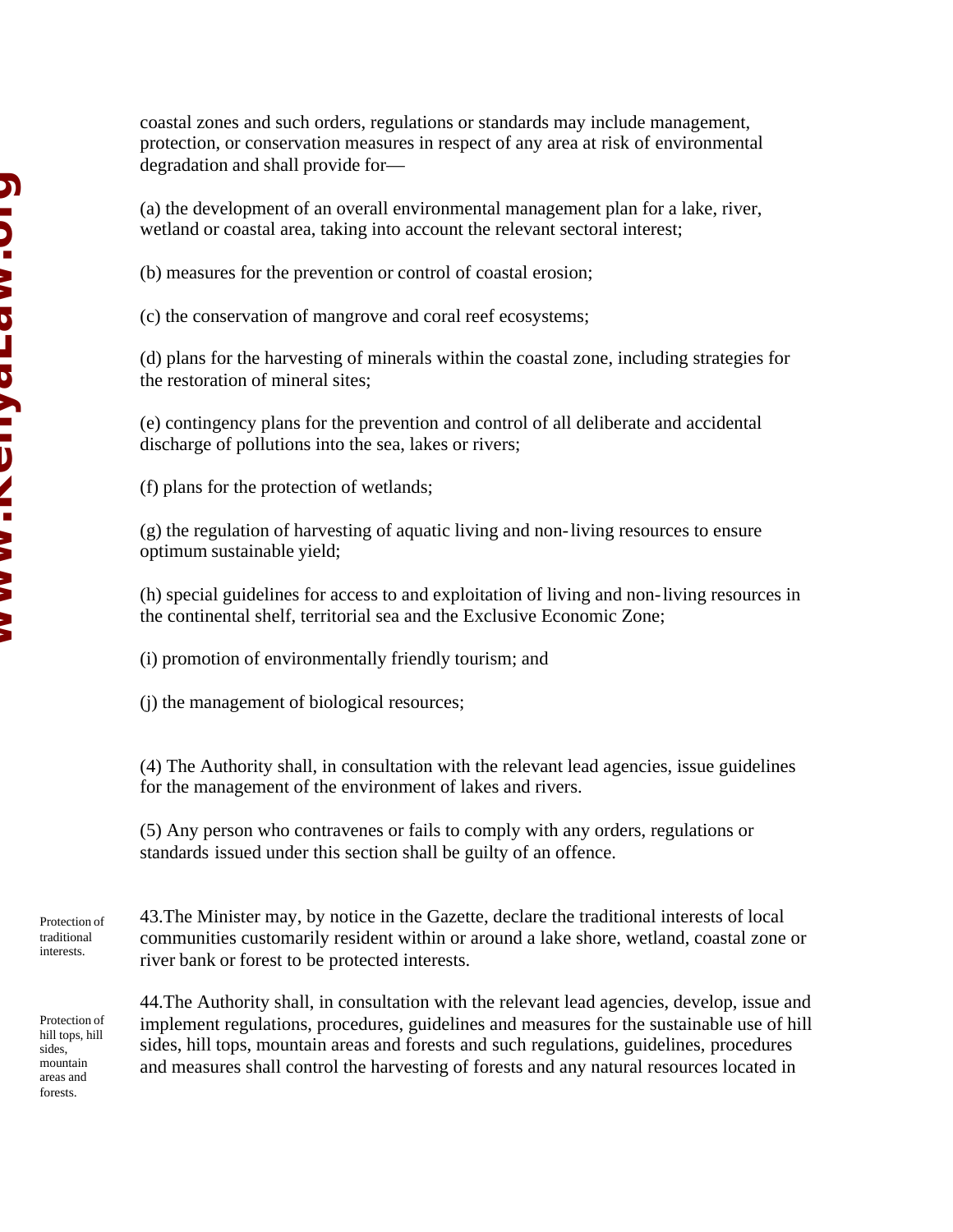or on a hill side, hill top or mountain area so as to protect water catchment areas, prevent soil erosion and regulate human settlement.

Identification of hilly and mountaneous areas.

45.(1) Every District Environment Committee shall identify the hilly and mountainous areas under their jurisdiction which are at risk from environmental degradation. (2) A hilly or mountainous area is at risk from environmental degradation if—

(a) it is prone to soil erosion;

(b) landslides have occurred in such an area;

(c) vegetation cover has been removed or is likely to be removed from the area at a rate faster than it is being replaced; or

(d) any other land use activity in such an area is likely to lead to environment degradation.

(3) Each District Environment Committee shall notify the Director-General of the hilly and mountainous areas it has identified as being at risk from environmental degradation under subsection (1).

(4) The Director-General shall maintain a register of hilly and mountainous area identified under subsection (1) to be at risk from environmental degradation.

Re-forestation and afforestation of hill tops, hill slopes and mountaneous areas.

46.(1) Every District Environment Committee shall specify which of the areas identified in accordance with section 45 (1) are to be targeted for afforestation or reforestation. (2) Every District Environment Committee shall take measures, through encouraging voluntary self-help activities in their respective local community, to plant trees or other vegetation in any area specified under subsection (1) which are within the limits of its jurisdiction.

(3) Where the areas specified under subsection (1) are subject to leasehold or any other interest in land including customary tenure, the holder of that interest shall implement measures required to be implemented by the District Environment Committee including measures to plant trees and other vegetation in those areas.

**Other** 

measures for management of hill tops, hill sides and mountaneous areas.

47.(1) The Authority shall, in consultation with the relevant lead agencies, issue guidelines and prescribe measures for the sustainable use of hill tops, hill slides and mountainous areas.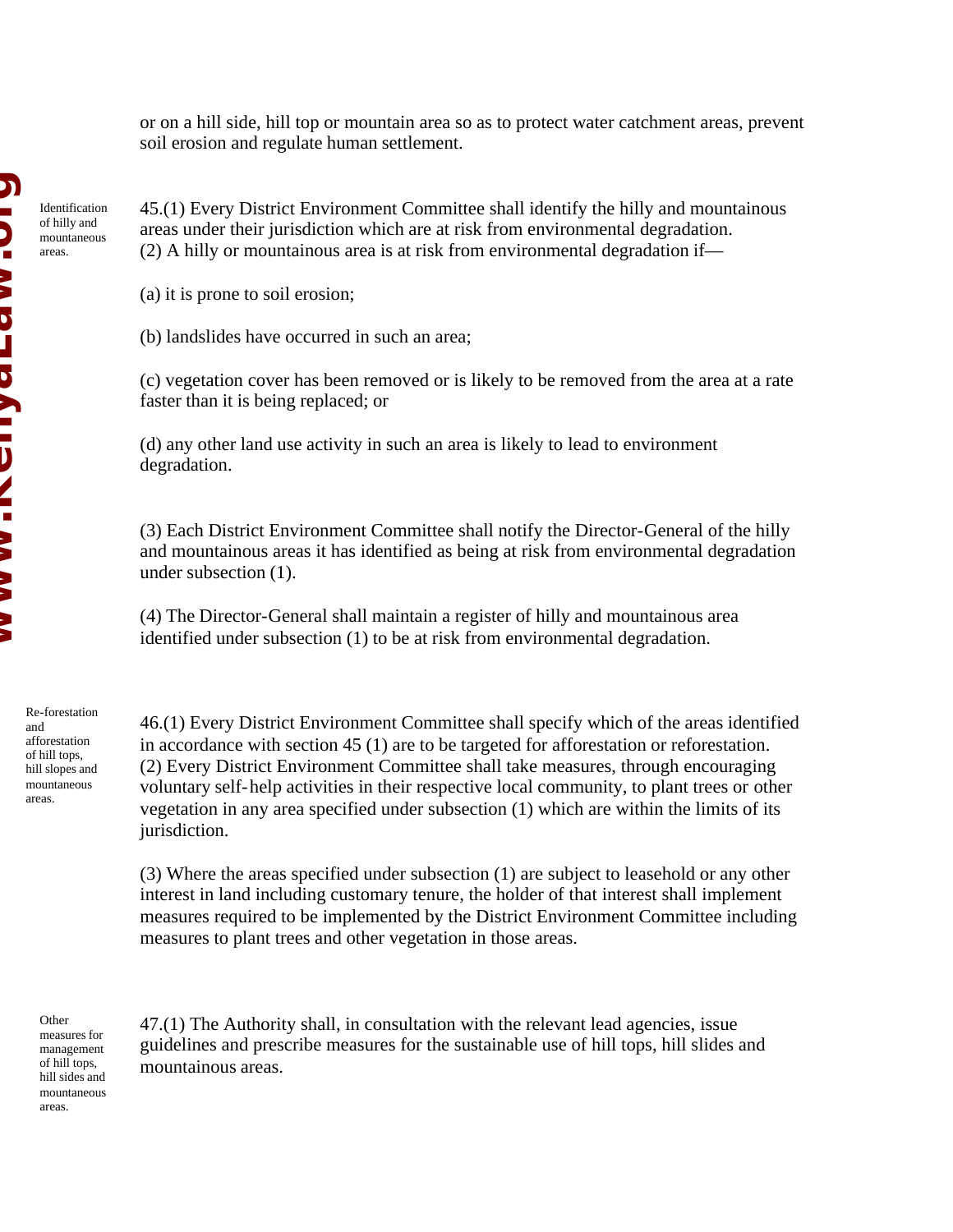(2) The guidelines issued and measures prescribed by the Authority under subsection (1) shall be by way of Gazette Notice and shall include those relating to—

(a) appropriate farming methods;

(b) carrying capacity of the areas described in subsection (1) in relation to animal husbandry;

(c) measures to curb soil erosion;

(d) disaster preparedness in areas prone to landslides;

(e) the protection of areas referred to in subsection (1) from human settlements;

(f) the protection of water catchment areas; and

(g) any other measures the Authority considers necessary.

(3) The District Environment Committee shall be responsible for ensuring that the guidelines issued and measures prescribed under subsection (2) in respect of their districts are implemented.

(4) Any person who contravenes any measure prescribed by the Authority under this section or who fails to comply with a lawful direction issued by a District Environment Committee under this section shall be guilty of an offence.

 48.(1) Subject to subsection (2) the Director-General may, after consultation with the Chief Conservator of Forests, enter into any contractual arrangement with private owner of any land on such terms and conditions as may be mutually agreed for purposes of registering such land as forest land. Protection of forests.

(2) The Director-General shall not take any action, in respect of any forest or mountain area, which is prejudicial to the traditional interests of the local communities customarily resident within or around such forest or mountain area.

49.(1) The Authority shall, in consultation with the relevant lead agencies, promote the use of renewable sources of energy by— Conservation of energy and

(a) promoting research in appropriate renewable sources of energy;

(b) creating incentives for the promotion of renewable sources of energy;

(c) promoting measures for the conservation of non-renewable sources of energy; and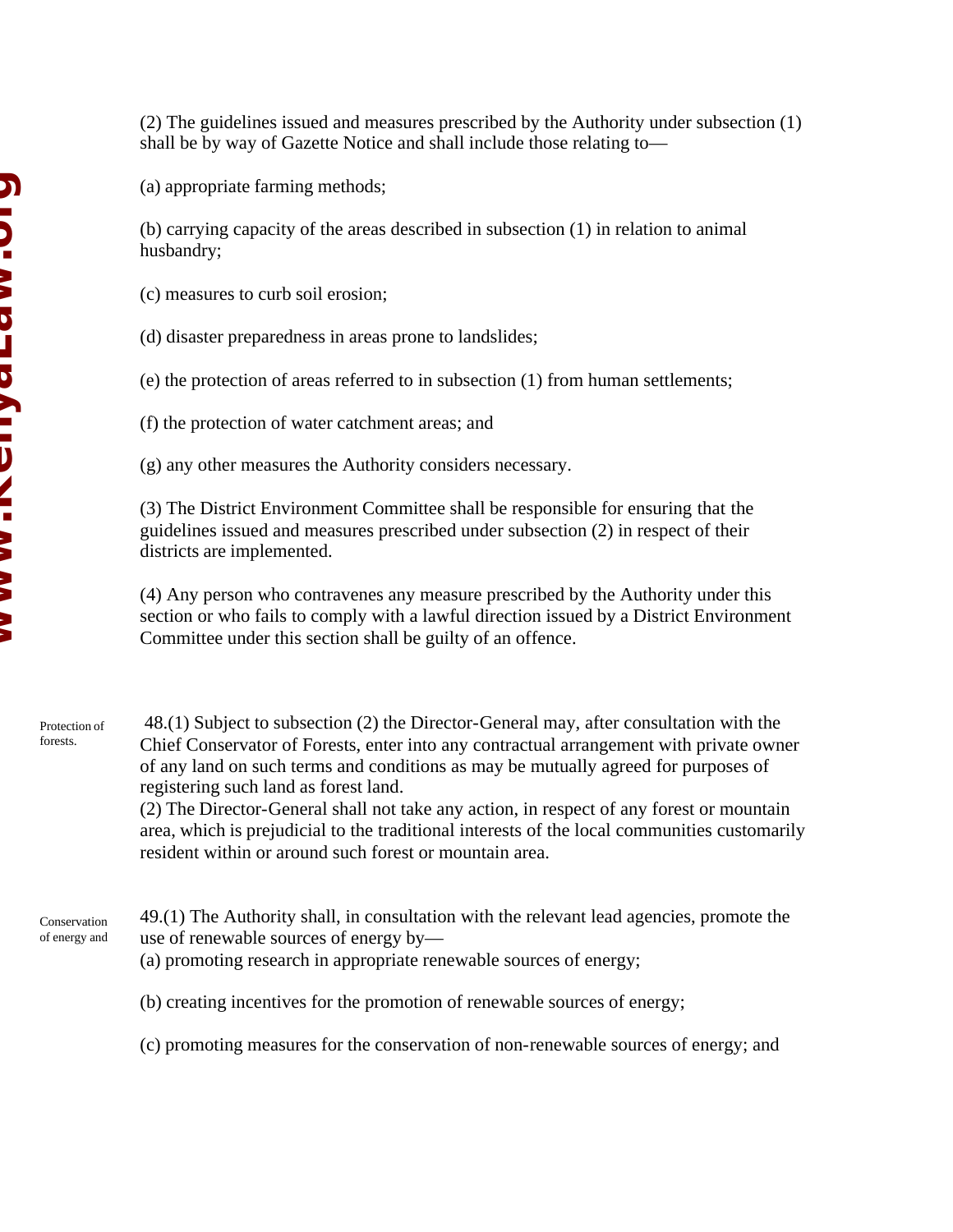(d) taking measures to encourage the planting of trees and woodlots by individual land users, institutions and by community groups.

Conservation of biological diversity.

 50.The Authority shall, in consultation with the relevant lead agencies, prescribe measures necessary to ensure the conservation of biological diversity in Kenya and in this respect the Authority shall—

(a) identify, prepare and maintain an inventory of biological diversity of Kenya;

(b) determine which components of biological diversity are endangered, rare or threatened with extinction;

(c) identify potential threats to biological diversity and devise measures to remove or arrest their effects;

(d) undertake measures intended to integrate the conservation and sustainable utilization ethic in relation to biological diversity in existing government activities and activities by private persons;

(e) specify national strategies, plans and government programmes for conservation and sustainable use of biological diversity;

(f) protect indigenous property rights of local communities in respect of biological diversity; and

(g) measure the value of unexploited natural resources in terms of watershed protection, influences on climate, cultural and aesthetic value, as well as actual and potential genetic value thereof.

Conservation of biological resources *in situ*.

51.The Authority shall, in consultation with the relevant lead agencies, prescribe measures adequate to ensure the conservation of biological resources *in situ* and in this regard shall issue guidelines for—

(a) land use methods that are compatible with conservation of biological diversity;

(b) the selection and management of protected areas so as to promote the conservation of the various terrestrial and aquatic ecosystems under the jurisdiction of Kenya;

(c) selection and management of buffer zones near protected areas;

(d) special arrangements for the protection of species, ecosystems and habitats threatened with extinction;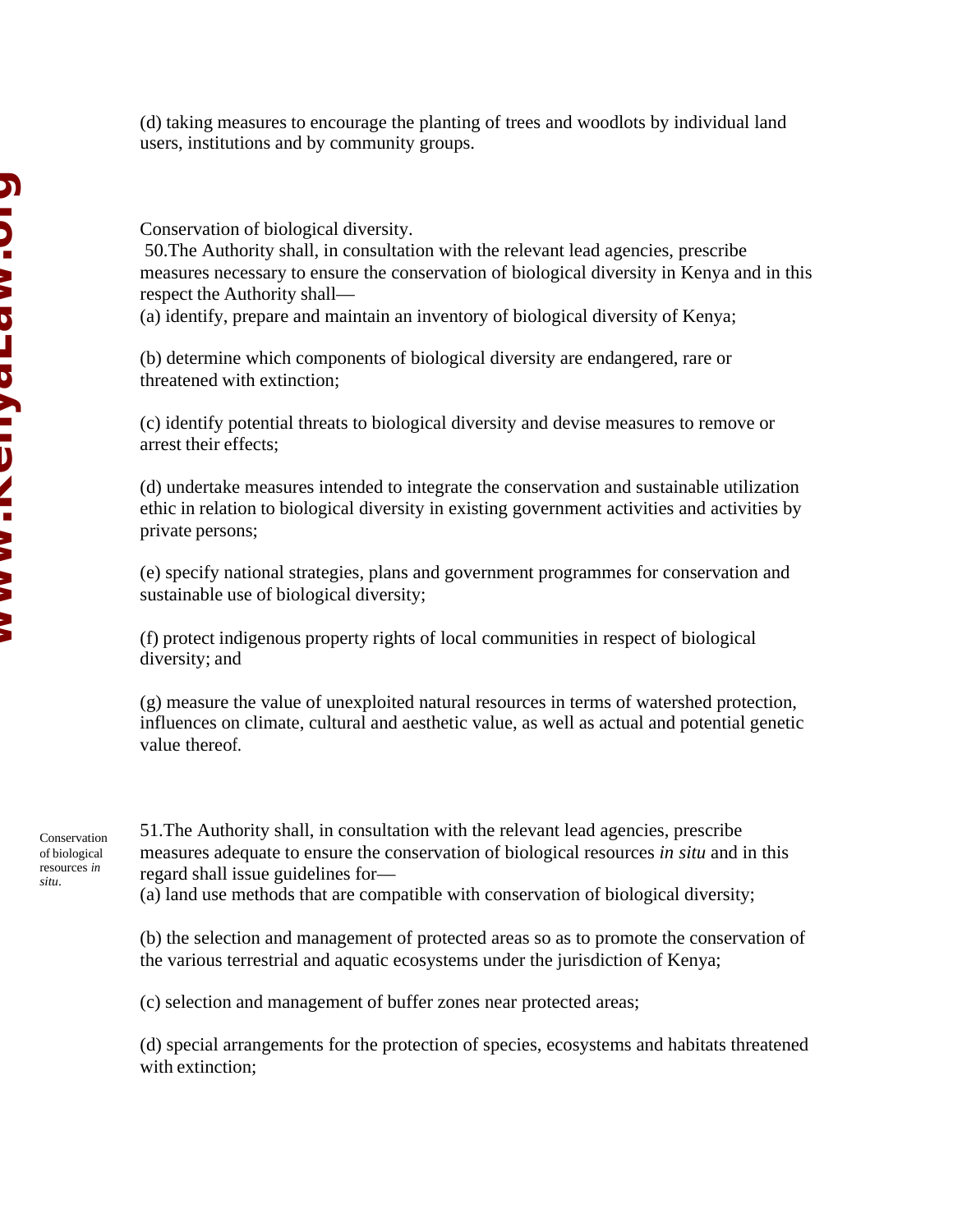- (e) prohibiting and controlling the introduction of alien species into natural habitats; and
- (f) integrating traditional knowledge for the conservation of biological diversity wit
- (g) mainstream scientific knowledge.

Conservation of biological resources *ex situ*.

52.The Authority shall, in consultation with the relevant lead agencies— (a) prescribe measures for the conservation of biological resources *ex-situ* especially for those species threatened with extinction;

- (b) issue guidelines for the management of:—
- (i) germplasm banks;
- (ii) botanical gardens;
- (iii) zoos or aquaria;
- (iv) animal orphanages; and

(v) any other facilities recommended to the Authority by any of its Committees or considered necessary by the Authority.

(c) ensure that species threatened with extinction which are conserved ex-situ are reintroduced into their native habitats and ecosystems where:—

(i) the threat to the species has been terminated; or

(ii) a viable population of the threatened species has been achieved.

genetic resources of Kenya.

Access to

53.(1) The Authority shall, in consultation with the relevant lead agencies, issue guidelines and prescribe measures for the sustainable management and utilisation of genetic resources of Kenya for the benefit of the people of Kenya. (2) Without prejudice to the general effect of subsection (1), the guidelines issued or measures prescribed under that subsection shall specify—

(a) appropriate arrangements for access to genetic resources of Kenya by non-citizens of Kenya including the issue of licences and fees to be paid for that access;

(b) measures for regulating the import or export of germplasm;

(c) the sharing of benefits derived from genetic resources of Kenya;

(d) biosafety measures necessary to regulate biotechnology;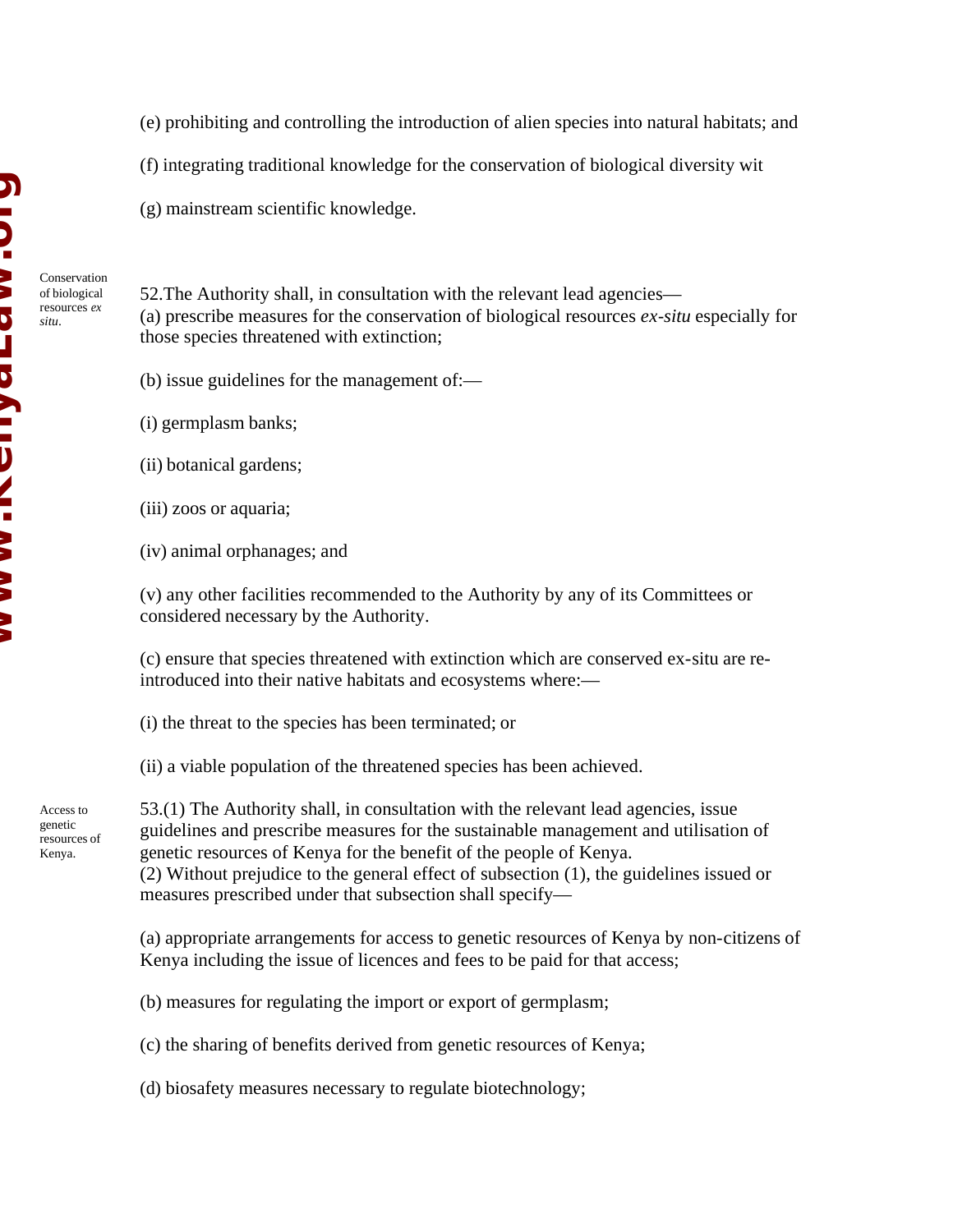(e) measures necessary to regulate the development, access to and transfer of biotechnology; and

(f) any other matter that the Authority considers necessary for the better management of the genetic resources of Kenya.

 54.(1) The Minister may, in consultation with the relevant lead agencies, environmentally by notice in the Gazette, declare any areas of land, sea, lake or river to be a protected natural environment for the purpose of promoting and preserving specific ecological processes, natural environment systems, natural beauty or species of indigenous wildlife or the preservation of biological diversity in general. (2) Without prejudice to subsection (1), the Authority may, in consultation with the relevant lead agencies, issue guidelines and prescribe measures for the management and protection of any area of environmental significance declared to be a protected natural environment area under this section.

55.(1) The Minister may, by notice in the Gazette, declare an area to be a protected Zone. (2) As soon as practicable upon the commencement of this Act, the Authority shall, in consultation with the relevant lead agencies, prepare a survey of the coastal zone and prepare an integrated national coastal zone management plan based on the report of such survey.

(3) The Authority shall, from time to time, not exceeding every two years, review the national coastal zone management plan prepared under subsection (2).

(4) The report of the survey of the coastal zone shall contain:—

(a) an inventory of all structures, roads, excavations, harbours, outfalls, dumping sites and other works located in the coastal zone;

(b) an inventory of the state of the coral reefs, mangroves and marshes found within the coastal zone;

(c) an inventory of all areas within the coastal zone of scenic value or of value for recreational and cultural purposes;

(d) an inventory of areas within the coastal zone of special value for research in respect of fisheries, erosion, littorals movement and such other similar subjects.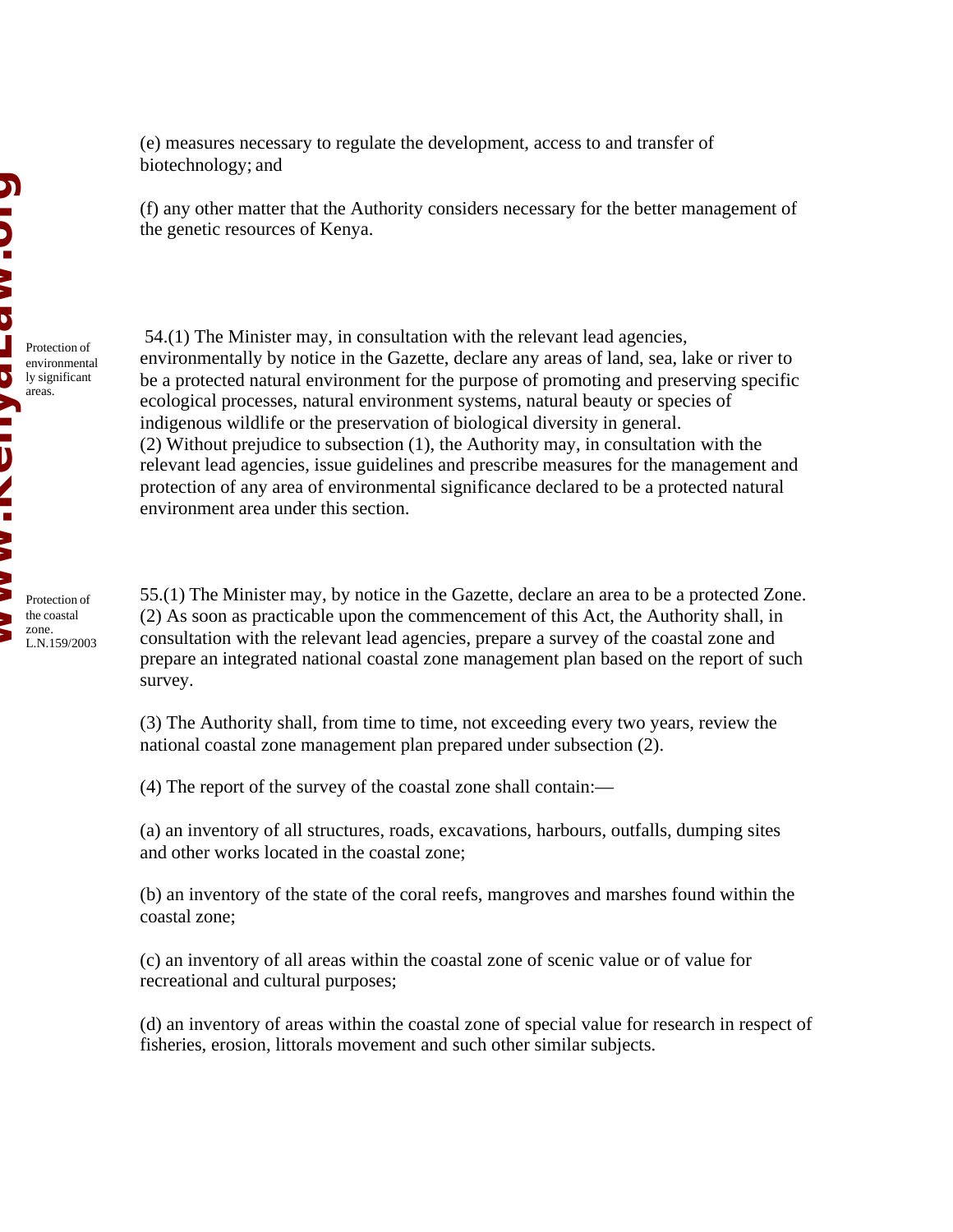(e) an estimate of the quantities of sand, coral sea shells and other substances being removed from the coastal zone;

(f) an estimate of the impacts of erosion on the coastal zone; and

(g) an estimate of the extent, nature, cause and sources of coastal pollution and degradation;

(h) an estimate of freshwater resources available in the coastal zone; and

(i) any other relevant data or information that may be deemed appropriate.

(5) Any person who releases or causes to be released into the coastal zone any polluting or hazardous substances contrary to the provisions of this Act shall be guilt of an offence and liable upon conviction to a fine of not less than one million shillings or to imprisonment for a period not exceeding two years or to both such fine and imprisonment.

(6) The Minister shall, in consultation with the relevant lead agencies, issue appropriate regulations to prevent, reduce and control pollution or other form of environmental damage in the coastal zone.

(7) Notwithstanding the generality of subsection (6) of this section, the regulations made thereunder shall provide for the control and prevention of pollution—

(a) of the marine environment from land based sources including rivers, estuaries, pipelines and outfall structures;

(b) from vessels, aircrafts and other engines used in the coastal zone;

(c) from installations and devices used in the exploration or exploitation of the natural resources of the seabed and subsoil of the exclusive economic zone; and

(d) of the marine environment arising from or in connection with seabed activities and from artificial islands installations and other structures in the exclusive economic zone.

Protection of the ozone layer.

56.(1) The Authority shall, in consultation with the relevant lead agencies, undertake or commission other persons to undertake national studies and give due recognition to developments in scientific knowledge relating to substances, activities and practices that deplete the ozone layer to the detriment of public health and the environment. (2) The Authority shall, in consultation with the relevant lead agencies, issue guidelines and institute programmes concerning the:—

(a) elimination of substances that deplete the stratospheric ozone layer;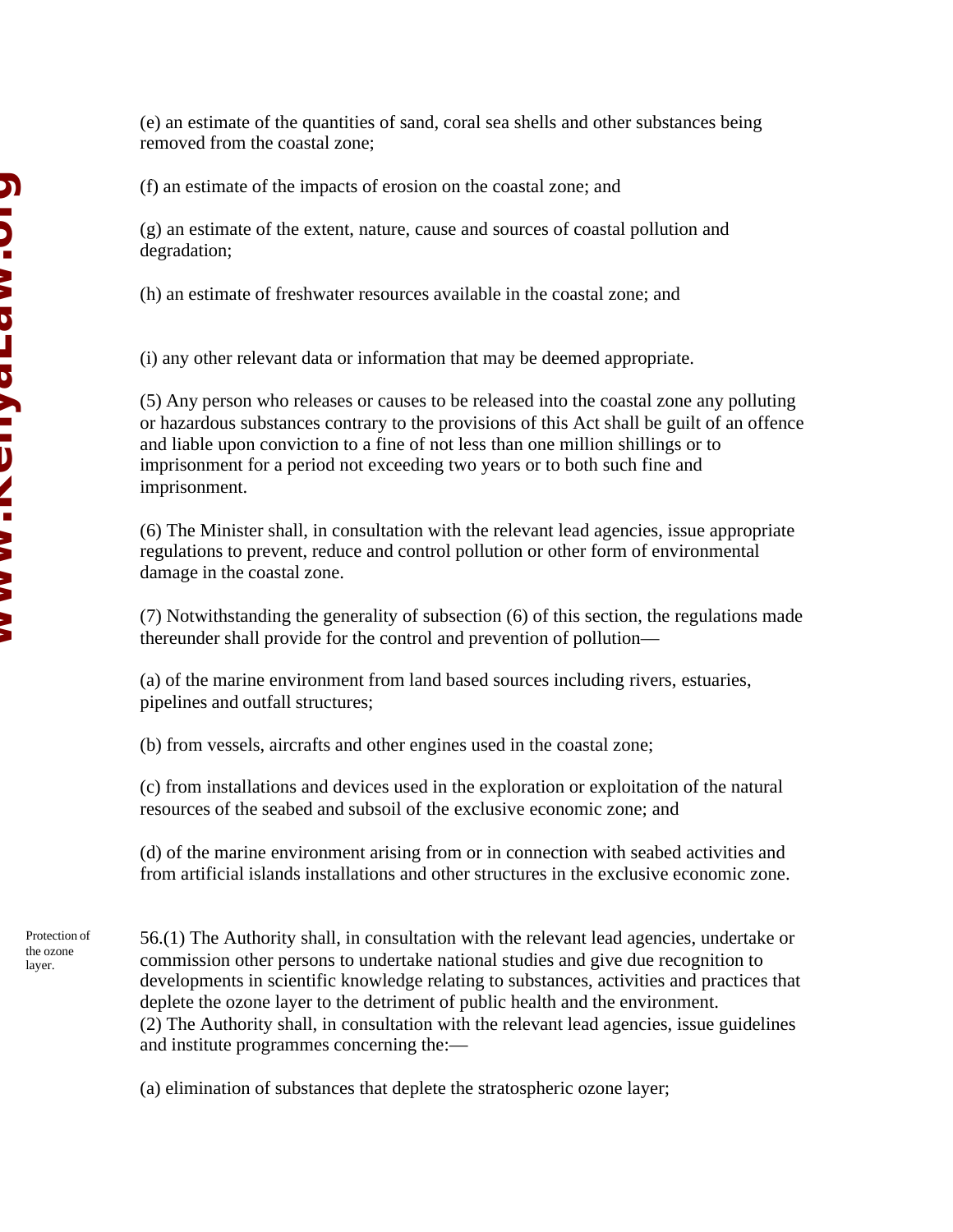(b) controlling of activities and practices likely to lead to the degradation of the ozone layer and the stratosphere;

(c) reduction and minimisation of risks to human health created by the degradation of the ozone layer and the stratosphere; and

(d) formulate strategies, prepare and evaluate programmes for phasing out ozone depleting substances.

57.(1) Notwithstanding the provisions of any relevant revenue Act, the Minister responsible for finance may, on the recommendation of the Council, propose to Government tax and other fiscal incentives, disincentives or fees to induce or promote the proper management of the environment and natural resources or the prevention or abatement of environmental degradation.

(2) Without prejudice to the generality of subsection (1) the tax and fiscal incentives, disincentives or fees may include—

(a) customs and excise waiver in respect of imported capital goods which prevent or substantially reduce environmental degradation caused by an undertaking;

(b) tax rebates to industries or other establishments that invest in plants, equipment and machinery for pollution control, re-cycling of wastes, water harvesting and conservation, prevention of floods and for using other energy resources as substitutes for hydrocarbons;

(c) tax disincentives to deter bad environmental behavior that leads to depletion of environmental resources or that cause pollution; or

(d) user fees to ensure that those who use environmental resources pay proper value for the utilization of such resources

Application for an Environme ntal Impact Assessment Licence.

58.(1) Notwithstanding any approval, permit or license granted under this Act or any other law in force in Kenya, any person, being a proponent of a project, shall before for an financing, commencing, proceeding with, carrying out, executing or conducting or causing to be financed, commenced, proceeded with, carried out, executed or conducted by another person any undertaking specified in the Second Schedule to this Act, submit a project report to the Authority, in the prescribed form, giving the prescribed information and which shall be accompanied by the prescribed fee.

(2) The proponent of a project shall undertake or cause to be undertaken at his own expense an environmental impact assessment study and prepare a report thereof where the Authority, being satisfied, after studying the project report submitted under subsection (1), that the intended project may or is likely to have or will have a significant impact on the environment, so directs.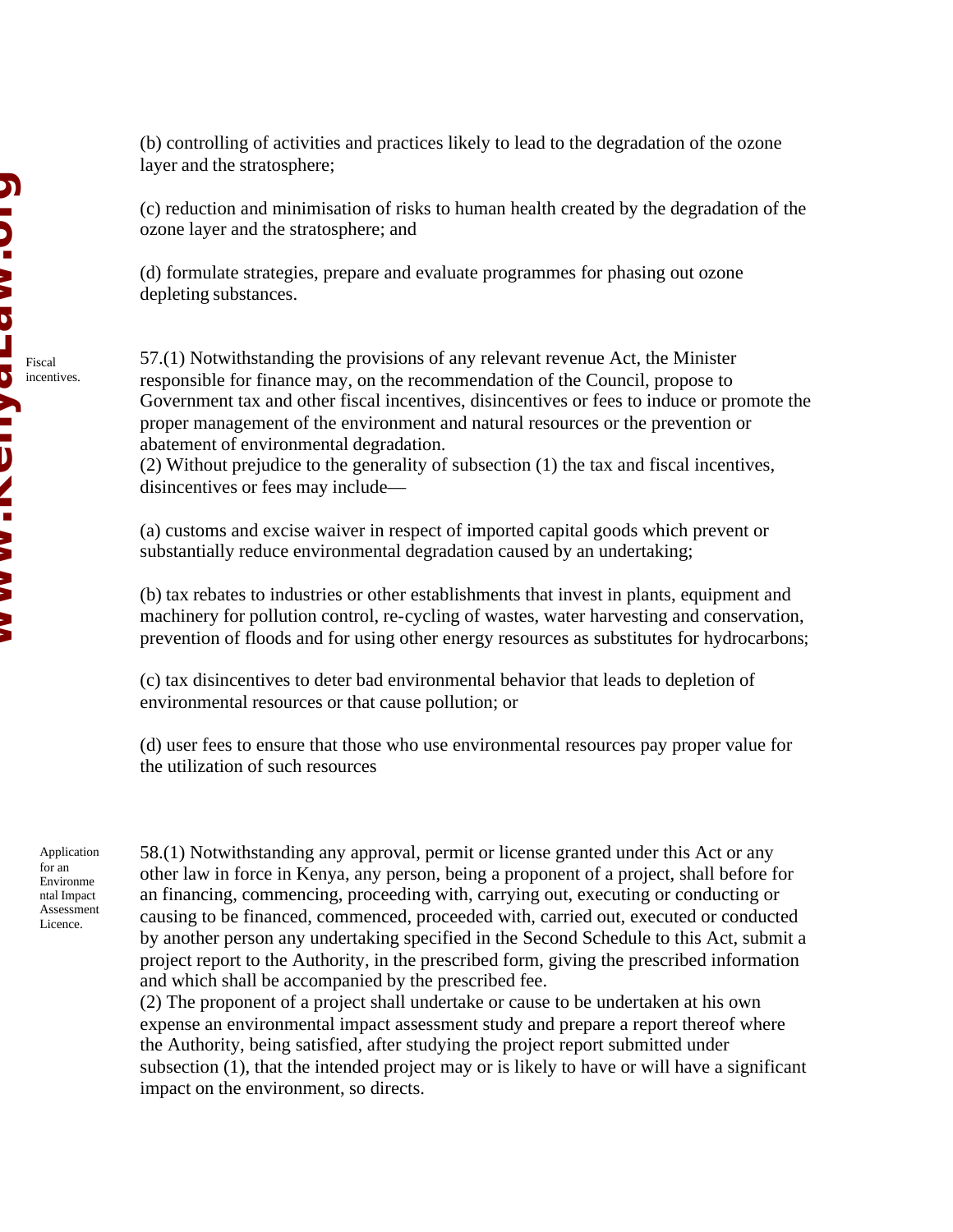(3) The environmental impact assessment study report prepare under this subsection shall be submitted to the Authority in the prescribed form, giving the prescribed information and shall be accompanied by the prescribed fee.

(4) The Minister may, on the advice of the Authority given after consultation with the relevant lead agencies, amend the Second Schedule to this Act by notice in the Gazette.

(5) Environmental impact assessment studies and reports required under this Act shall be conducted or prepared respectively by individual experts or a firm of experts authorised in that behalf by the Authority. The Authority shall maintain a register of all individual experts or firms of all experts duly authorised by it to conduct or prepare environmental impact assessment studies and reports respectively. The register shall be a public document and may be inspected at reasonable hours by any person on the payment of a prescribed fee.

(6) The Director-General may, in consultation with the Standards Enforcement and Review Committee, approve any application by an expert wishing to be authorised to undertake environmental impact assessment. Such application shall be made in the prescribed manner and accompanied by any fees that may be required.

(7) Environmental impact assessment shall be conducted in accordance with the environmental impact assessment regulations, guidelines and procedures issued under this Act.

(8) The Director-General shall respond to the applications for environmental impact assessment license within three months.

(9) Any person who upon submitting his application does not receive any communication from the Director-General within the period stipulated under subsection (8) may start his undertaking.

Publication of Environmental Impact Assessment.

59.(1) Upon receipt of an environmental impact assessment study report from any proponent under section 58(2), the Authority shall cause to be published for two successive weeks in the Gazette and in a newspaper circulating in the area or proposed area of the project a notice which shall state—

(a) a summary description of the project;

(b) the place where the project is to be carried out;

(c) the place where the environmental impact assessment study, evaluation or review report may be inspected; and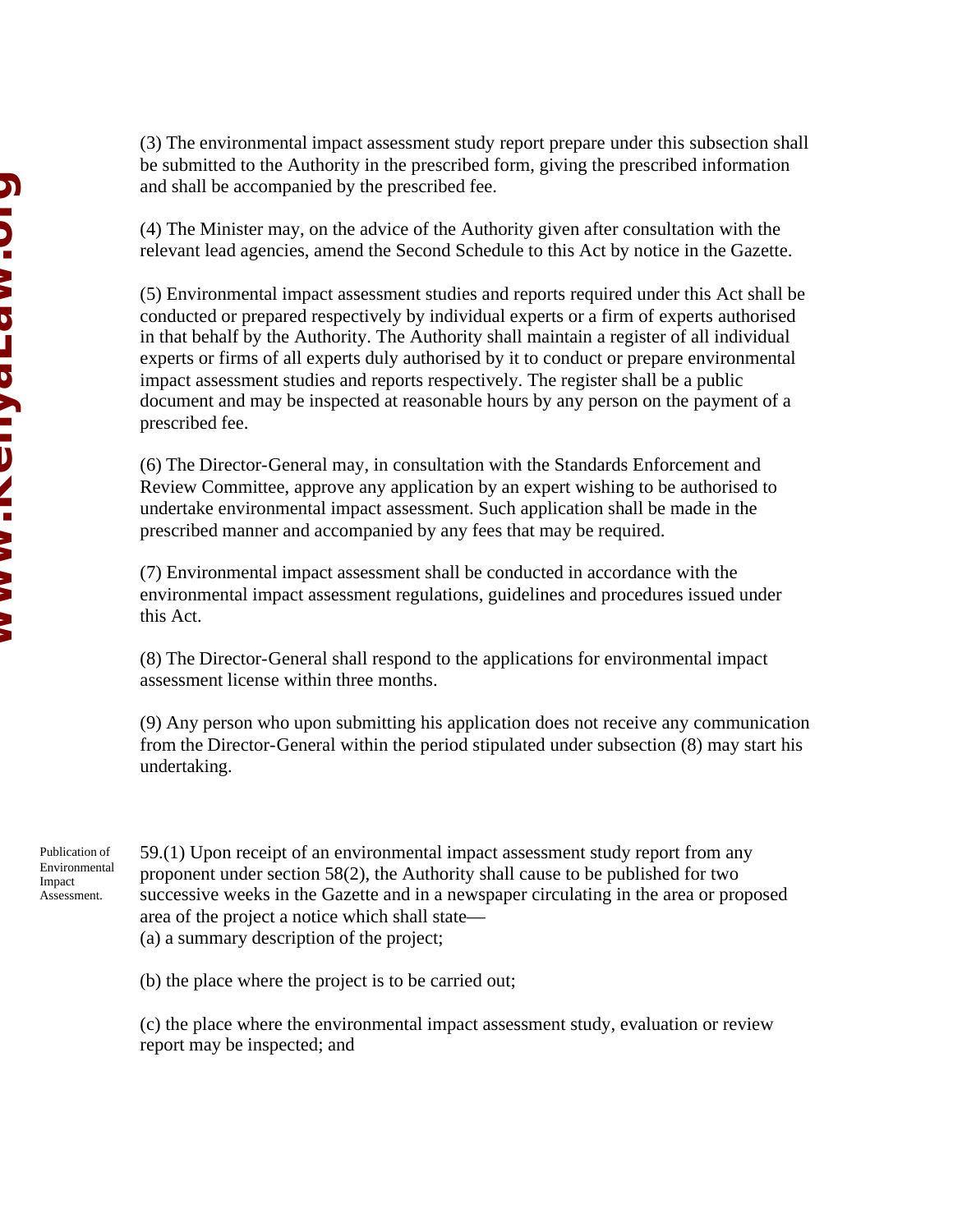(d) a time limit of not exceeding sixty days for the submission of oral or written comments environmental impact assessment study, evaluation or review report.

(2) The Authority may, on application by any person extend the period stipulated in subparagraph (d) so as to afford reasonable opportunity for such person to submit oral or written comments on the environmental impact assessment report.

Comments on Environmental Impact Assessment report by Lead Agencies.

Technical Advisory Committee on Environmental Impact Assessment.

Further Environmental Impact Assessment.

Environmental Impact Licence.

Submission of fresh Environmental Impact Assessment report after Environmental Impact Assessment License issued. 60.A lead agency shall, upon the written request of the Director-General, submit written comments on an environmental impact assessment study evaluation and review report within thirty days from the date of the written request.

61.The Authority may set up a technical advisory committee to advise it on environmental impact assessment related reports and the Director-General shall prescribe the terms of reference and rules of procedure for the technical advisory committee appointed hereunder.

 62.The Authority may require any proponent of a project to carry out at his own expense further evaluation or environmental impact assessment study, review or submit additional information for the purposes of ensuring that the environmental impact assessment study, review or evaluation report is as accurate and exhaustive as possible.

63.The Authority may, after being satisfied as to the adequacy of an environmental impact assessment study, evaluation or review report, issue an environmental impact assessment licence on such terms and conditions as may be appropriate and necessary to facilitate sustainable development and sound environmental management.

 64.(1) The Authority may, at any time after the issue of an environmental impact assessment licence direct the holder of such licence to submit at his own expense a fresh environmental impact assessment study, evaluation or review report within such time as the Authority may specify where—

(a) there is a substantial change or modification in the project or in the manner in which the project is being operated;

(b) the project poses environmental threat which could not be reasonably foreseen at the time of the study, evaluation or review; or

(d) it is established that the information or data given by the proponent in support of his application for an environmental impact assessment licence under section 58 was false, inaccurate or intended to mislead.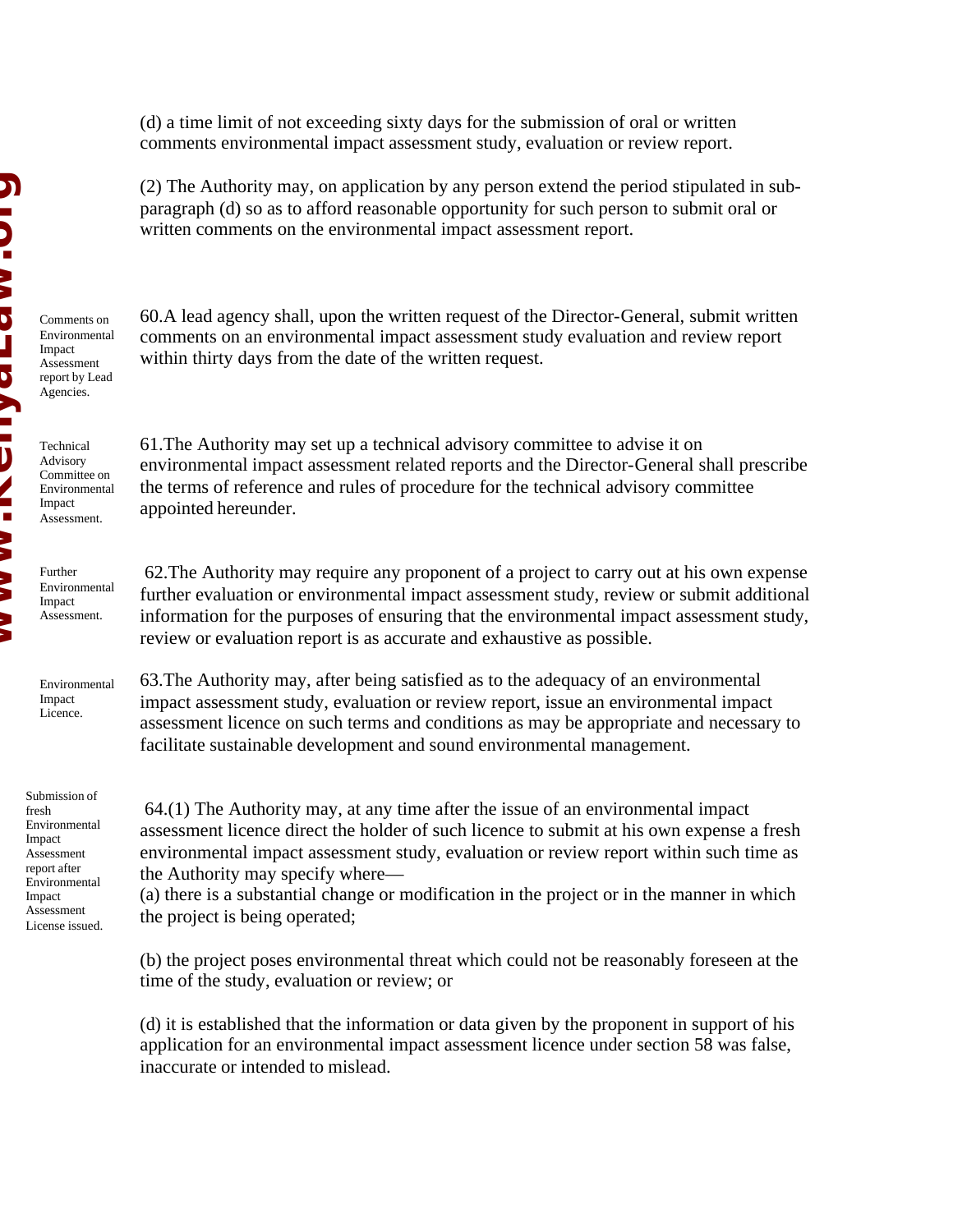(2) Any person who fails, neglects or refuses to comply with the directions of the Authority issued under subsection (1) shall be guilty of an offence.

Transfer of Environmental Impact Assessment Licence.

65.(1) An environmental impact assessment licence may be transferred by the holder to another person only in respect of the project in relation to which such licence was issued. (2) Where an environmental impact assessment licence is transferred under this section, the person to whom it is transferred and the person transferring it shall jointly notify the Director-General in writing of the transfer, not later than thirty days after the transfer.

(3) Where no joint notification of a transfer is given in accordance with subsection (2), the registered holder of the licence shall be deemed for the purposes of this Act to be the owner or the person having charge or management or control of the project as the case may be.

(4) Any transfer of an environmental impact assessment licence, under this section shall take effect on the date the Director-General is notified of the transfer.

(5) Any person who contravenes any provisions of this section, shall be guilty of an offence.

Protection in respect of an Environmental Impact Assessment Licence.

66.(1) No civil or criminal liability in respect of a project or consequences resulting from a project shall be incurred by the Government, the Authority or any impact assessment study, evaluation or review report or grant of an environmental impact assessment licence or by reason of any condition attached to such licence.

(2) The issuance of an environmental impact assessment licence in respect of a project shall afford no defence to any civil action or to a prosecution that may be brought or preferred against a proponent in respect of the manner in which the project is executed, managed or operated.

Revocation, suspension or cancellation of Environmental Impact Assessment Licence.

67.(1) The Authority shall, on the advice of the Standards and Enforcement Review Committee, cancel, revoke or suspend any environment impact assessment licence for such time not exceeding twenty four months where the licensee contravenes the provisions of the licence.

(2) Whenever an environmental impact assessment licence is revoked, suspended or cancelled, the holder thereof shall not proceed with the project which is the subject of the licence until a new licence is issued by the Authority.

(3) The Authority shall maintain a register of all environmental impact assessment licences issued under this Act. The register shall be a public document and may be inspected at reasonable hours by any person on the payment of a prescribed fee.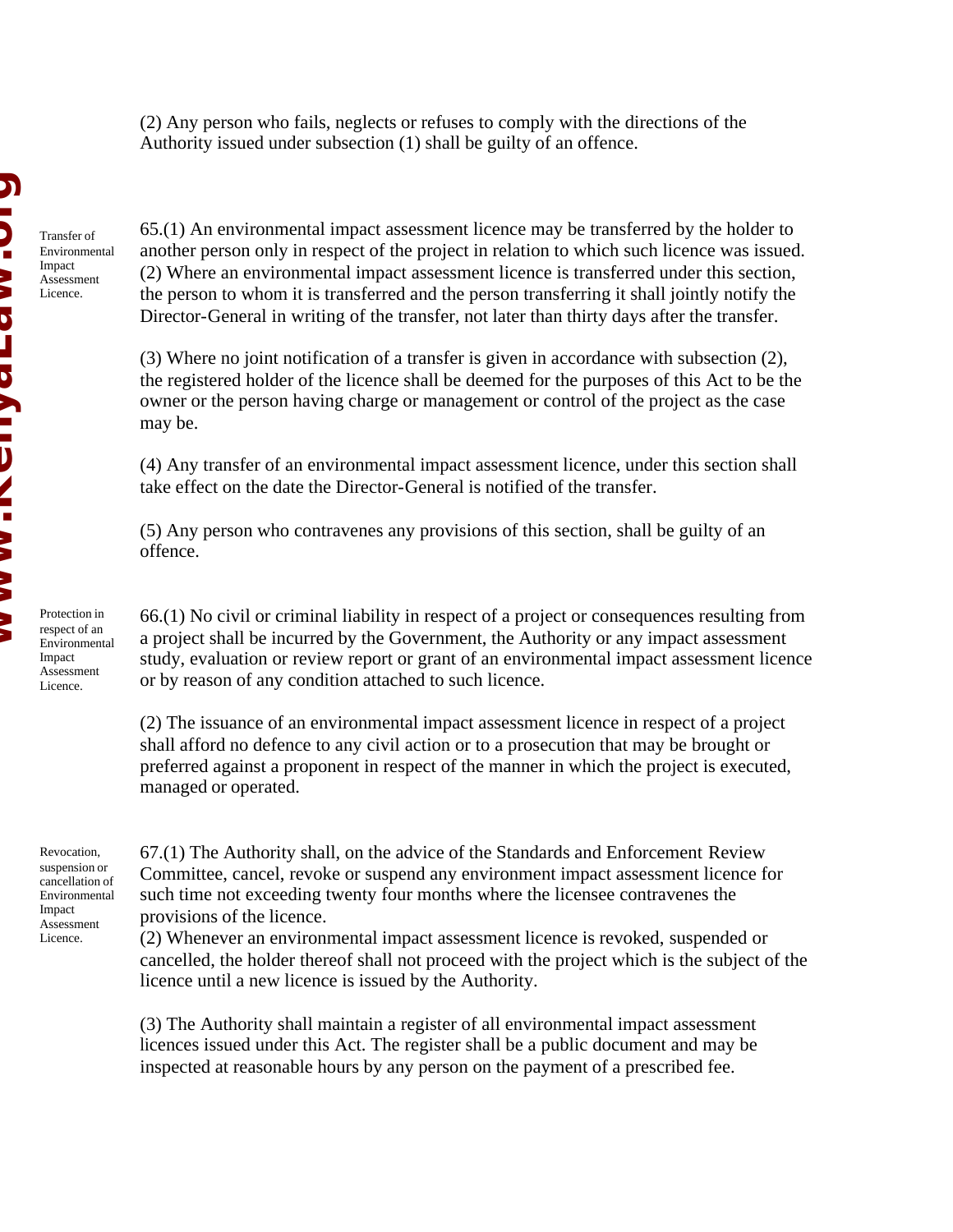68.(1) The Authority shall be responsible for carrying out environmental audit of all activities that are likely to have significant effect on the environment. Environmental Audit.

(2) An environmental inspector appointed under this Act may enter any land or premises for the purposes of determining how far the activities carried out on that land or premises conform with the statements made in the environmental impact assessment study report issued in respect of that land or those premises under section 58(2).

(3) The owner of the premises or the operator of a project for which an environmental impact assessment study report has been made shall keep accurate records and make annual reports to the Authority describing how far the project conforms in operation with the statements made in the environmental impact impact assessment study report submitted under section 58(2).

(4) The owner of premises or the operator of a project shall take all reasonable measures to mitigate any undesirable effects not contemplated in the environmental impact assessment study report submitted under section 58(2) and shall prepare and submit an environmental audit report on those measures to the Authority annually or as the Authority may, in writing, require.

 $69(1)$  The Authority shall, in consultation with the relevant lead agencies, monitor :— (a) all environmental phenomena with a view to making an assessment of any possible changes in the environment and their possible changes in the environment and their possible impacts; or

(b) the operation of any industry, project or activity with a view of determining its immediate and long-term effects on the environment.

(2)An environmental inspector appointed under this Act may enter upon any land or premises for the purposes of monitoring the effects upon the environment of any activities carried on that land or premises.

70.(1) There is hereby established a Standards and Enforcement Review Committee to be a committee of the Authority.

(2) The Standards and Enforcement Review Committee shall consist of the members set out in the Third Schedule to this Act.

(3) The permanent secretary under the Minister shall be the Chairman of the Standards and Enforcement Review Committee.

Environmental Monitoring.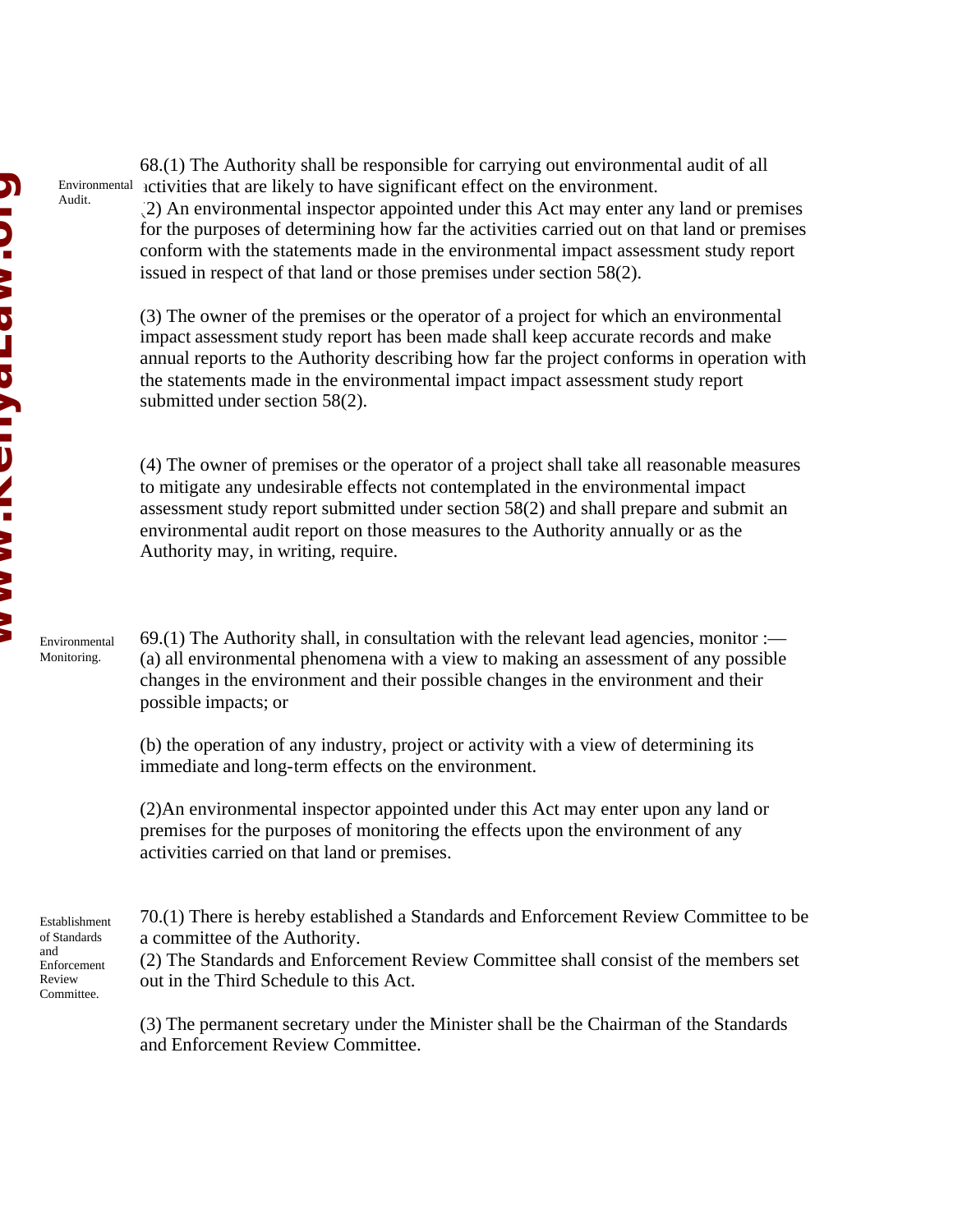Functions of Standards and Enforcement Review Committee.

(4) The Director-General shall appoint a Director of the Authority to be a member of the Standards and Enforcement Review Committee who shall be the secretary to the Committee and shall provide the secretarial services to the Committee.

(5) The Standards and Enforcement Review Committee shall regulate its own procedure.

(6) The Standards and Enforcement Review Committee may co-opt any person to attend its meetings and a person so co-opted shall participate at the deliberations of the Committee but shall have no vote.

(7) The Standards and Enforcement Review Committee shall meet at least once every three months for the transaction of its business.

71.The Standards and Enforcement Review Committee shall, in consultation with the relevant lead agencies:—

(a) advise the Authority on how to establish criteria and procedures for the measurement of water quality;

(c) recommend to the Authority minimum water quality standards for all the waters of Kenya and for different uses, including—

(i) drinking water;

- (ii) water for industrial purposes;
- (iii) water for agricultural purposes;
- (iv) water for recreational purposes;
- (v) water for fisheries and wildlife;
- (vi) and any other prescribed water use.

(d) analyse and submit to the Director-General conditions for discharge of effluents into the environment.

(e) prepare and recommend to the Director-General guidelines or regulations for the preservation of fishing area, aquatic areas, water sources and reservoirs and other areas, where water may need special protection.

(f) identify and recommend to the Authority areas of research on the effects of water pollution on the environment, human beings, flora and fauna;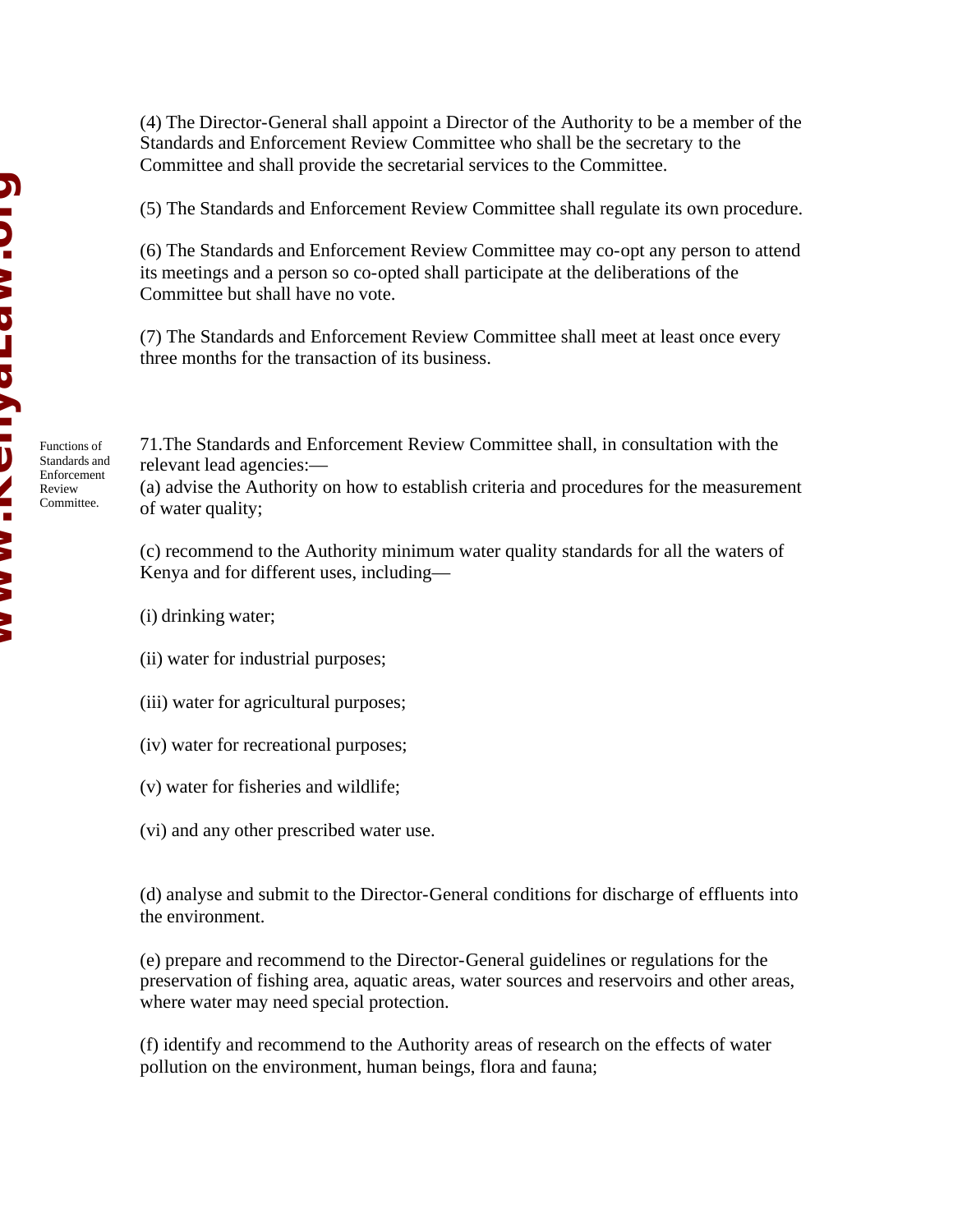(h) advise the Authority to take steps or authorise any works to be carried out which appear to be necessary to prevent or abate water pollution from natural causes or from abandoned works or undertakings;

(i) document the analytical methods by which water quality and pollution control standards can be determined and appoint laboratories for the analytical services required or request the Director-General to establish such laboratories;

(j) collect, maintain and interpret data from industries and local authorities on the pretreatment nature and levels of effluents;

(k) recommend to the Director-General measures necessary for the treatment of effluents before being discharged into the sewerage system;

(l) recommend to the Director-General works necessary for the treatment for the treatment of effluents before being discharged into the water;

(m) submit to the Director-General all such recommendations as may appear necessary for the monitoring and control of water pollution.

72.(1) Any person, who upon the coming into force of this Act, discharges or applies any poison, toxic, noxious or obstructing matter, radioactive waste or other pollutants or permits any person to dump or discharge such matter into the Aquatic environment in contravention of water pollution control standards established under this Part shall be guilty of an offence and liable to imprisonment for a term not exceeding two years or to a fine not exceeding one million shillings or to both such imprisonment and fine. (2) A person found guilty under subsection (1) shall, in addition to any sentence or fine imposed on him:—

(a) pay the cost of the removal of any poison, toxic, noxious or obstructing matter, radioactive waste or other pollutants, including the costs of restoration of the damaged environment, which may be incurred by a Government agency or organ in that respect;

(b) pay third parties reparation, cost of restoration, restitution or compensation as may be determined by a court of law on application by such third parties.

Duty to supply plant information to the Authority.

Water and pollution prohibition.

> 73.All owners or operators of irrigation project schemes, sewerage systems, industrial production workshops or any other undertaking which may discharge effluents or other pollutants shall within ninety days upon the coming into force of this Act or as may be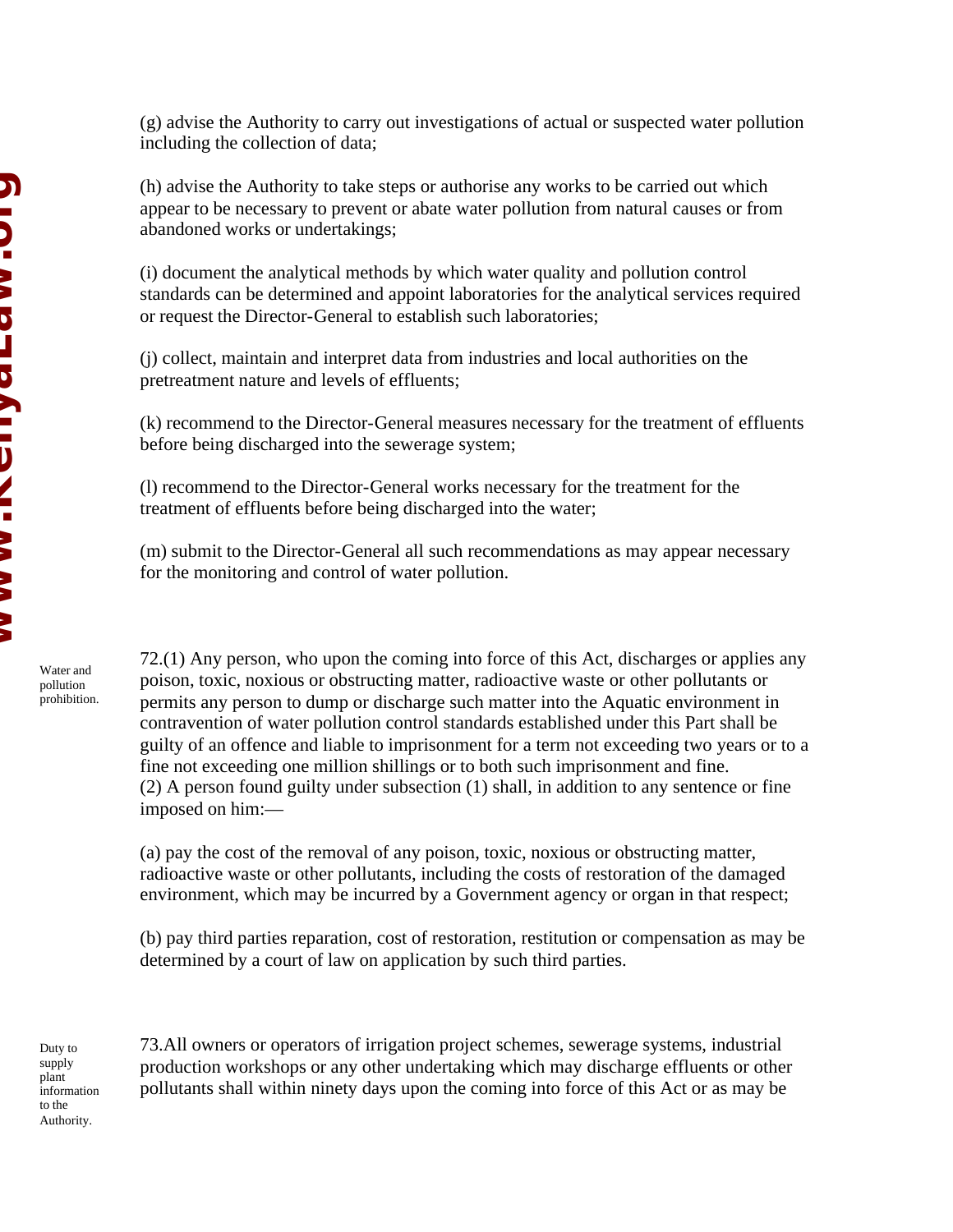demanded from time to time by the Authority, submit on demand, to the Authority accurate information about the quantity and quality of such effluent or other pollutant.

Effluents to be discharged only into sewerage system.

 74.(1) Every owner or operator of a trade or industrial undertaking shall discharge any effluents or other pollutants originating from the trade or industrial undertaking only into existing sewerage systems and the relevant Local Authority operating or supervising such sewerage system shall issue, at a prescribed fee, the necessary licence for discharge. (2) The proponent or owner of a trade or an industrial undertaking shall, prior to being granted a licence to discharge effluents into the environment, install an appropriate plant for the treatment of such effluents before they are discharged into the environment.

Licence to discharge effluents.

75.(1) No Local Authority operating a sewerage system or owner or operator of any trade or industrial undertaking shall discharge any effluents or other pollutants into the environment without an effluent discharge licence issued by the Authority. (2) Every owner or operator of a trade or an industrial undertaking discharging any effluents or other pollutants into the environment before the commencement of this Act shall, within twelve months of such commencement apply to the Authority for an effluent discharge licence.

(3) Every application for an effluent discharge licence shall be in the prescribed form and accompanied by the prescribed fee.

(4) Before the issuance of a licence under subsections (1) and (2), the Authority shall—

(a) solicit the comments of local authorities concerned and organizations and persons as he may deem fit;

(b) take into consideration the possible effects of affluents or pollutants to be discharged on the quality of an affected water course or other source of water;

(c) take into consideration the existing licences affecting the concerned water course or other source; and

(d) take into consideration the water requirements of riparian residents and ecosystems, human settlements, and agricultural schemes which depend on the affected water course.

(5) Where the Authority rejects an application for the grant of an effluent discharge licence it shall within twenty one days notify the applicant of its decision and state in writing its reasons for so rejecting the application.

(6) An affluent discharge licence issued under this Act shall be in a prescribed form, be subject to such conditions as may be prescribed or as may be specified in the licence and shall remain valid for such period and may be renewed for such further periods as may be prescribed or specified in the licence.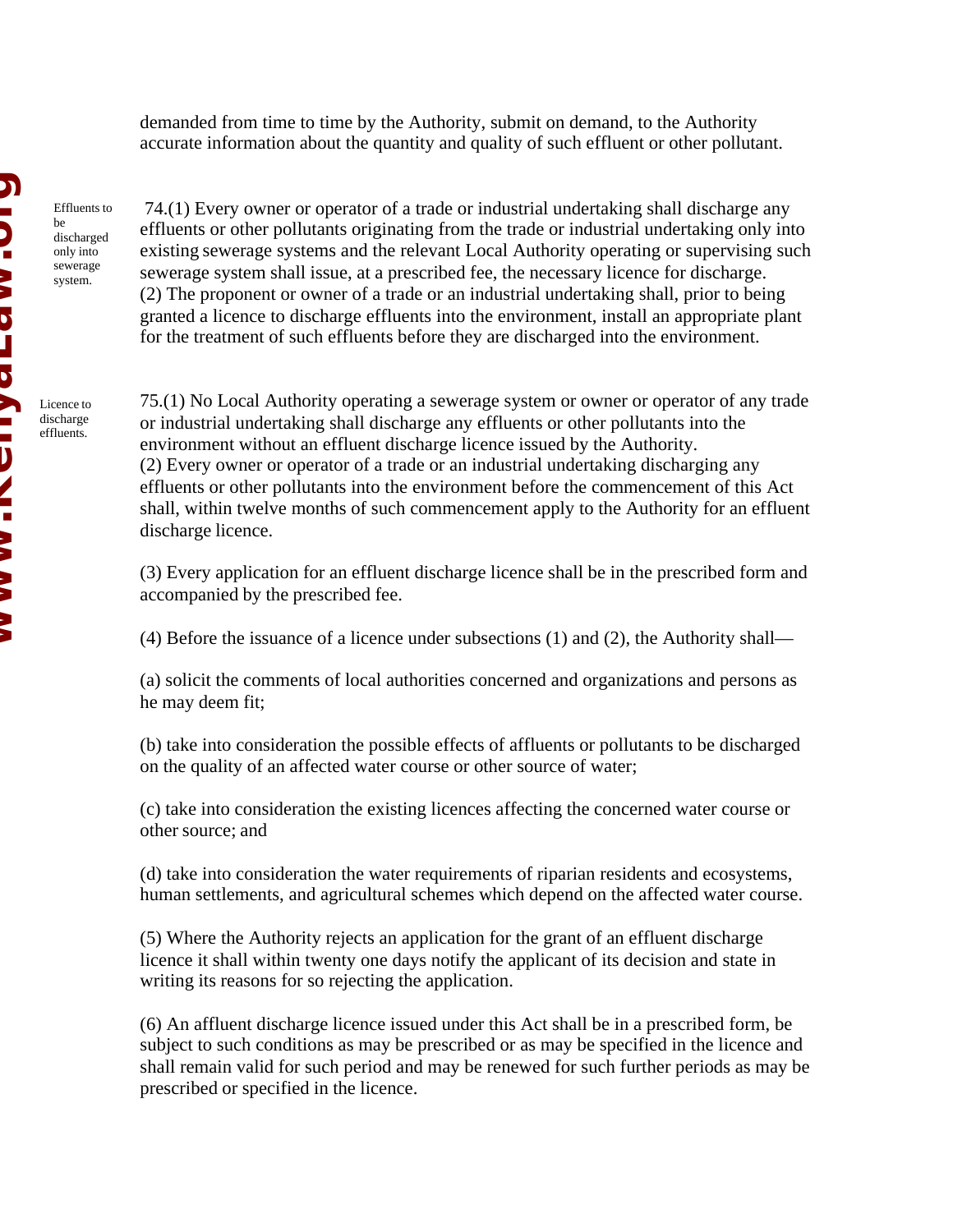Cancellation of effluent discharge licence.

Register of effluent discharge licences.

Air quality standards.

 76.(1) The Authority may in writing, cancel any effluent discharge licence:— (a) if the holder of the licence contravenes any provision of this Act or any regulations made thereunder;

(b) if the holder fails to comply with any condition specified in the licence; or

(c) if the Authority considers it in the interest of the environment or in the public interest so to do.

77.The Authority shall maintain a register of all effluent discharge licences issued under this Act. The register shall be a public document and may be inspected at any reasonable hour by any person on the payment of the prescribed fee.

78.(1) The Standards and Enforcement Review Committee shall, in consultation with the relevant lead agencies:—

(a) advise the Authority on how to establish criteria and procedures for the measurement of air quality;

- (b) recommend to the Authority—
- (i) ambient air quality standards;
- (ii) occupational air quality standards;
- (iii) emission standards for various sources;

(iv) criteria and guidelines for air pollution control for both mobile ad stationary sources;

(v) any other air quality standards.

(c) advise the Authority on measures necessary to reduce existing sources of air pollution by requiring the redesign of plants or the installation of new technology or both, to meet the requirements of standards established under this section;

(d) recommend to the Authority guidelines to minimize emissions of green house gases and identify suitable technologies to minimize air pollution;

(e) advise the Authority on emissions concentration and nature of pollutants emitted;

(f) recommend to the Authority the best practicable technology available in controlling pollutants during the emission process;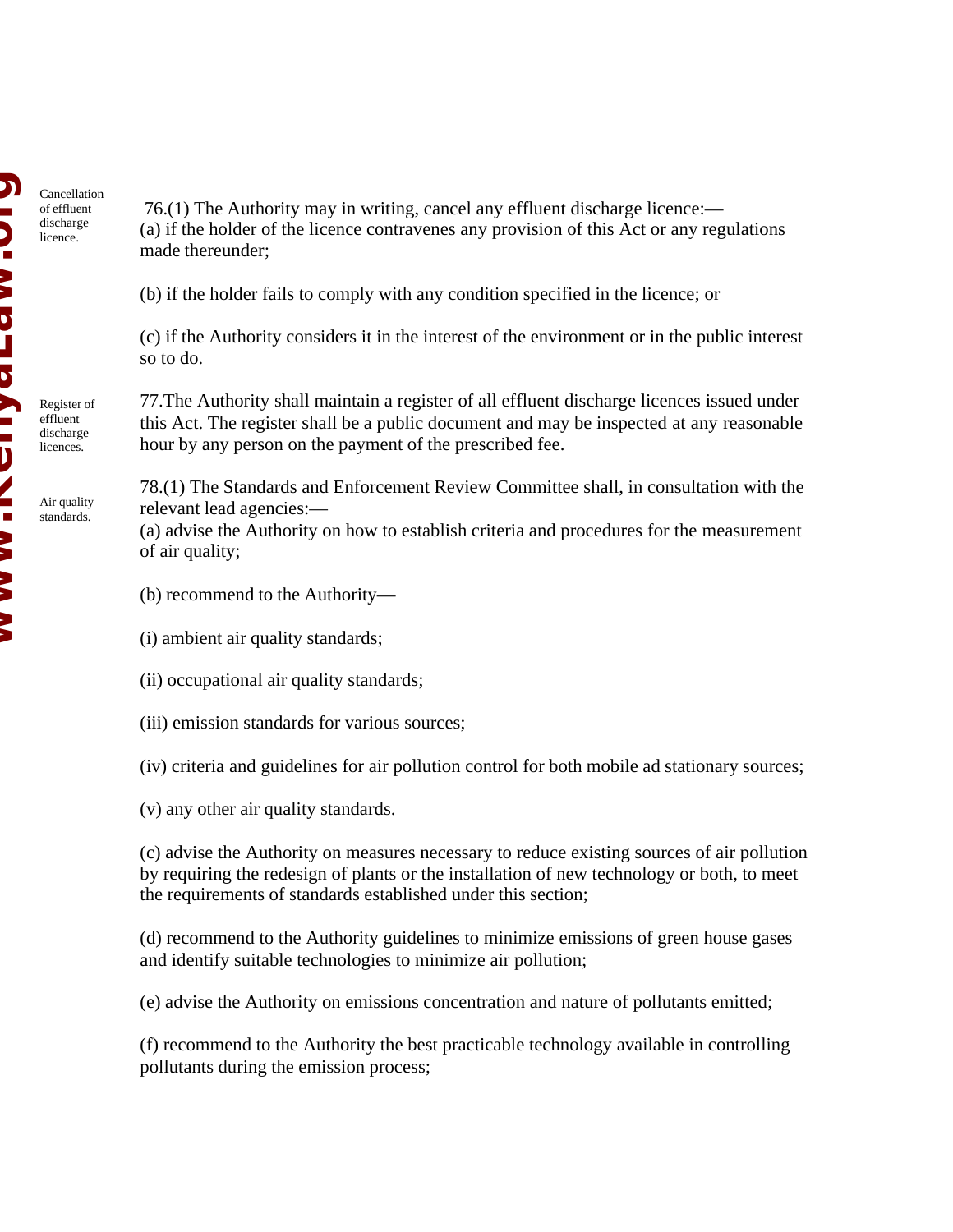(g) determine for consideration by the Authority the analytical methods for monitoring air contaminants and recommend to the Director-General the establishment of such number of laboratories for analytical services as may be needed;

(h) request the Authority to carry out investigations of actual or suspected air pollution including pollution produced by aircrafts and other self propelled vehicles and by factories and power generating stations;

(i) request the Authority to order any industry or other source of air pollution to file such returns and provide such information as it may require; and

(j) do all such things as appear necessary for the monitoring and controlling of air pollution.

(2) Any person who emits any substances which cause air pollution in contravention of emission standards established under this Part shall be guilty of an offence and liable to imprisonment for a term of not more than two years or to a fine of not more than five hundred thousand shillings or to both such fine and imprisonment.

(3) A person found guilty under subsection (2) shall, in addition to any sentence or fine imposed on him;

(a) pay the cost of the removal of the pollution, including any costs which may be incurred by any Government agency or organ in the restoration of the environment damaged or destroyed as a result of the emission; and

(b) the cost to third parties in the form of reparation, restoration, restitution or compensation as may be determined by a competent court upon application by such third parties.

 79.(1) The Minister, may on the advice of the Authority, by Gazette Notice, declare any area to be a controlled area for the purposes of this Part. (2) The Minister may, on the advice of the Authority, in regulations, prescribe the air emission standards in respect of any controlled areas. Controlled

Licensing emissions.

areas.

 80.(1) An owner or operator of a trade, industrial undertaking or an establishment which after the commencement of this Act, is emitting a substance or energy which is causing or is likely to cause air pollution shall apply to the Authority for an emission licence. (2) In the case of any trade, industrial undertaking or establishment existing before the commencement of this Act, such application shall be made within twelve months after this Act has come into operation.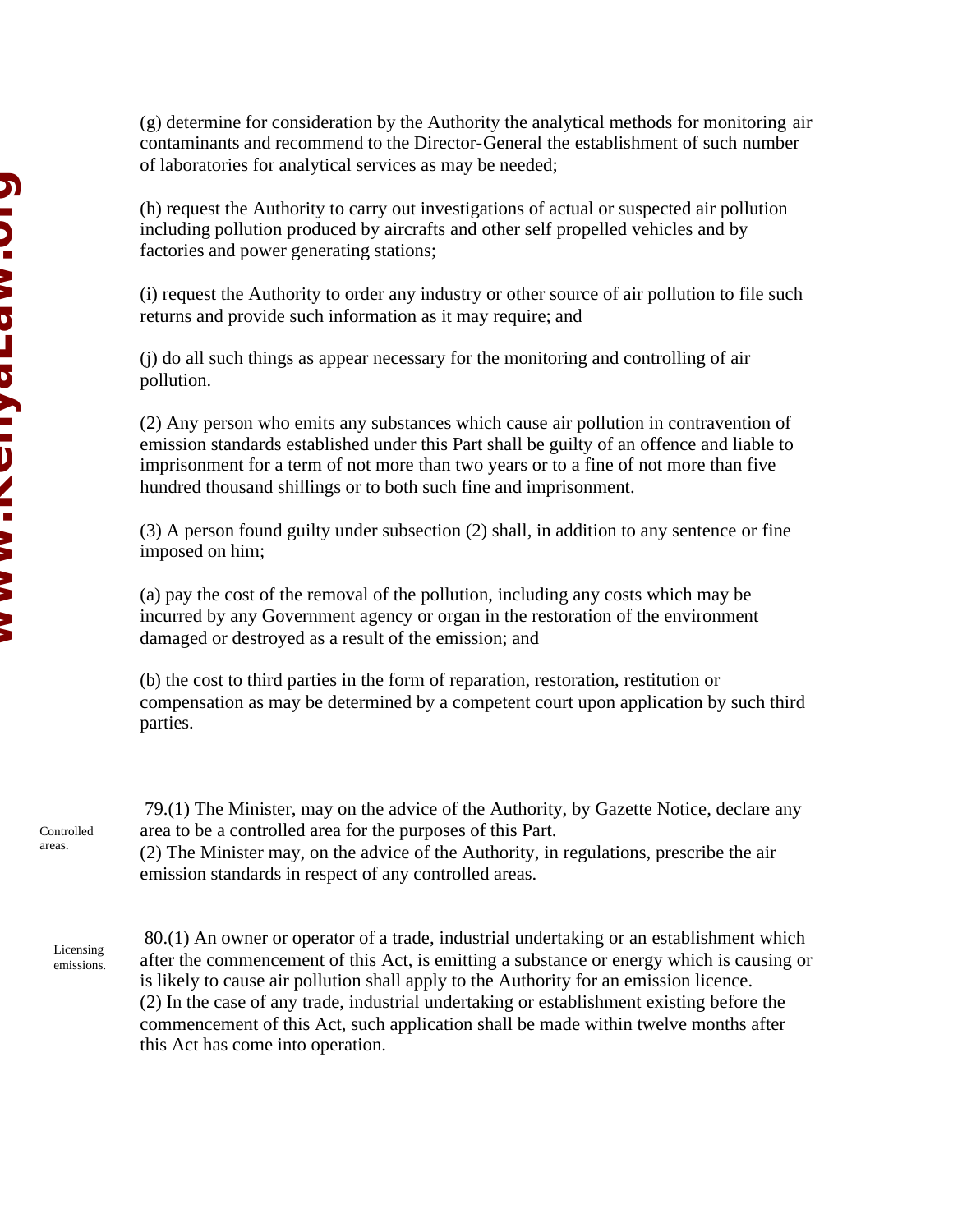Issue of Emission licence.

(3) Every application for an emission licence shall be in the prescribed form and be accompanied by the prescribed fee.

81.(1) Before issuing a licence in respect of emissions, the Authority shall:—

(a) consider the possible effects of the emissions on the quality of ambient air;

(b) consider existing licences affecting the same air resource;

(c) give due regard to the requirements for the residents, human settlements and other industrial and commercial activities;

(d) solicit the comments of relevant Local Authorities and concerned organizations;

(e) where the information accompanying the application appears inadequate, require the applicant to furnish further information relating to the undertaking in question, its location, materials, technology design or other appropriate matters;

(f) where it appears necessary to conduct an environmental impact study, require the applicant to conduct an environmental impact assessment study in respect of the undertaking in question in accordance with the provisions of Part VI.

(2) An emission licence issued under this Act shall be in a prescribed form, be subject to such conditions as may be prescribed or as may be specified in the licence and shall remain valid for such period and may be renewed for such periods as may be prescribed or specified in the licence.

(3) Where the Authority rejects an application for the grant of an emission licence, it shall within twenty one days of its decision, notify the applicant in writing of its reasons for such refusal.

Emissions by motor vehicles and other conveyances.

82.No owner or operator of a motor-vehicle, train, ship, aircraft or other similar conveyance shall— (a) operate it in such a manner as to cause air pollution in contravention of the established

emission standards; or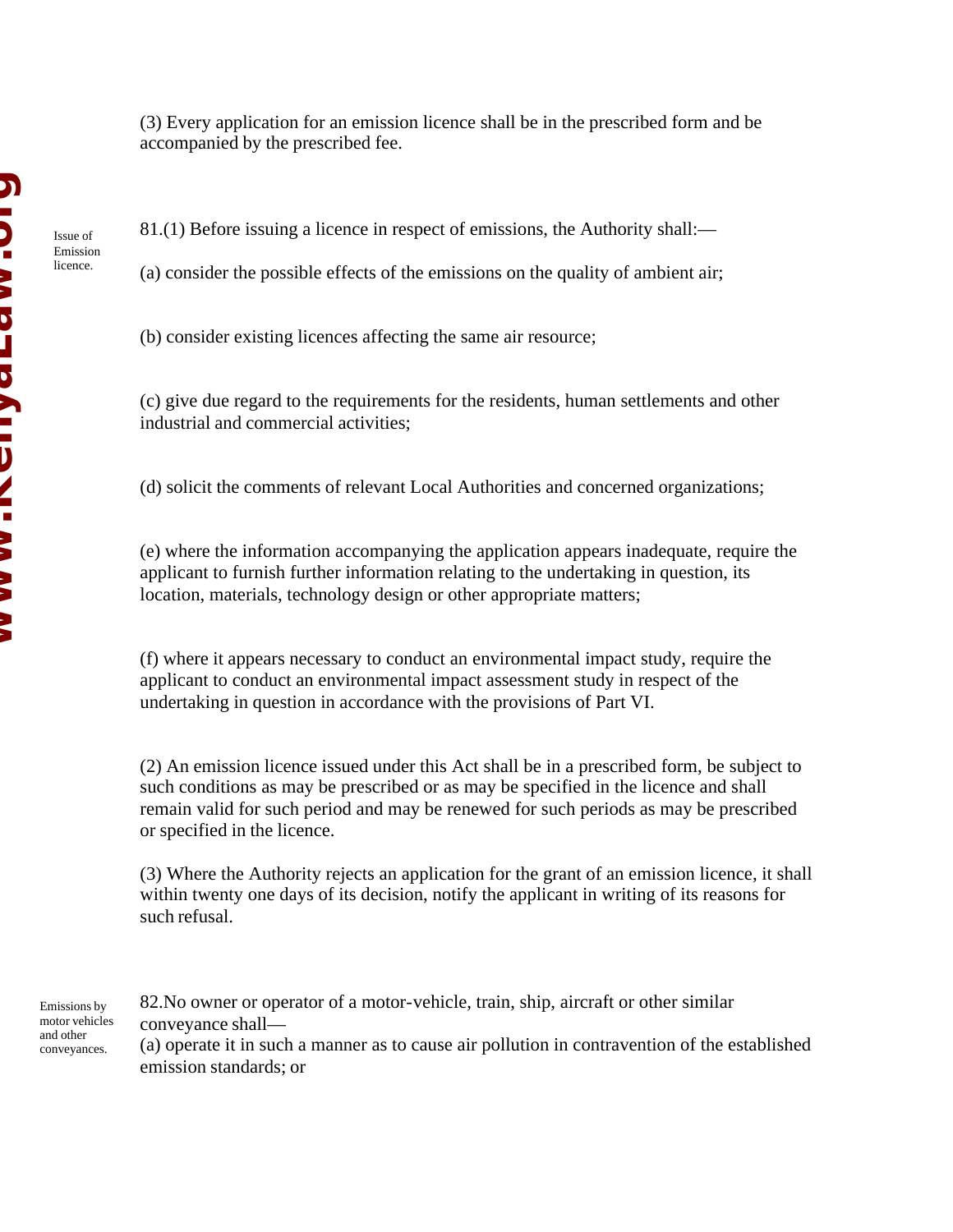(b) import any machinery, equipment, device or similar thing that will cause emissions into the ambient air in contravention of prescribed emission standards.

Additional licensing procedures.

Cancellation of emission licence.

Register of emission of licences.

Standards for waste. 83.The Authority may establish additional procedures for the application and grant of any licence under this Act and impose such conditions as it may deem appropriate.

84.The Authority may, in writing, cancel any emission licence:— (a) if the holder of the licence contravenes any provisions of this Act or of any regulations made under it;

(b) if the holder fails to comply with any condition specified in the licence; or

(c) if the Authority considers it in the interest of the environment or in the public interest so to do;

85.The Authority shall maintain a register of all emission licences issued under this Act. The register shall be a public document and may be inspected at reasonable hours by any person on the payment of a prescribed fee.

86.The Standards and Enforcement Review Committee shall, in consultation with the Relevant lead agencies, recommend to the Authority measures necessary to:— (1) identify materials and processes that are dangerous to human health and the environment;

(2) issue guidelines and prescribe measures for the management of the materials and processes identified under subsection (1);

(3) prescribe standards for waste, their classification and analysis, and formulate and advise on standards of disposal methods and means for such wastes; or

(4) issue regulations for the handling, storage, transportation, segregation and destruction of any waste.

Application for waste lincences.

87.(1) Any person intending to transport wastes within Kenya, operate a wastes disposal site or plant or to generate hazardous waste, shall prior to transporting the wastes, commencing with the operation of a wastes disposal site or plant or generating hazardous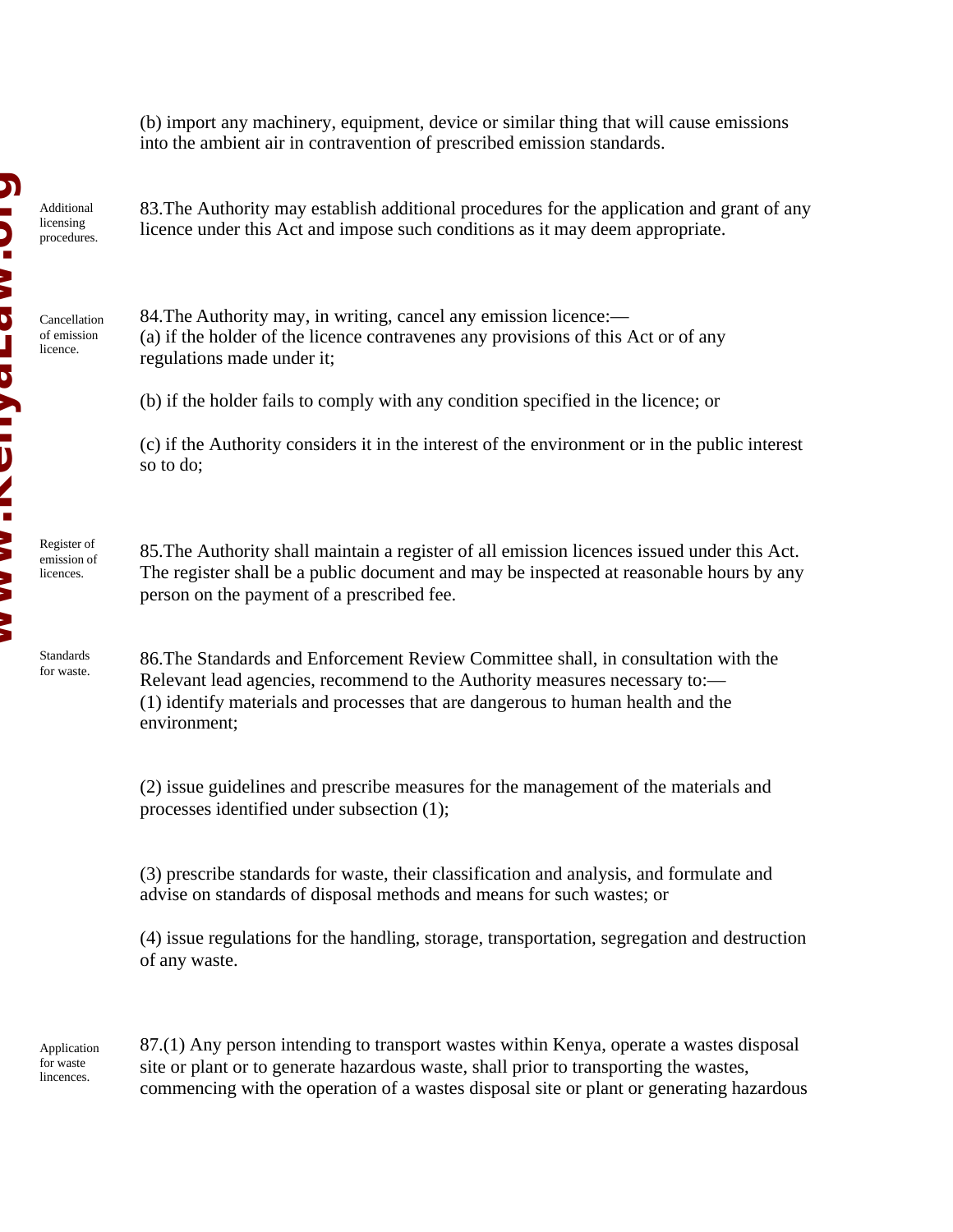Licences for existing wastes disposal sites and plants.

Court Orders to cease operation.

> Hazardous wastes.

wastes, as the case may be, apply to the Authority in writing for the grant of an appropriate licence.

(2) A licence to operate a waste disposal site or plant may only be granted subject to the payment of the appropriate fee and any other licence that may be required by the relevant Local Authority.

(3) Where the Authority rejects an application made under this section, it shall within twenty one days of its decision, notify the applicant of the decision specifying the reasons therefor.

88.Any person who, at the commencement of this Act, owns or operates a waste disposal site or plant or generated hazardous waste, shall apply to the Authority for a licence under this part, within six months after the commencement of this Act.

89.(1) The Authority may apply to a competent court for orders compelling any person to immediately stop the generation, handling, transportation, storage or disposal of any wastes where such generation, handling, transportation, storage or disposal presents an imminent and substantial danger to public health, the environment or natural resources.

90.(1) The Standards and Enforcement Review Committee shall, in consultation with the relevant lead agencies, recommend to the Authority standard criteria for the classification of hazardous wastes with regard to determining—

(a) hazardous waste;

(b) corrosive waste;

(c) carcinogenic waste;

(d) flammable waste;

(e) persistent waste;

(f) toxic waste;

(g) explosive waste;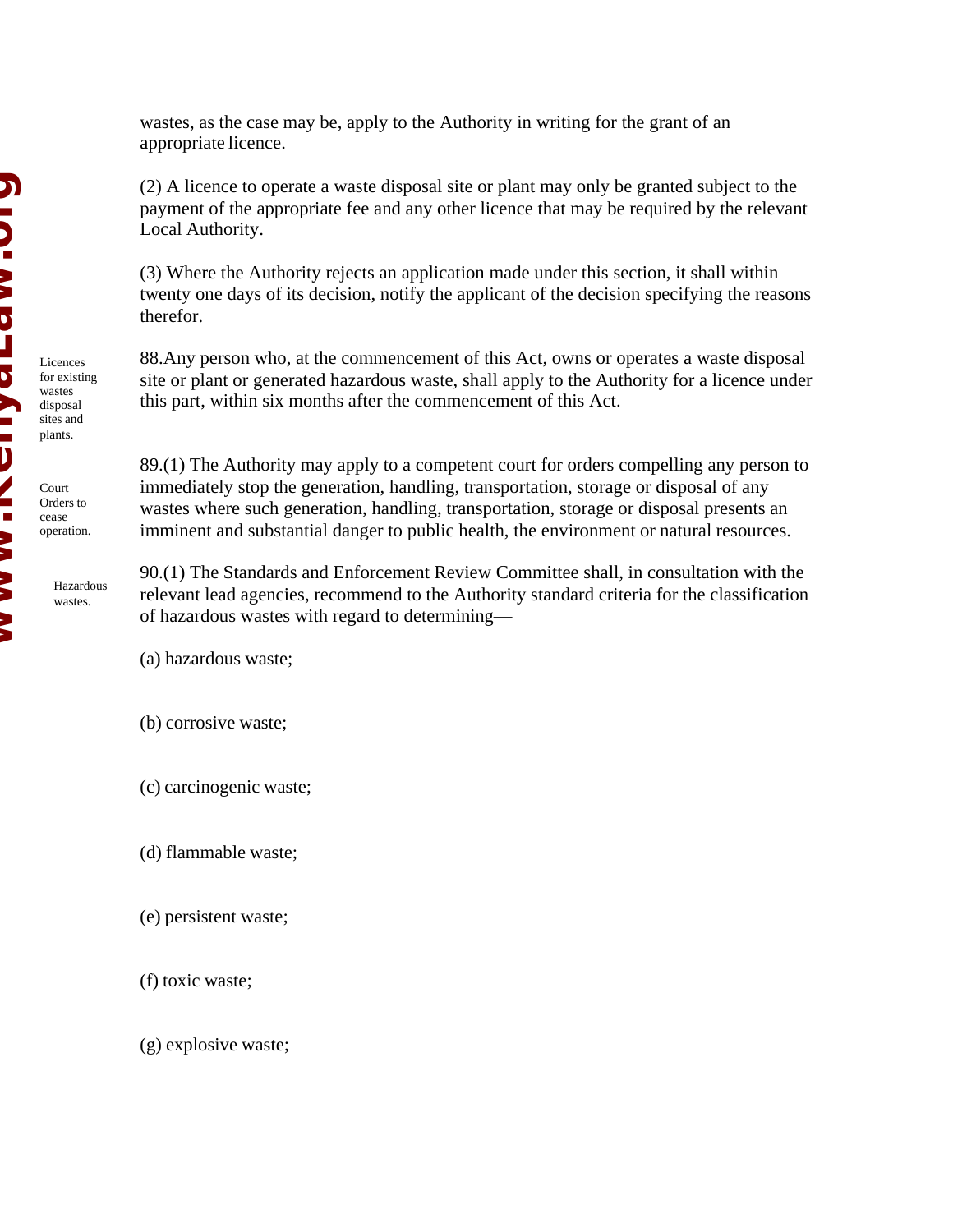(h) radioactive waste;

(i) wastes, reactive otherwise than as described in the foregoing paragraphs of this subsection;

(j) any other category of waste the Authority may consider necessary.

(2) The Authority shall, on the recommendation of the Standards and Enforcement Review Committee issue guidelines and regulations for the management of each category of hazardous wastes determined under subsection (1).

(4) No person shall import into Kenya any hazardous waste falling under any category determined under subsection (1).

(5) No hazardous waste shall be transported to any country from Kenya without a valid permit granted by the Authority.

(6) Any person who contravenes any provision of this section or who withholds, falsifies or otherwise tampers with information relating to trafficking in hazardous or other waste shall be guilty of an offence and liable to imprisonment for a term of not less than one million shillings or to both such imprisonment and fine.

(7) A person found guilty under subsection (6) shall be responsible for the removal of the waste from Kenya and for its safe disposal.

Regulations of toxic and hazardous materials etc.

92.(1) The Minister may, on the advise of the Authority make regulations prescribing the procedure and criteria for—

(a) classification of toxic and hazardous chemicals and materials in accordance with their toxicity and the hazard they present to the human health and to the environment;

(b) registration of chemicals and materials;

(c) labeling of chemicals and materials;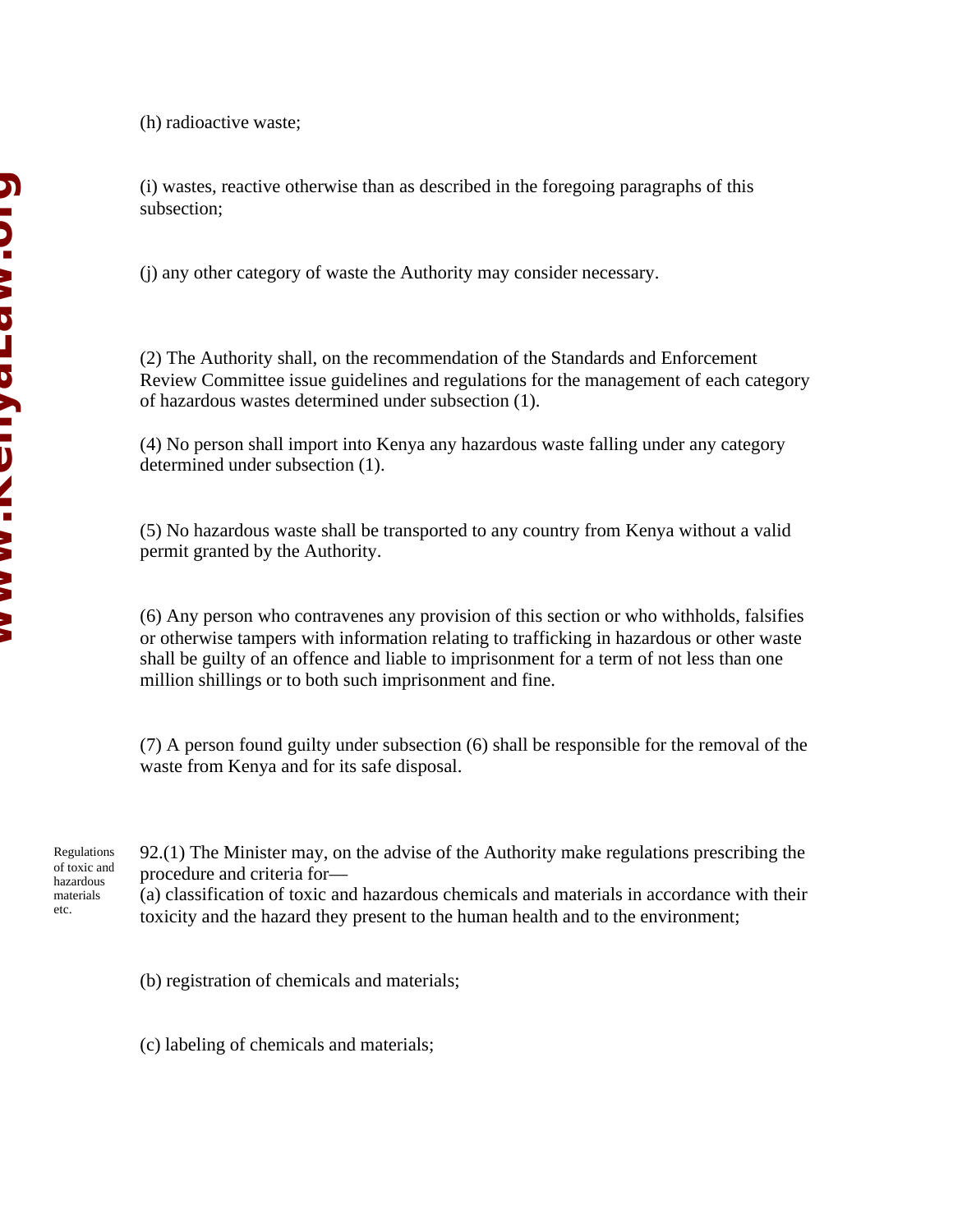Prohibition of discharge of hazardous substances, chemicals and materials or oil into the environment and spiller's liability.

(d) packaging for chemicals and materials;

(e) advertising of chemicals and materials;

(f) control of imports and exports of toxic and hazardous chemicals and materials permitted to be so imported or exported;

(g) distribution, storage, transportation and handling of chemicals and materials;

(h) monitoring of the effect of chemicals and their residue on human health and the environment;

(i) disposal of expired and surplus chemicals and materials; and

(j) restriction and banning of toxic and hazardous substances and energy.

93.(1) No person shall discharge any hazardous substance, chemical, oil or mixture containing oil into any waters or any other segments of the environment contrary to the provisions of this Act or any regulations thereunder.

(2) A person who discharges a hazardous substance, chemical, oil or a mixture containing oil into any waters or other segments of the environment contrary to subsection (1) commits an offence.

(3) A person convicted of an offence under subsection (2) shall, in addition to any other sentence imposed by the court:—

(a) pay the cost of the removal of the hazardous substance, chemical, oil or a mixture containing oil including any costs which may be incurred by any Government agency or organ in the restoration of the environment damaged or destroyed as a result of the discharge; and

(b) the costs of third parties in the form of reparation, restoration, restitution or compensation as may be determined by a competent court on application by such third parties.

(4) The owner or operator of a production or storage facility, motor vehicle or vessel from which a discharge occurs contrary to this section shall mitigate the impact of the discharge by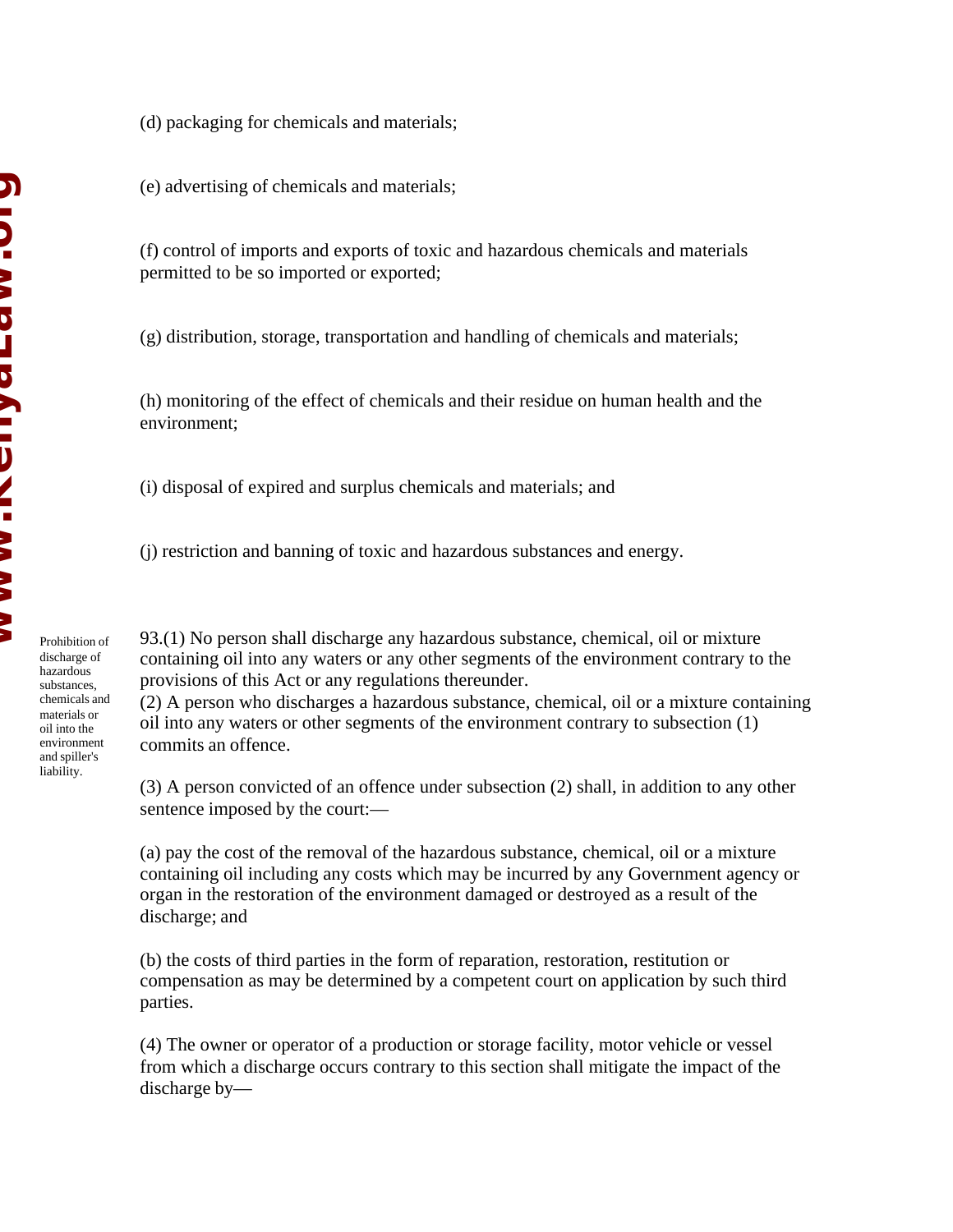(b) immediately beginning clean-up operations using the best available clean-up methods;

(c) complying with such directions as the Authority may, from time to time, prescribe.

(5) Where the owner or operator of a production or storage facility, motor vehicle or vessel has refused, neglected and/or failed to take the mitigation measures prescribed in subsection (4), the Authority may seize the production or storage facility, motor vehicle or vessel.

(6) Where the owner or operator fails to take the necessary measures under subsection (4) after the passage of a reasonable time not exceeding six months in all the circumstances, the Authority may, upon an order of court, dispose of the production or storage facility, motor vehicle or vessel to meet the costs of taking the necessary measures under subsection (4) and other remedial and restoration measures.

(7) The Court in convicting a person of an offence under this section shall take into account the measures taken by that person to comply with subsection (4).

 94.The Standards and Enforcement Review Committee, in consultation with the relevant lead agencies shall—

(a) prepare and submit to the Authority draft standards for the concentration of pesticides residues in raw agricultural commodities, processed foods and animal feed and for the purposes of this paragraph raw agricultural commodities:—

(i) include fresh or frozen fruit and vegetables in their raw state, grains, nuts, eggs, raw milk, meat and other agricultural produce;

(ii) do not include any agricultural produce or good which is processed, fabricated or manufactured by cooking, dehydrating, milling, or by any other similar means;

(b) establish, revisit, modify and submit to the Authority draft standards to regulate the importation, exportation, manufacture, storage, distribution, sale, use, packaging, transportation disposal and advertisement of pesticides and toxic substances with the relevant organizations;

(c) establish and submit to the Authority draft procedures for the registration of pesticides and toxic substances;

**Windshaum.com NID. >> DコD A I D/I >> >> >/**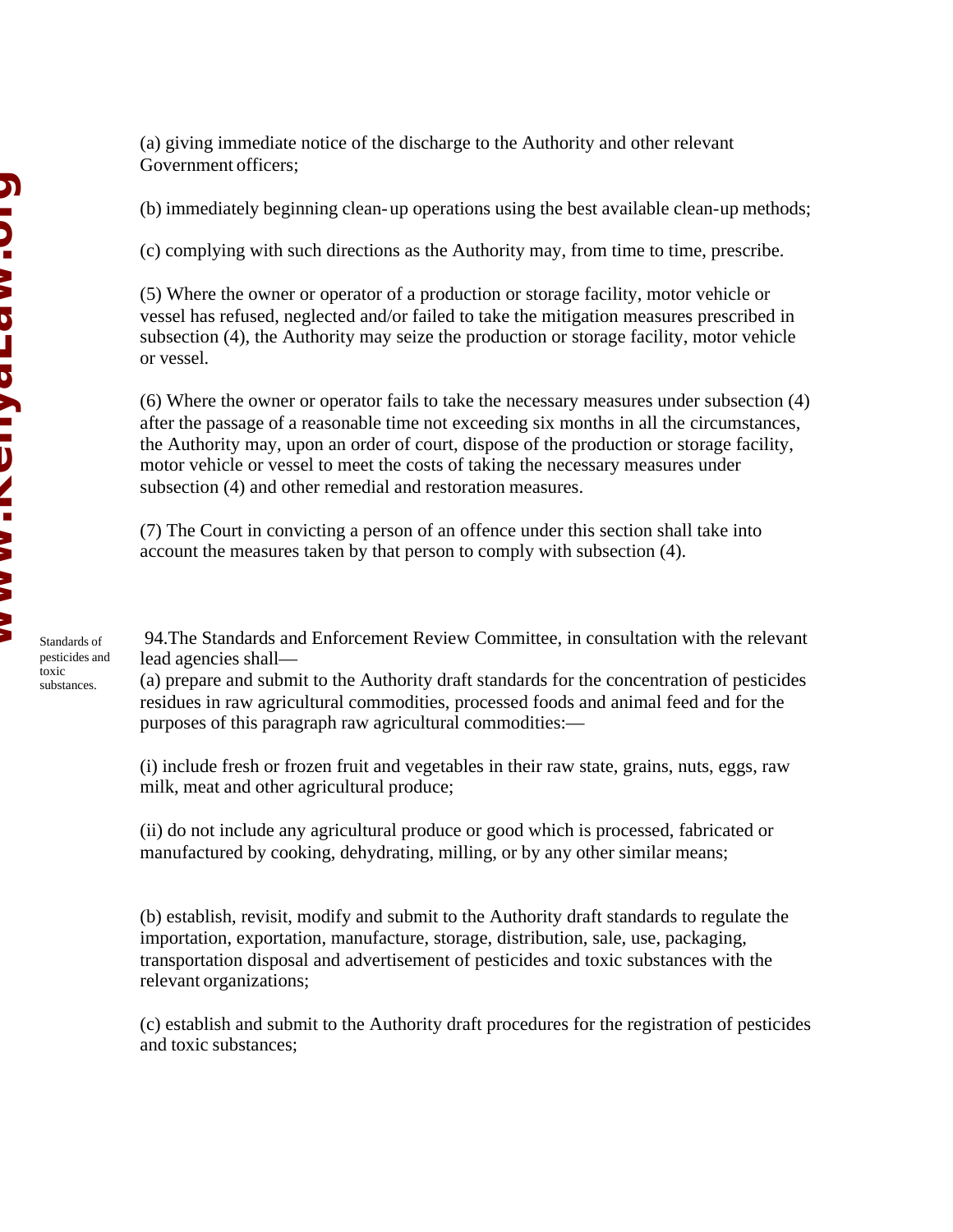(d) establish and submit to the Authority draft measures to ensure proper labeling and packaging of pesticides and toxic substances;

(e) constantly review the use and efficacy of pesticides and toxic substances and submit the findings of such review to the Authority.

(f) recommend to the Authority measures for monitoring the effects of pesticides and toxic substances on the environment;

(g) recommend to the Authority measures for the establishment and maintenance of laboratories to operate as standards;

(h) recommend to the Authority measures for the establishment of enforcement procedures and regulations for the storage, packaging and transportation of pesticides and toxic substances;

(i) constantly collect data from industries on the production, use and health effects of pesticides and toxic substances and avail such data to the Authority;

(j) keep up-to-date records and reports necessary for the proper regulation of the administration of pesticides and toxic substances;

(k) do all other things as appear necessary for the monitoring and control of pesticides and toxic substances.

Application for registration of pesticides and toxic substances.

95.(1) Subject to the provisions of this Act or any other written law applicable in Kenya, any person who intends to manufacture, import or process a new pesticide or toxic substance or who intends to reprocess an existing pesticide or toxic substance for a significantly new use, must apply to the Authority for the registration of the pesticide or toxic substance, before importing manufacturing, processing or reprocessing such pesticides or toxic Substance.

(5) The application referred to in subsection (1) shall include the name, trade mark, and the molecular structure, proposed categories of use, an estimate of the quantity of the pesticides or toxic substances and any data related to health and other environmental effects thereof that the Authority may require.

Application for registration of existing operations involving pesticides and toxic substances.

96.Any person who, being in Kenya, has been manufacturing, importing or processing a pesticide or toxic substance before the coming into force of this Act, shall apply to the Authority for registration of such pesticide or toxic substance within one year after the commencement of this Act.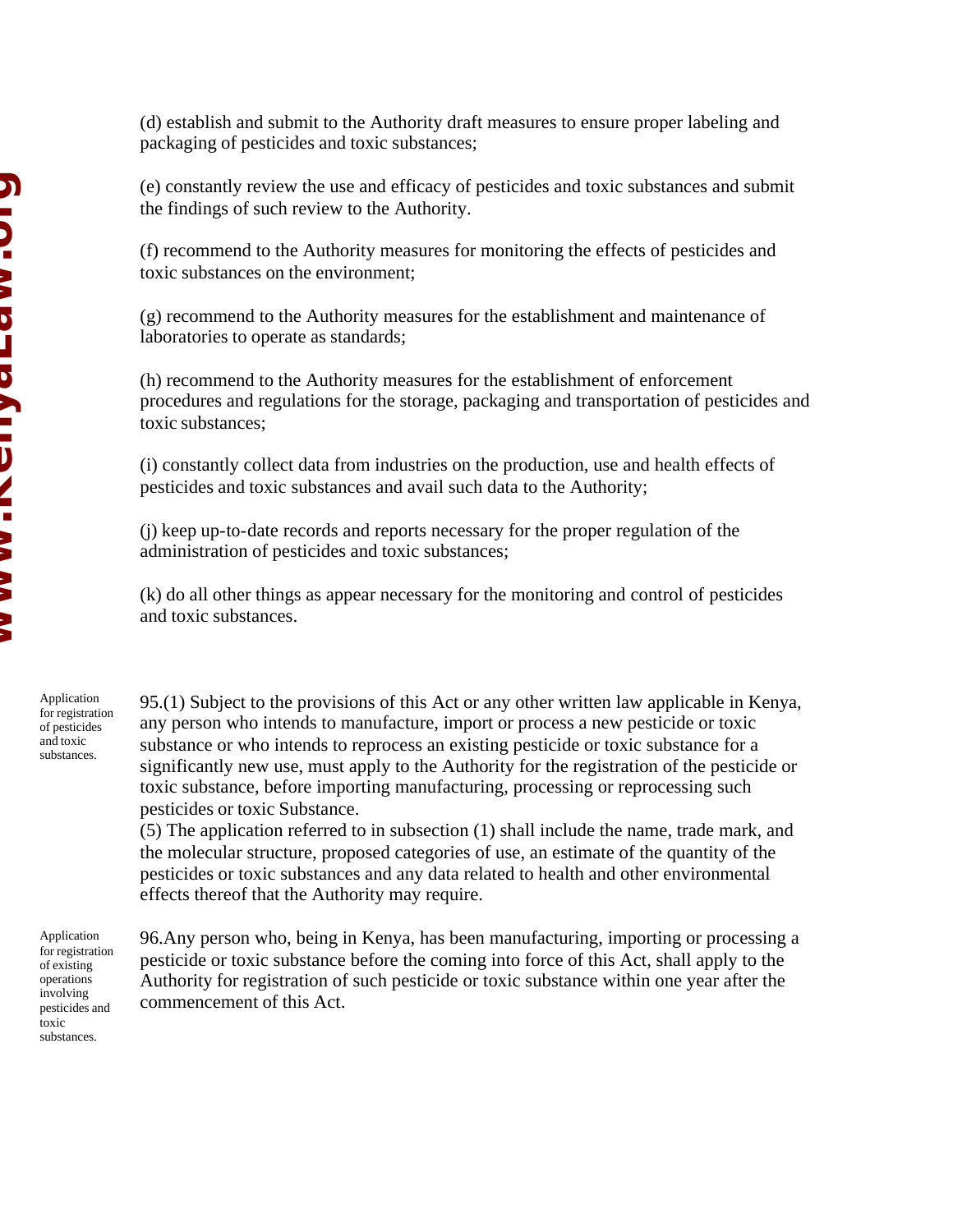Registration of pesticides and toxic substances.

**Offences** relating to pesticides and toxic substances.

97.(1) The Authority may, upon application, register a pesticide or toxic substance subject to such existing conditions and any other conditions that the Authority may determine.

(2) Every pesticide or toxic substance shall be registered for ten years unless some other period is specified by the Authority, and may be renewed for a like period.

(3) Where the Authority refuses to register any pesticide or toxic substance, the notice of refusal shall state the reasons for such refusal.

98.(1) No person shall—

(a) detach, alter or destroy any labelling on a pesticide or toxic substance contrary to the provisions of this Act;

(b) change the composition of a pesticide or toxic substance, contrary to the provisions of this Act; or

(c) use or dispose into the environment a pesticide or toxic substance in contravention of the provisions of this Act.

(2) No person shall distribute, sell, offer for sale, hold for sale, import, deliver for importation to, or receive from, deliver or offer to deliver to any other person any unregistered pesticide or toxic substance.

(3) Any person who contravenes any of the provisions of this section shall be guilty of an offence and shall be liable upon conviction to a fine of not more than one million shillings or to imprisonment for a term of not more than two years or to both such fine and imprisonment.

Seizure of pesticides and toxic substances.

 99.(1) Any pesticide or toxic substance which the Authority reasonably suspects to be the subject matter of an offence under this Act shall be liable to seizure by the Authority. (2) Whenever any pesticide or toxic substance is seized under subsection (1), the Authority shall serve a notice of seizure on the owner of the pesticide or toxic Substance as soon as practicable.

(4) Where any pesticide or toxic substance is seized under this section, the pesticide or toxic substance shall be placed under the custody of the Authority.

(5) Any pesticide or toxic substance placed under the custody of the Authority under subsection (3) shall be released, if after six months—

(a) no prosecution under the Act has been instituted with regard to the pesticide or toxic substance;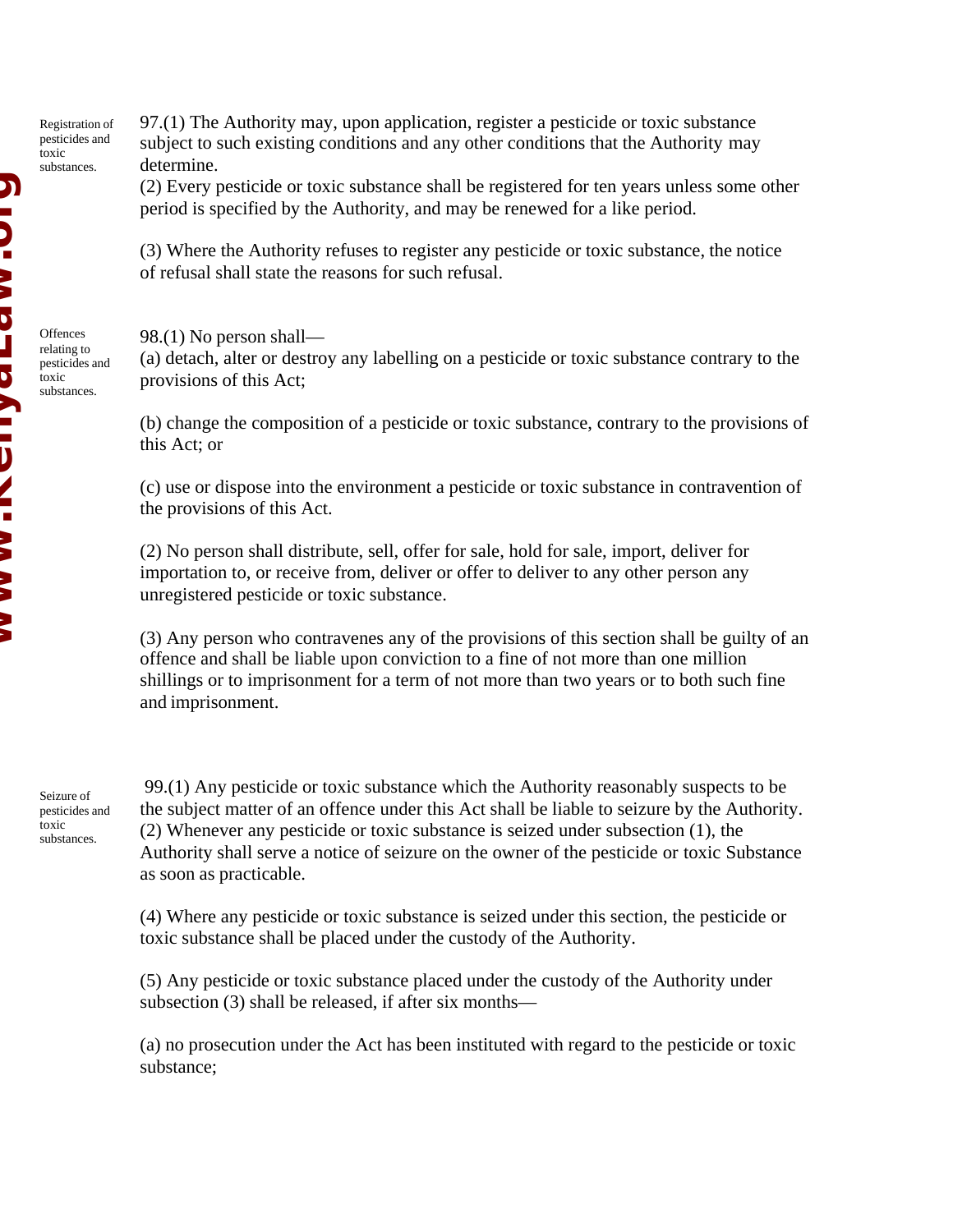(b) no person is convicted of an offence under this Act.

Regulations regarding registration of pesticides and toxic substances.

**Windshaum.com** Standards **JANASHIANI AN** for noise.

N<br>U<br>U

 100.The Minister shall, in consultation with the relevant lead agencies, make regulations prescribing the contents of any application and the conditions for the registration of pesticides and toxic substances under this Act.

 101.The Standards and Enforcement Review Committee shall, in consultation with the relevant lead agencies—

(a) recommend to the Authority minimum standards for emissions of noise and vibration pollution into the environment as are necessary to preserve and maintain public health and the environment;

(b) establish and submit to the Authority criteria and procedures for the measurement of noise and vibration pollution into the environment;

(c) establish and submit to the Authority criteria and procedures for the measurement of subsonic vibrations;

(d) establish and submit to the Authority standards for the emission of sub-sonic vibrations which are likely to have a significant impact on the environment;

(e) recommend to the Authority guidelines for the minimisation of sub-sonic vibrations, referred to in paragraph (d) from existing and future sources;

(f) establish and submit to the Authority noise level and noise emission standards applicable to construction sites, plants, machinery, motor vehicles, aircraft including sonic bonus, industrial and commercial activities;

(g) recommend to the Authority measures necessary to ensure the abatement and control of noise from sources referred to in paragraph (f);

(h) measure the levels of noise emanating from the sources referred to in paragraph (f) details of which measurements shall be given to the owner or occupier of the premises from which the measurement was taken; and

(i) recommend to the Authority guidelines for the abatement of unreasonable noise and vibration pollution emitted into the environment from any source.

Noise in excess of established standards prohibited. Cap.394.

102.Subject to the provisions of the Civil Aviation Act, any person who emits noise in excess of the noise emission standards established under this Part commits an offence.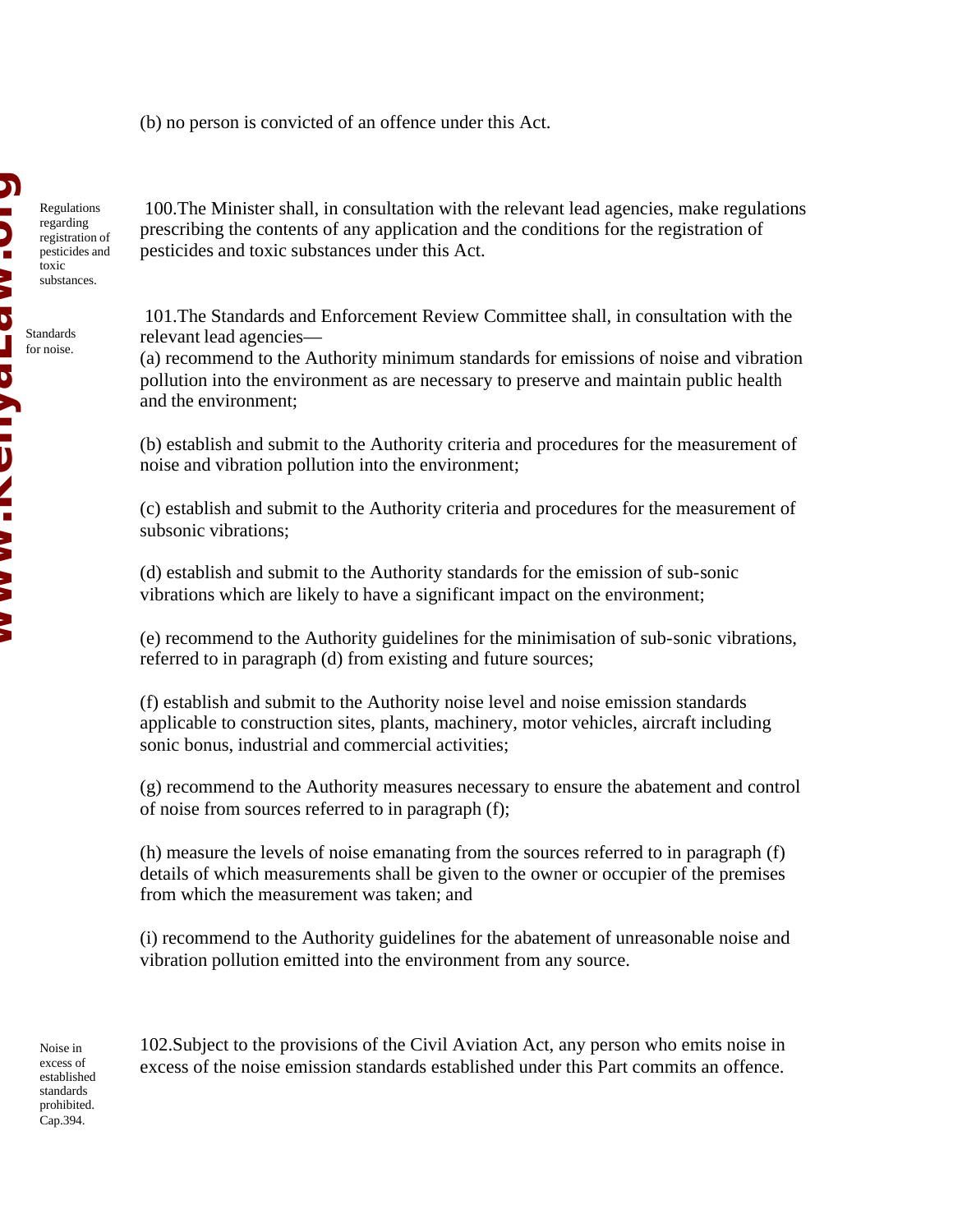Exemptions in respect of noise standards.

> Standards for ionising and other radiation. Cap. 243

 103.(1) Notwithstanding the provisions of section 102, the Authority may on request grant a temporary permit not exceeding three months, allowing emission of noise in excess of established standards for such activities as fireworks, demolitions, firing ranges and specific heavy industry on such terms and conditions as the Authority may determine.

(2) Where an exemption has been granted under subsection, (1), workers exposed to excessive levels of noise shall be adequately protected in accordance with the directives issued by the Authority.

104.Subject to the provisions of the Radiation Protection Act, the Authority, on the advice of the Standards and Enforcement Review Committee and in consultation with the relevant lead agencies, shall—

(a) establish the standards for the setting of acceptable levels of ionising and other radiation in the environment;

(b) establish criteria and procedures for the measurement of ionising and other radiation;

(c) inspect and examine any area, place or premises or any vehicle, vessel, boat or any carrier of any description in or upon which the Authority has reasonable cause to believe that radioactive material or any source of ionising radiation is stored, used, transported or disposed of;

(d) examine any person with respect to matters under this Act, where there is reasonable cause to believe that that person is contaminated with radioactive material or is unlawfully in possession of an ionising radiation source;

(e) provide information to, warn and protect the public in cases of actual or potential exposure to radioactive material or ionising radiation;

(f) in collaboration with the Radiation Protection Board, conduct an ionising radiation monitoring program and advise on ionising radiation control and protection measures;

(g) maintain records of release of radioactive contaminants into the environment;

(h) keep records of baseline data of radiation in the environment;

(i) maintain a register of all radioactive substances imported into Kenya; and

(j) do all such things as may be necessary for the monitoring and control of pollution from radiation.

Powers of inspectors relating to ionising radiation.

105.An inspector of the Authority at any reasonable time may—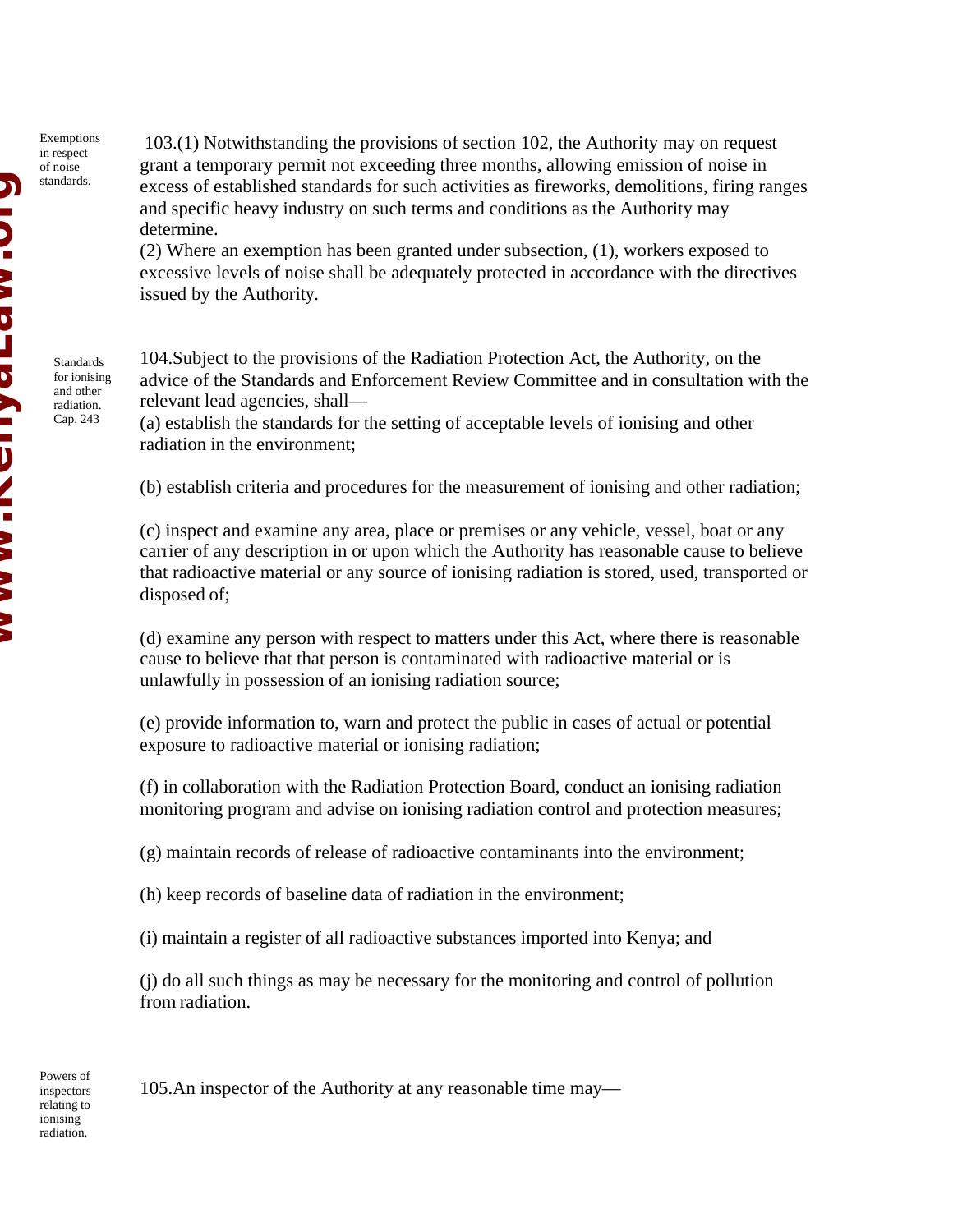(a) enter, inspect and examine any place, area, premises or any vehicle, vessel, boat, aircraft or any carriage or any carriage of any description on which he has reasonable grounds to believe that radioactive materials or any source of ionising radiation is stored, used, transported or disposed or provided that no entry shall be made into any private dwelling house except with a court warrant;

(b) order presentation of—

(i) a licence authorising the possession or use of radioactive material or sources of dangerous ionising radiation;

(ii) a licence authorising the mining and processing of radioactive materials; and

(iii) a register, certificate, notice or document kept under the control of the Radiation Protection Board.

 106.(1) A person who imports, processes, mines, exports, possess, transports, uses, or disposes radioactive materials or other source of dangerous ionising radiation without a licence issued under this Act or regulation made thereunder, shall be guilty of an offence and liable upon conviction to a fine of not less than five hundred and fifty thousand shillings or to imprisonment for a term of not less than two years or to both such fine and imprisonment.

(2) In addition to the penalties provided in subsection (1) of this section, the radioactive material or other source of dangerous ionising radiation may be seized, impounded, destroyed or disposed of in such a manner as the Court may consider necessary to protect the public and the environment or may only be returned to the owner on order of the Court and under any other conditions set out in the licence issued by the Authority.

Standards for the control of noxious smells.

**Offences** relating to ionising radiation.

> 107.The Authority shall, in accordance with the relevant lead agencies, establish— (a) Procedures for the measurement and determination of noxious smells;

(b) Minimum standards for the control of pollution of the environment by noxious smell; or

(c) Guidelines for measures leading to the abatement of noxious smells, whether from human or from naturally occurring phenomena.

Issue of Environmental restoration orders.

 108.(1) Subject to any other provisions of this Act, the Authority may issue and person in respect of any matter relating to the management of the environment an order in this Part referred to as an environmental restoration order.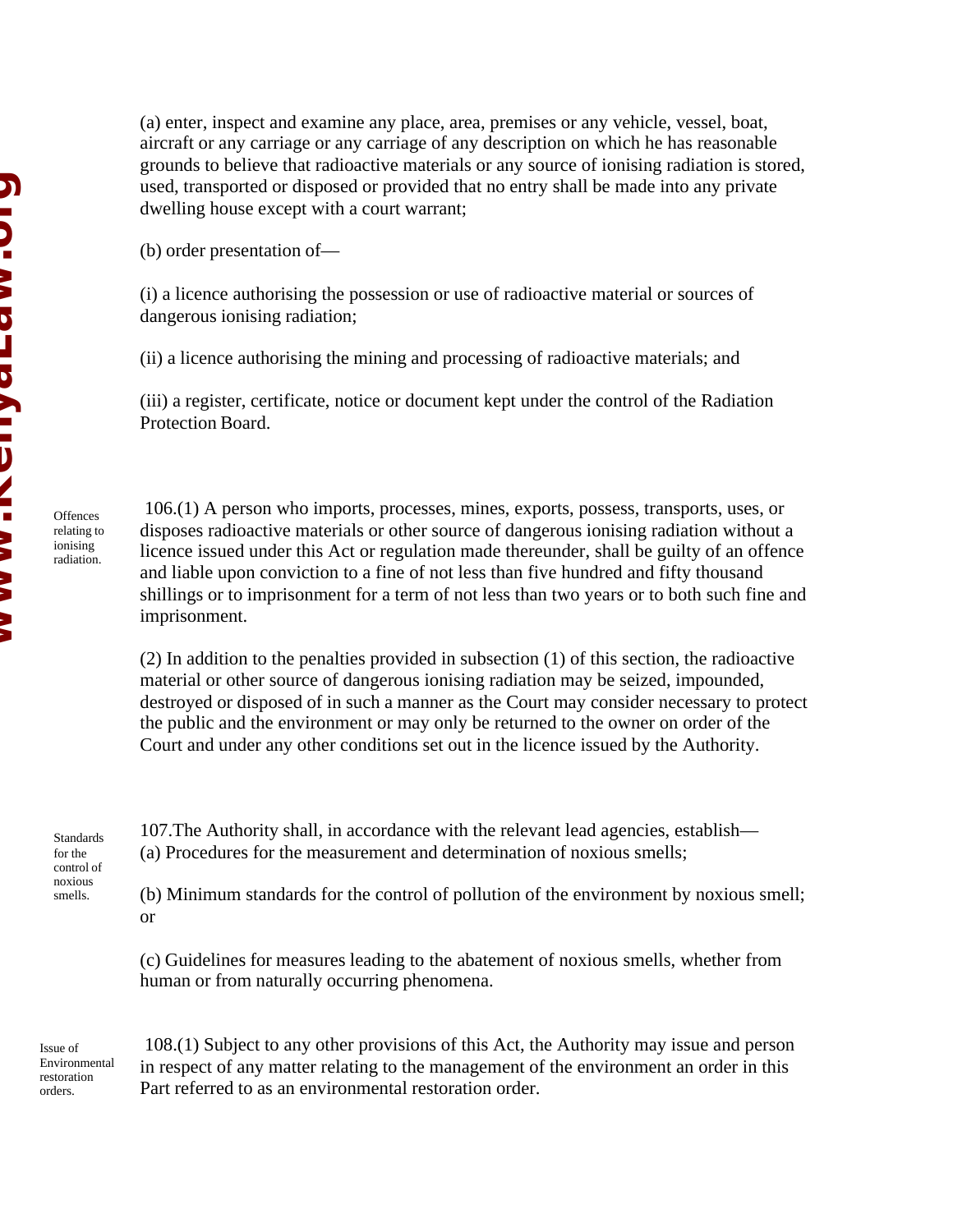(6) An environmental restoration order issued under subsection (1) or section 111 shall be issued to—

(a) require the person on whom it is served to restore the environment as near as it may be to the state in which it was before the taking of the action which is the subject of the order;

(b) prevent the person on whom it is served from taking any action which would or is reasonably likely to cause harm to the environment;

(c) award compensation to be paid by the person on whom it is served to other persons whose environment or livelihood has been harmed by the action which is the subject of the order;

(d) levy a charge on the person on whom it is served which in the opinion of the Authority represents a reasonable estimate of the costs of any action taken by an authorised person or organisation to restore the environment to the state in which it was before the taking of the action which is the subject of the order.

(7) An environmental restoration order may contain such terms and conditions and impose such obligations on the persons on whom it is served as will, in the opinion of the Authority, enable the order to achieve all or any of the purposes set out in subsection (2).

(8) Without prejudice to the general effect of the purposes set out in subsection (2) an environmental restoration order may require a person on whom it is served to—

(a) take such action as will prevent the commencement or continuation or cause of pollution;

(b) restore land, including the replacement of soil, the replanting of trees and other flora and the restoration as far as may be, of outstanding geological, archaeological or historical features of the land or the area contiguous to the land or sea as may be specified in the particular order;

(c) take such action to prevent the commencement or continuation or cause of environmental hazard;

(d) cease to take any action which is causing or may contribute to causing pollution or an environmental hazard;

(e) remove or alleviate any injury to land or the environment or to the amenities of the area;

(f) prevent damage to the land or the environment, aquifers beneath the land and flora and fauna in, on or under or about the land or sea specified in the order or land or the environment contiguous to the land or sea specified in the order;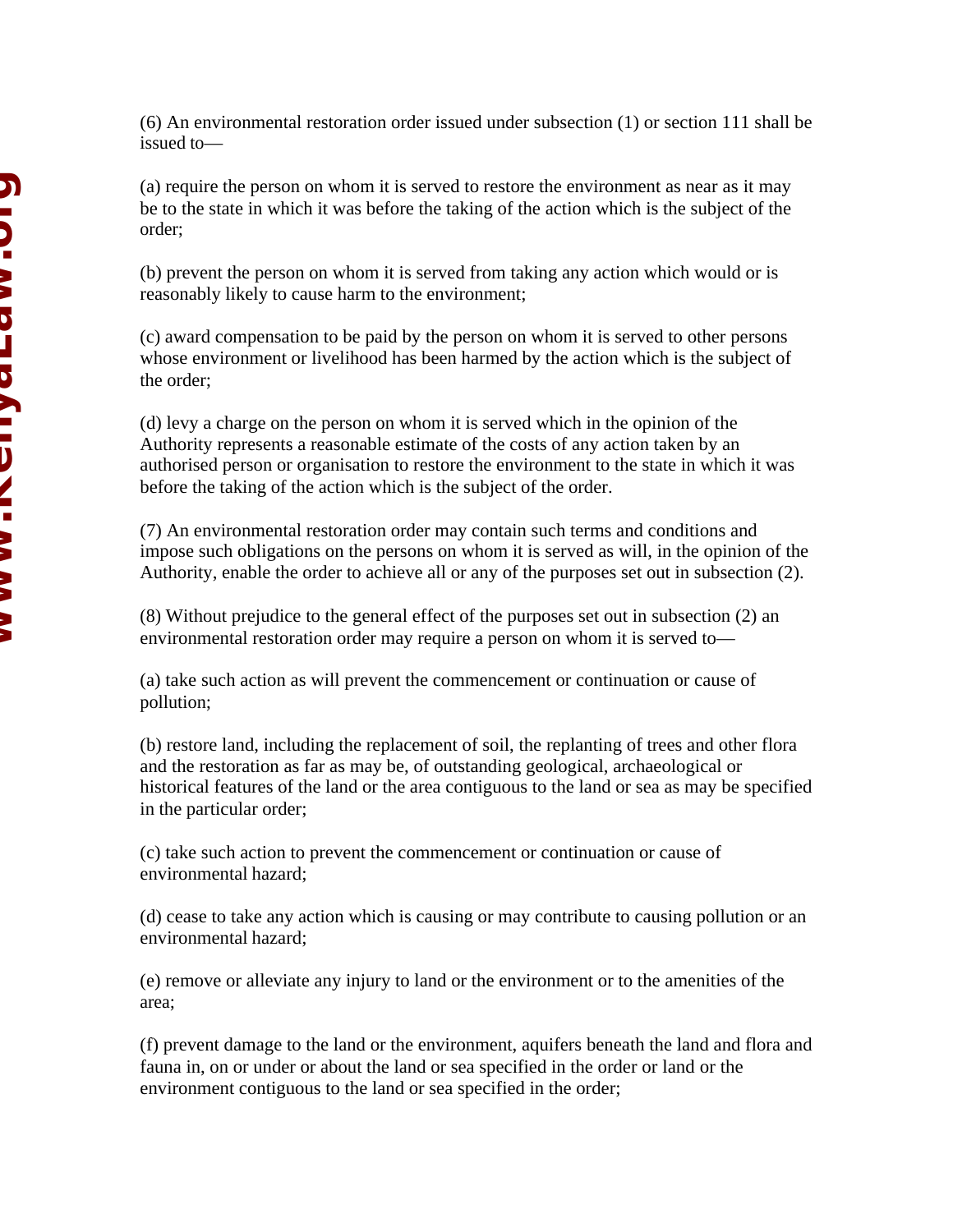(g) remove any waste or refuse deposited on the land or sea specified in the order and dispose of the same in accordance with the provisions of the order;

(h) pay any compensation specified in the order.

(9) In exercising the powers under this section, the Authority shall—

(a) Be guided by the principles of good environmental management in accordance with the provisions of this Act; and

(b) Explain the right of appeal of the persons against whom the order is issued to the Tribunal or if dissatisfied with the decision of the Tribunal, to superior courts.

109.(1) An environmental restoration order shall specify clearly and in a manner which may be easily understood.

(a) the activity to which it relates;

(b) the person or persons to whom it is addressed;

(c) the time at which it comes into effect;

(d) the action which must be taken to remedy the harm to the environment and the time, being not more than thirty days or such further period as may be prescribed in the order within which the action must be taken.

(e) the powers of the Authority to enter any land and undertake the action specified in paragraph (d);

(f) the penalties which may be imposed if the action specified in paragraph (d) is not undertaken;

(g) the right of the person served with an environmental restoration order to appeal to the Tribunal against that order, except where the order is issued by a court of competent jurisdiction, in which case the right of appeal shall lie with superior courts.

(2) An Environmental Inspector of the Authority may inspect or cause to be inspected any activity to determine whether that activity is harmful to the environment and may take into account the evidence obtained from that inspection in any decision on whether or not to serve an environmental restoration order.

(3) The Authority may seek and take into account any technical, professional and scientific advice which it considers to be desirable for a satisfactory decision to be made on an environmental restoration order.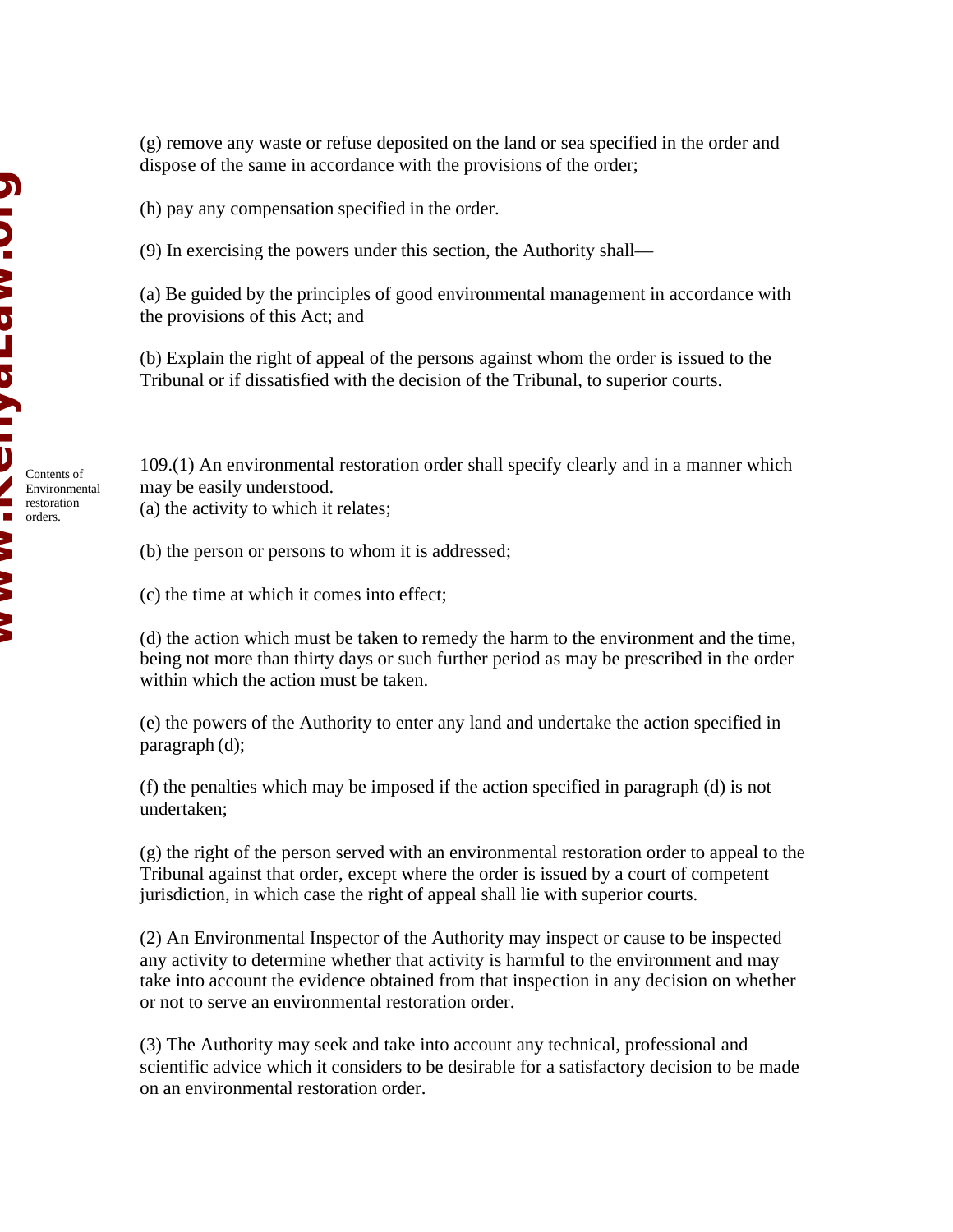(4) An environmental restoration order shall continue to apply to the activity in respect of which it was served notwithstanding that it has been complied with.

(5) A person served with an environmental restoration order shall, subject to the provisions of this Act, comply with all the terms and conditions of the order that has been served on him.

(6) It shall not be necessary for the Authority or its Inspectors in exercising the powers under subsection (2), to give any person conducting or involved in the activity which is the subject of the inspection or residing or working on or developing land on which the activity which is the subject of the inspection is taking place, an opportunity of being heard by or making representations to the person conducting the inspection.

Reconsiderati on of environment restoration order.

Issue of Environmental restoration Order by a court.

Environmental easements and environmental conservation orders.

 110.(1) At any time within twenty-one days after the service of an environmental restoration order, a person upon whom the order has been served may, by giving reasons in writing, request the Authority to re-consider that order.

(2) Where the Authority exercises the Power under subsection (1), the expenses necessarily incurred by it in the exercise of that power shall be a civil debt recoverable summarily by it from the person referred to in subsection (1).

111.(1) Without prejudice to the powers of the Authority under this Act, a court of competent jurisdiction may, in proceedings brought by any person, issue an environmental restoration order against a person who has harmed, is harming or is reasonably likely to harm the environment.

(10) For the avoidance of doubt, it shall not be necessary for a plaintiff under this under this section to show that he has a right or interest in the property, environment or land alleged to have been or likely to be harmed.

 112.(1) A court may, on an application made under this Part, grant an environmental easement or an environmental conservation order subject to the provisions of this Act. (11) The object of an environmental easement is to further the principals of environmental management set out in this Act by facilitating the conservation and enhancement of the environment, in this Act referred to as the benefited environment, through the imposition of one or more obligations in respect of the use of land, in this Act referred to as the burdened land, being the land in the vicinity of the benefited environment

(12) An environmental easement may be imposed on and shall thereafter attach to the burdened land in perpetuity or for a term of years or for an equivalent interest under customary law as the court may determine .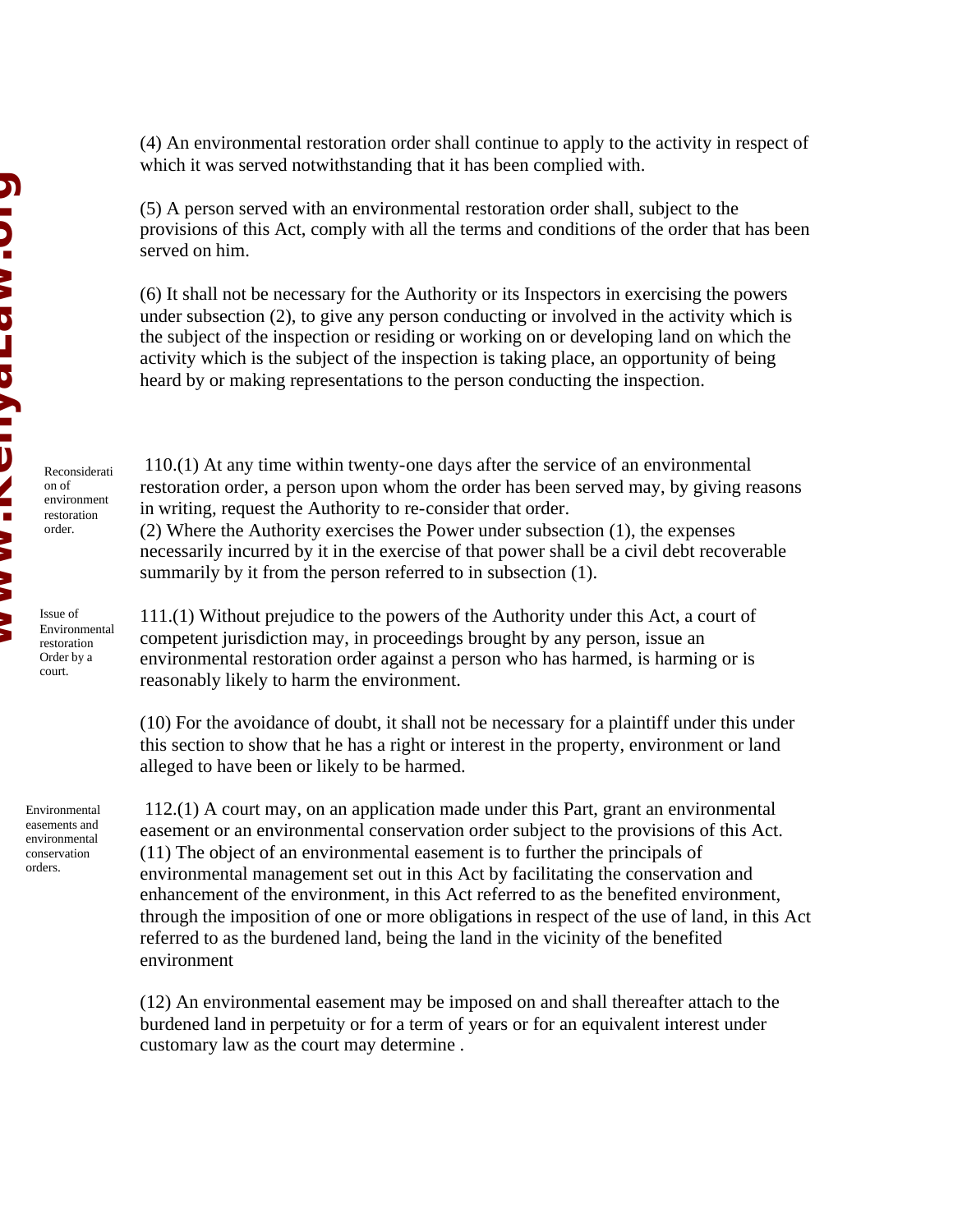(13) Without prejudice to the general effect of subsection (2), an environmental conservation order may be imposed on burdened land so as to—

(a) preserve flora and fauna;

(b) preserve the quality and flow of water in a dam, lake, river or acquifer;

(c) preserve any outstanding geological, physiographical, ecological, archeological or historical features of the burdened land;

(d) preserve scenic view;

(e) preserve open space;

(f) permit persons to walk in a defined path across the burdened land;

(g) preserve the natural contours and features of the burdened land;

(h) prevent or restrict the scope of any activity on the burdened land which has as its object the mining and working of mineral aggregates;

(i) prevent or restrict the scope of an agricultural activity on the burdened land;

(j) create and maintain works on burdened land so as to limit or prevent harm to the environment; or

(k) create or maintain migration corridors for wildlife.

(14) Where an environmental easement is imposed on burdened land on which any person has at the time of the imposition of the easement, any existing right or interest to the land and that environmental easement will restrict that right or interest, there shall be paid to that person, by the applicant for the environmental easement such compensation as may be determined in accordance with section 116.

(15) An environmental easement may exist in gross; that is to say, the validity and enforceability of the easement shall not be dependent on the existence of a plot of land in the vicinity of the burdened land which can be benefited or, of a person with an interest in that plot of land who can be benefited by the environmental easement. he burdened land;

(j) create and maintain works on burdened land so as to limit or prevent harm to the environment; or

(k) create or maintain migration corridors for wildlife.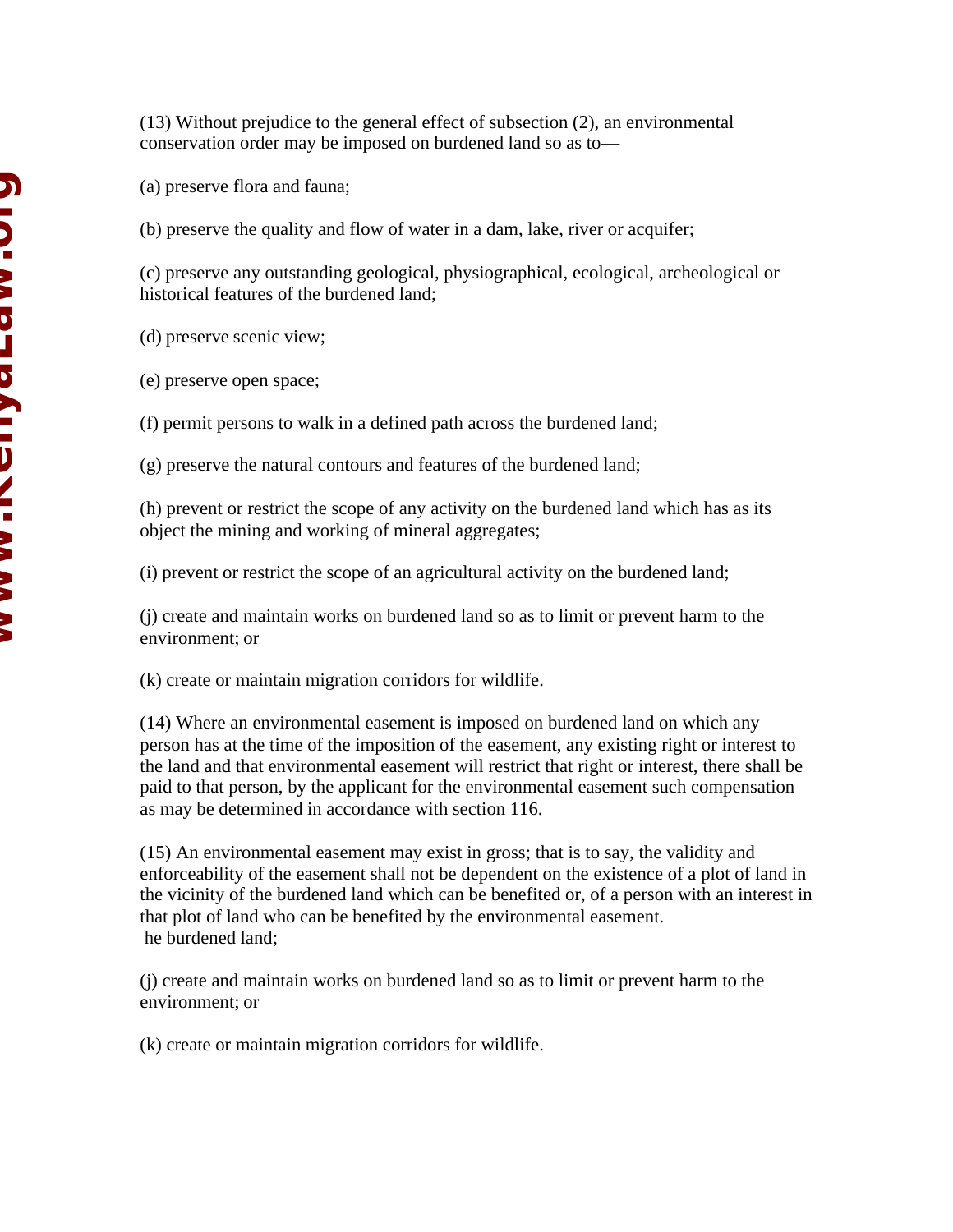(14) Where an environmental easement is imposed on burdened land on which any person has at the time of the imposition of the easement, any existing right or interest to the land and that environmental easement will restrict that right or interest, there shall be paid to that person, by the applicant for the environmental easement such compensation as may be determined in accordance with section 116.

(15) An environmental easement may exist in gross; that is to say, the validity and enforceability of the easement shall not be dependent on the existence of a plot of land in the vicinity of the burdened land which can be benefited or, of a person with an interest in that plot of land who can be benefited by the environmental easement.

113.(1) A person or a group of persons may make an application to the court for the grant of one or more environmental easements.

(2) The court may impose such conditions on the grant of an environmental easement as it considers to be best calculated to advance the object of an environmental easement.

 114.(1) Proceedings to enforce an environmental easement may be commenced only by the person in whose name the environmental easement has been issued.

- (2) Proceedings to enforce an environmental easement may request the court to:—
- (a) Grant an environmental restoration order;
- (b) Grant any remedy available under the law relating to easements in respect of land.

(3) The court shall have a discretion to adapt and adjust, so far as seems necessary to it, the law and procedures relating to the enforcement of the requirements of an environmental easement.

Registration of environmental easements.

115.(1) Where an environmental easement is imposed on land, the title of which is registered under a particular system of land registration, the environmental easement shall be registered in accordance with the provisions of the Act applicable to that particular system of registration for easements.

(16) Where an environmental easement is imposed on any land other than land referred to in subsection (1), the District Environment Committee of the area in which that land is situated shall register the environmental easement on a register maintained for that purpose in accordance with the provisions of this Act.

(17) In addition to any matter which may be required by any law relating to the registration of easements in respect of land, the registration of an environmental easement shall include the name of the applicant for the environmental easement as the person in whose name the environmental easement is registered.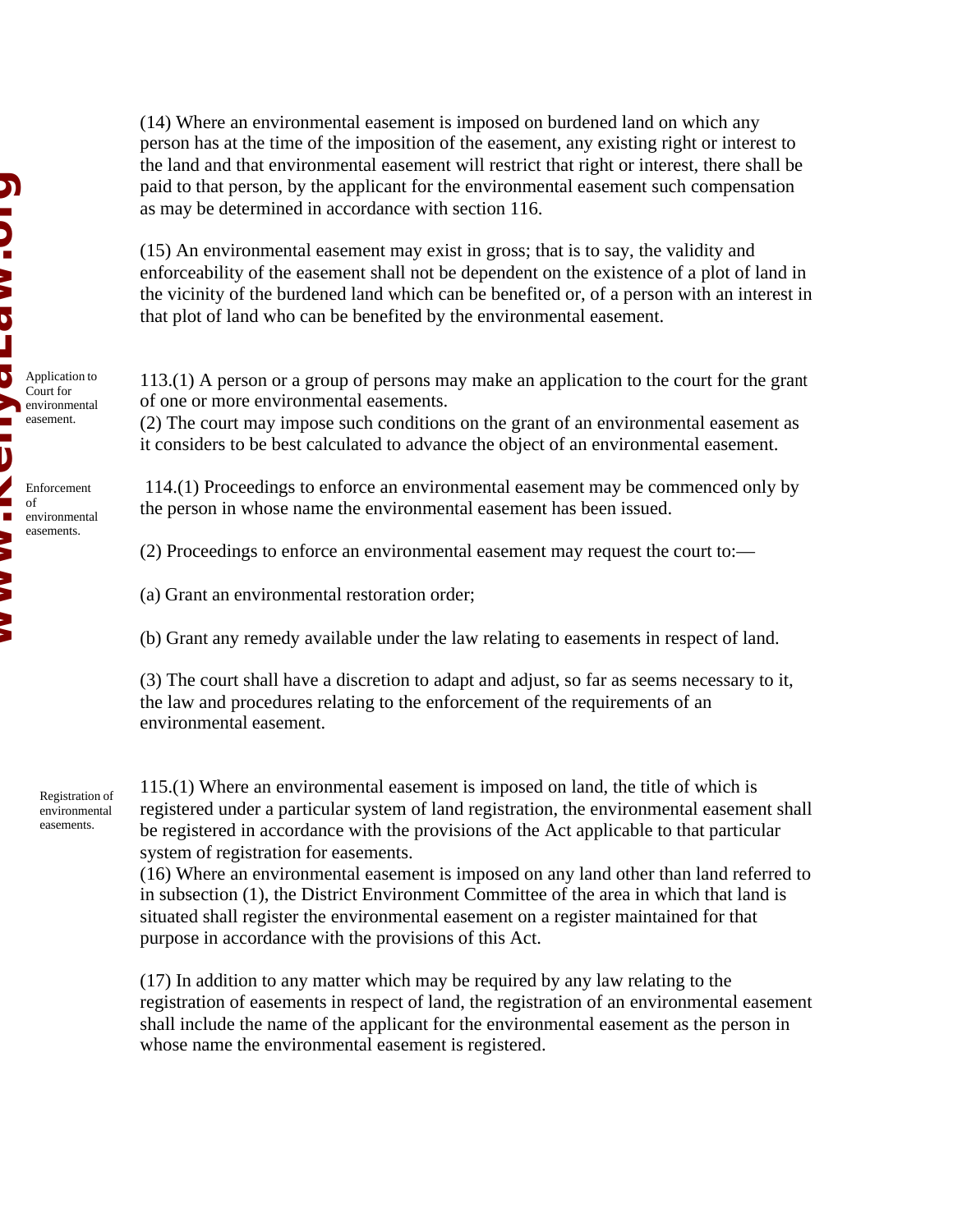Registration of environmental easements.

 116.(1) Any person who has a legal interest in the land which is the subject of an environmental easement, shall, in accordance with the provisions of this Act, be entitled to compensation commensurate with the lost value of the use of the land.

(2) A person described in subsection (1) may apply to the court that granted the environmental easement for compensation stating the nature of his legal interest in the burdened land and the compensation sought.

(3) The court may require the applicant for the environmental easement to bear the cost of compensating the person described in subsection (1).

(4) The court may, if satisfied that the environmental easement sought is of national importance, order that the Government compensates the person described in subsection (1).

(5) The court in determining the compensation due under this section shall take into account the relevant provisions of the Constitution and any other laws relating to compulsory acquisition of land.

Appointment of Environmental Inspection.

117.(1) The Director-General shall, by Gazette Notice, appoint duly qualified persons whether public officer or otherwise, whether by name or by title of office, to be environmental inspectors of the Authority for such jurisdiction units as shall be Specified in the Gazette Notice appointing them.

(2) An environmental inspector shall:—

(a) monitor compliance with the environmental standards established under this Act;

(b) monitor the activities of other sector-specific environmental inspectorates;

(c) monitor the pattern of use of environmental resources;

(d) conduct environmental audits; and

(e) perform such other functions as may be required under this Act or under the Gazette Notice appointing him.

(3) An environmental inspector may, in the performance of his duties under this Act or any regulations made thereunder, at all reasonable times and without a warrant -

(a) enter any land, premises, vessel, motor vehicle or ox-drawn trailer and make examinations and enquiries to determine whether the provisions of this Act are being complied with;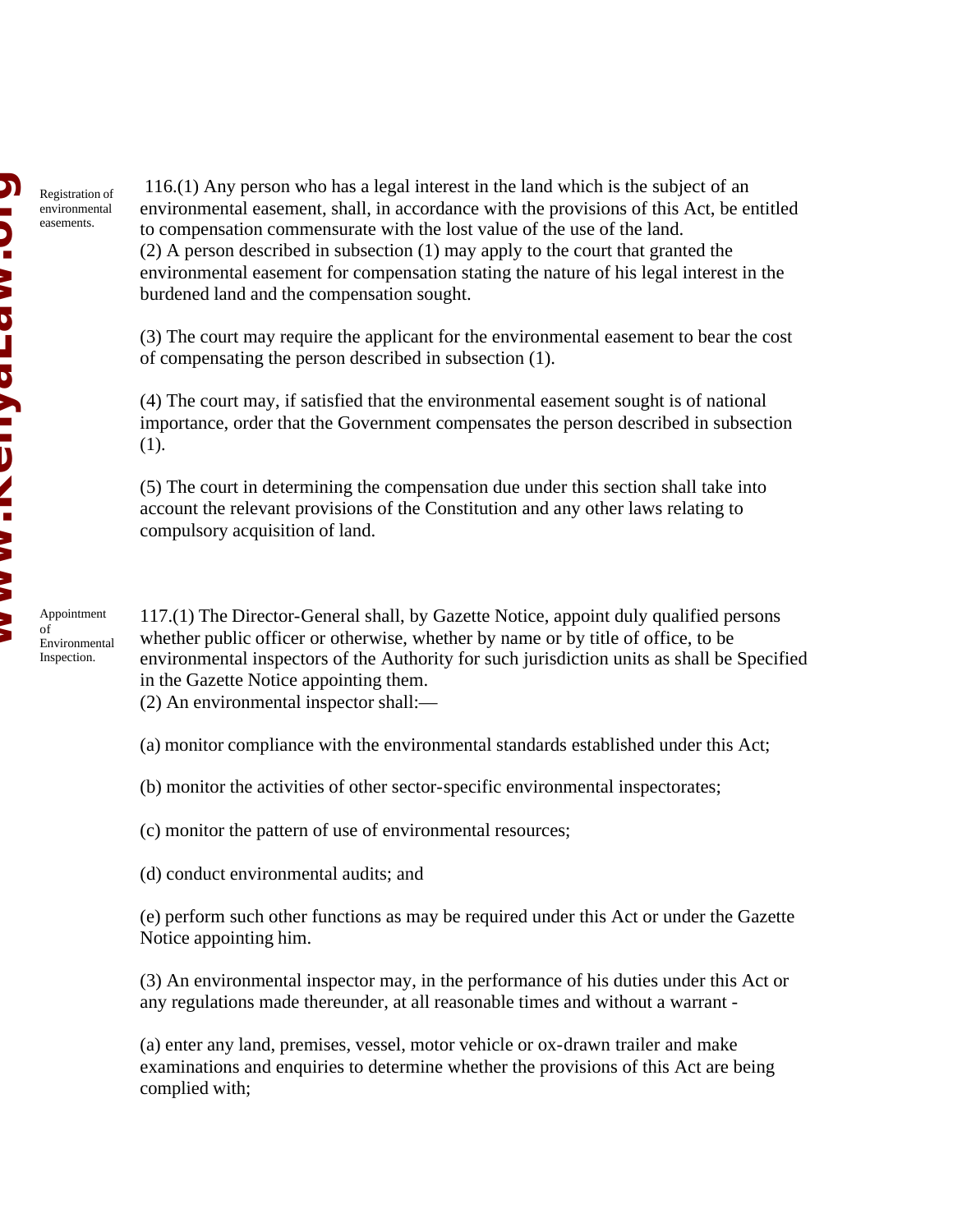(b) require the production of, inspect, examine and copy licences, registers, records and other documents relating to this Act or any other law relating to the environment and the management of natural resources;

(c) take samples of any articles and substances to which this Act relates and, as may be prescribed, submit such samples for test and analysis;

(d) carry out periodic inspections of all establishments and undertakings within their respective jurisdictional limits which manufacture, produce as by products, import, export, store, sell, distribute or use any substances that are likely to have significant impact on the environment, to ensure that the provisions of this Act are complied with;

(e) seize any article, vessel, motor vehicle, plant, equipment, substance or any other thing which he reasonably believes has been used in the commission of an offence under this Act or the regulations made thereunder;

(f) with the written approval of the Director-General order the immediate closure of any manufacturing plant or other establishment or undertaking which pollute the environment contrary to the provisions of this Act and to require the owner or operator of such establishment or undertaking to implement any remedial measures that the environmental inspector may direct in the notice closing down the establishment or undertaking. Any establishment or undertaking closed down under this paragraph may resume its operations only with the written approval of the Director-General;

(g) with the approval of the Director-General issue an improvement notice requiring the owner or operator of any manufacturing plant, vessel, motor vehicle or other establishment or undertaking to cease any activities deleterious to the environment and to take appropriate remedial measures, including the installation of new plant and machinery if necessary, within such reasonable time as the Director-General may determine;

(h) with an arrest warrant and the assistance of a police officer, arrest any person whom he reasonably believes has committed an offence under this Act; and

(i) install any equipment on any land, premise, vessel or motor vehicle for purposes of monitoring compliance with the provisions of this Act, or the regulations made thereunder upon giving the owner or occupier of the land three months written notice.

(4) In exercising his powers under this Act, the environmental inspector shall suitably identify himself.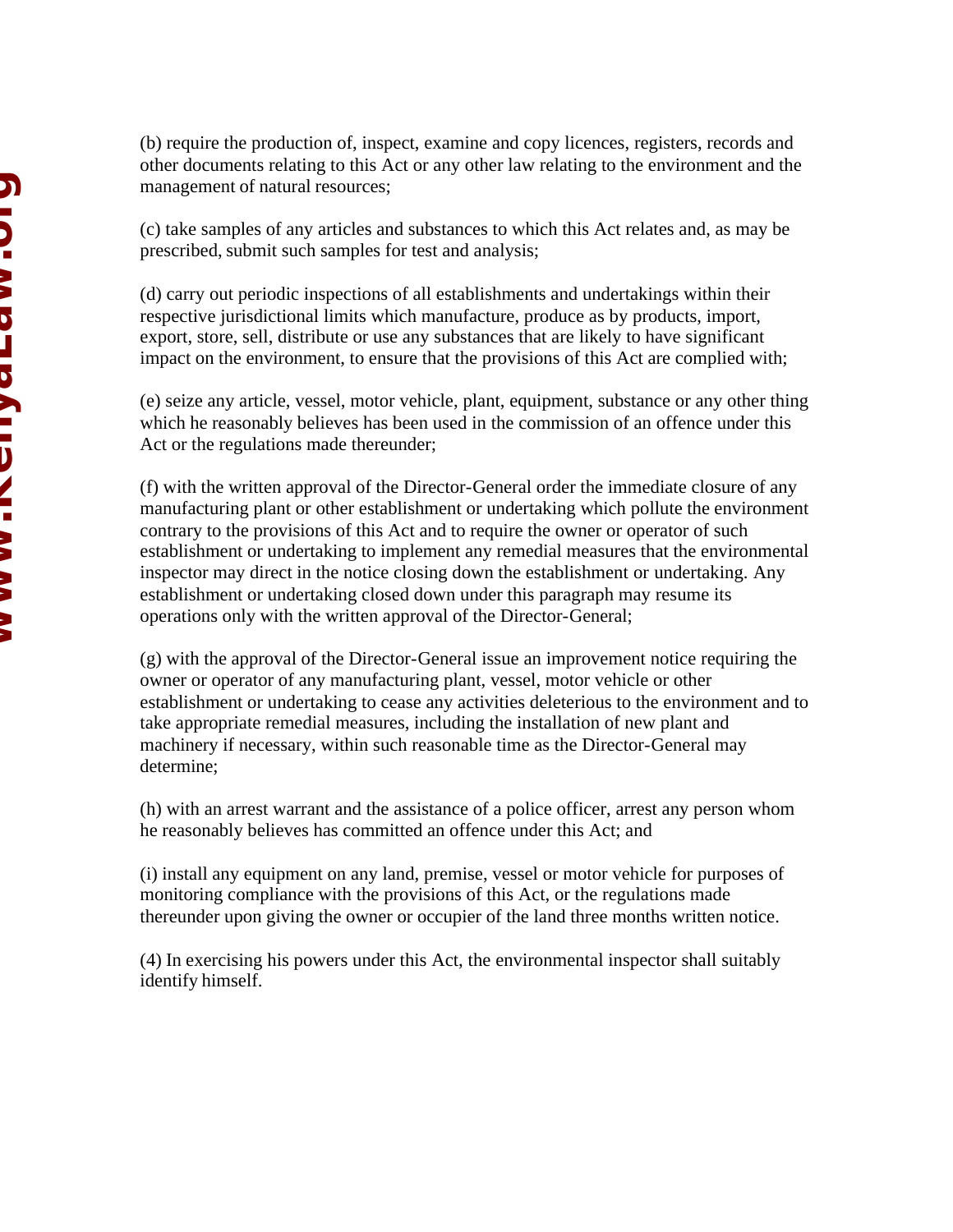118.Subject to the Constitution and the directions and control of the Attorney-General, an environmental inspector may, in any case in which he considers it desirable so to do:—

(a) institute and undertake criminal proceedings against any person before a court of competent jurisdiction (other than a court martial) in respect of any offence alleged to have been committed by that person under this Act; and

(b) discontinue at any stage with the approval of the Attorney-General, before judgement is delivered any such proceedings instituted or undertaken by himself.

119.(1) The Director-General may, by Notice in the Gazette, designate such number of laboratories as he may consider necessary, analytical or reference laboratories for the purpose of this Act.

(2) A notice under subsection (1) shall state the specific functions of the laboratory, local limits or subject matter which the laboratory shall serve and the persons appointed as analysts in respect of that laboratory.

(3) The Authority shall, on the advice of the Standards Enforcement Review Committee, prescribe the form and manner in which samples will be taken for analysis.

120.(1) A laboratory designated as an analytical or reference laboratory under section 119 shall issue a certificate of analysis of any substance submitted to it under this Act. (2) The certificate of analysis shall state the methods of analysis followed and shall be the analyst or the reference analyst, as the case may be.

(4) A certificate issued under subsection (1) and complying with subsection (2) shall be sufficient evidence of the facts stated in the certificate for all purpose under this Act.

(5) The results of any analysis made by the laboratory shall be open to inspection by all interested parties.

 121.(1) The Director-General shall, by notice in the Gazette, prescribe the activities for which records shall be kept for the purposes of this Act, the contents of such records and the manner in which they shall be kept.

(2) The records kept in accordance with subsection (1) of this section and any other records available at the site of an establishment or undertaking shall be made available at such reasonable time to any environmental inspector for the purpose of—

(a) an environmental audit;

(b) environmental monitoring and evaluation;

laboratory analysis of samples.

**Windshaum.com NANA HACITALISM.** 

Procedures for

Certificate of analysis and its effect.

Records to be kept.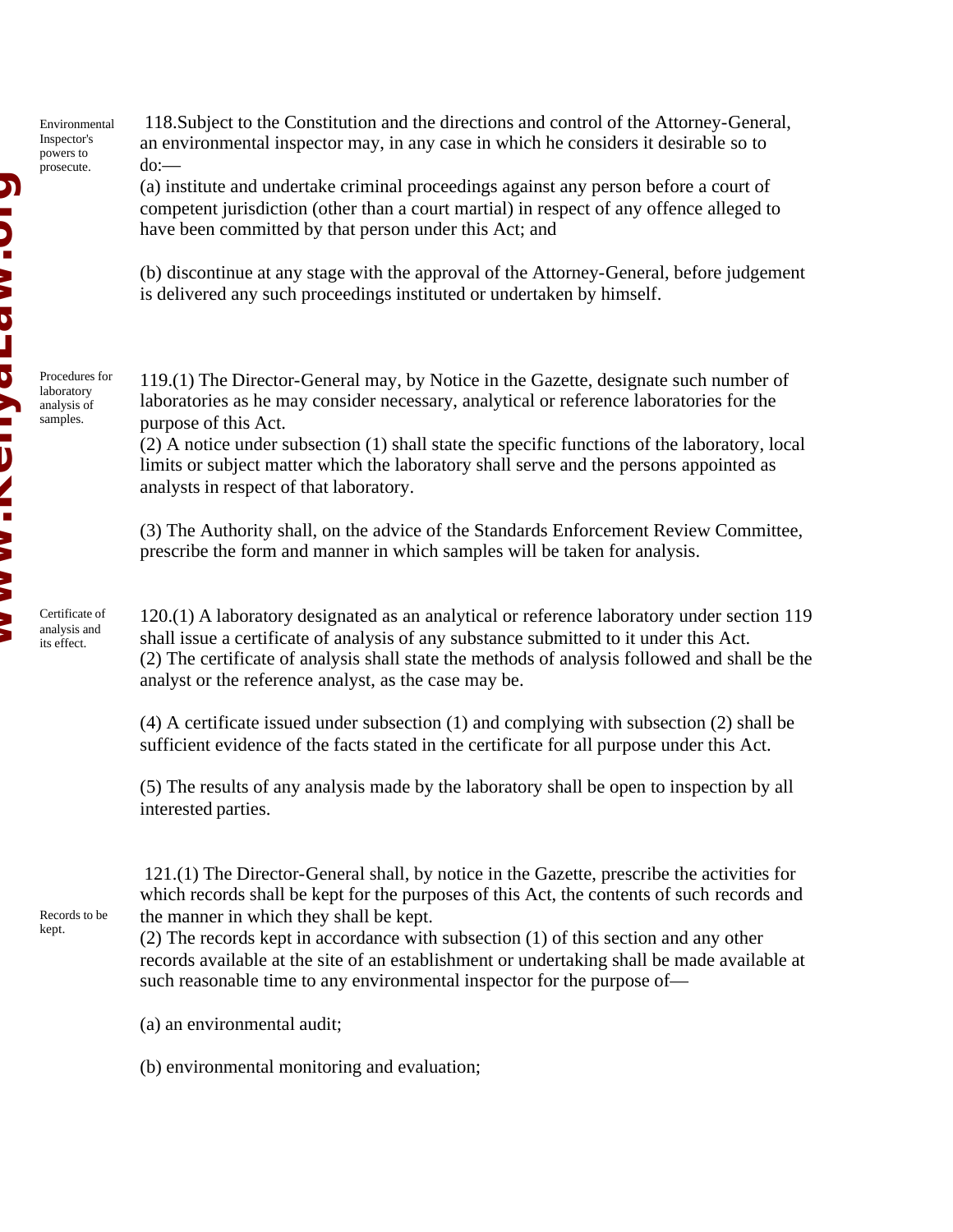(c) pollution control;

(d) inspection;

(e) any other purpose that may be prescribed by the Director-General from time to time.

Transmission of records to the Authority.

Public Access to records transmitted to the Authority.

 122.The records kept under section 121 shall be transmitted annually to the Authority or its designated representative to be received not later than one month after the end of each calendar year. The Authority shall keep all records transmitted hereunder and may maintain their confidentiality if the applicable circumstances so require.

123.(1) Subject to the provisions of section 122, any person may have access to any records transmitted to the Authority under this Act.

(2) A person desiring access to such records referred to in subsection (1) may on application to the Authority, be granted access to the said records on the payment of a fee prescribed by the Authority.

124.(1) Where Kenya is a party to an international treaty, convention or agreement, whether bilateral or multilateral, concerning the management of the environment, the Authority shall, subject to the direction and control of the Council, in consultation with relevant lead agencies:—

(a) initiate legislative proposals for consideration by the Attorney-General, for purposes of giving effect to such treaty, convention or agreement in Kenya or for enabling Kenya to perform her obligations or exercise her rights under such treaty, convention or agreement; and

(b) identify other appropriate measures necessary for the national implementation of such treaty, convention or agreement.

(2) The Authority shall, in relation to the formation of international treaties, conventions or agreements on the environment, assist the relevant lead agencies negotiating such treaties, conventions or agreements

(3) The Authority shall keep a register of all international treaties, agreements or conventions in the field of the environment to which Kenya is a party.

125.(1) There is established a Tribunal to be known as the National Environment Tribunal which shall consist of the following members— (a) a chairman nominated by the Judicial Service Commission, who shall be a person qualified for appointment as a judge of the High Court of Kenya;

(b) an advocate of the High Court of Kenya nominated by the Law Society of Kenya;

Establishment of the National Environment Tribunal.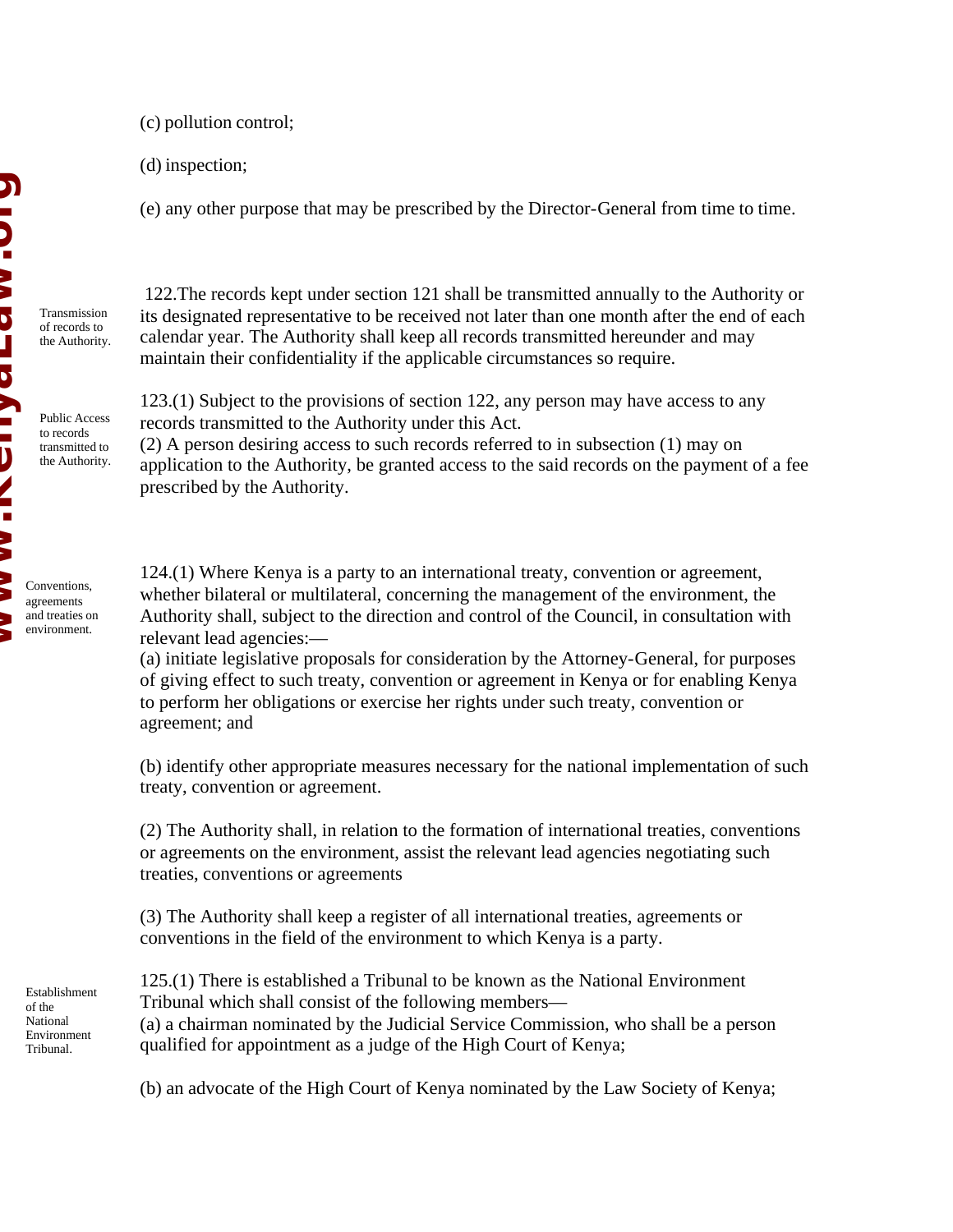(c) a lawyer with professional qualifications in environmental law appointed by the Minister; and

(d) two persons who have demonstrated exemplary academic competence in the field of environmental management appointed by the Minister.

(2) All appointments to the Tribunal shall be by name and by Gazette Notice issued by the Minister.

(3) The members of the Tribunal shall be appointed at different times so that the respective expiry dates of their terms of office shall fall at different times.

(4) The office of a member of the Tribunal shall become vacant:—

(a) at the expiration of three years from the date of his appointment;

(b) if he accepts any office the holding of which, if he were not a member of the Tribunal, would make him ineligible for appointment to the office of a member of the Tribunal;

(c) if he is removed from membership of the Tribunal by the Minister for failure to discharge the functions of his office (whether arising from infirmity of body or mind or from any other cause) or for misbehavior; and

(d) if he resigns the office of member of the Tribunal.

126.(1) The Tribunal shall not be bound by the rules of evidence as set out in Evidence Act.

(2) The Tribunal shall, upon an appeal made to it in writing by any party or a referral made to it by the Authority on any matter relating to this Act, inquire into the matter and make an award, give directions, make orders or make decisions thereon, and every award, direction, order or decision made shall be notified by the Tribunal to the parties concerned, the Authority or any relevant committee thereof, as the case may be.

(3) The Tribunal shall sit at such times and in such places as it may appoint.

(4) The proceedings of the Tribunal shall be open to the public save where the Tribunal, for good cause, otherwise directs.

(5) Except as expressly provided in this Act or any regulations made thereunder, the Tribunal shall regulate its proceedings as it deems fit.

Proceedings of the Tribunal. Cap. 80.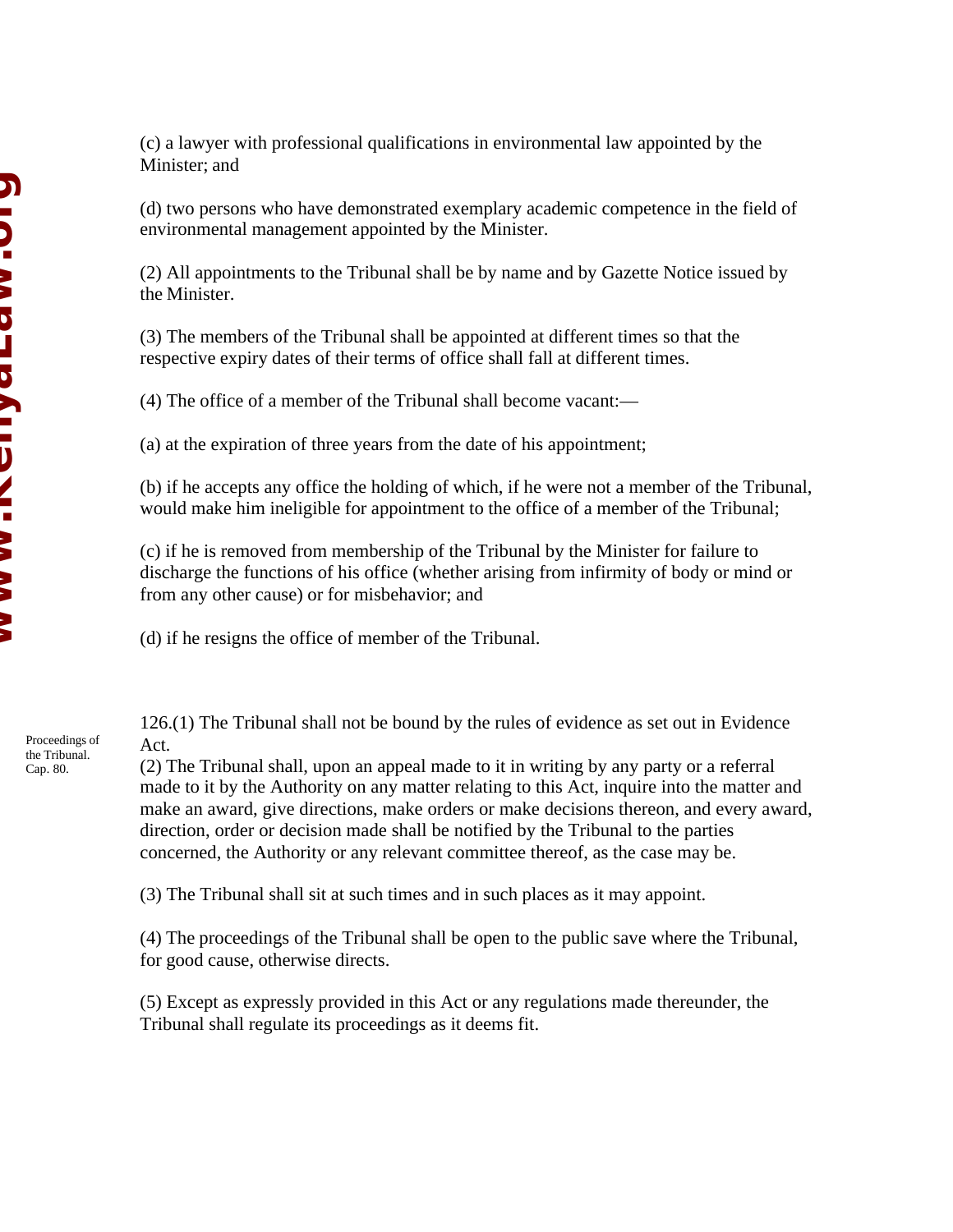127.(1) The Tribunal may:— Awards of the Tribunal.

(a) make such orders for the purposes of securing the attendance of any person at any place where the Tribunal is sitting, discovery or production of any document concerning a matter before the Tribunal or the investigation of any contravention of this Act as it deems necessary or expedient;

(b) take evidence on oath and may for that purpose administer oaths; or

(c) on its own motion summon and hear any person as witness;

(2) Any person who—

(a) fails to attend the Tribunal after having been required to do so under subsection (1) (a);

(b) refuses to take oath or affirmation before the Tribunal or being a public officer refuses to produce any article or document when lawfully required to do so by the Tribunal;

(c) knowingly gives false evidence or information which he knows to be misleading before the Tribunal; or

(d) at any sitting of the Tribunal—

(i) wilfully insults any member or officer of the Tribunal;

(ii) wilfully interrupts the proceedings or commits any contempt of the Tribunal;

(e) fails or neglects to comply with a decision order, direction or notice confirmed by the Tribunal commits an offence under this Act.

Quorum of the Tribunal for determination.

128.(1) For the purposes of hearing and determining any cause or matter under this Act, the Chairman and two members of the Tribunal shall form a quorum.

(2) A member of the Tribunal who has a direct interest in any matter which is the subject of the proceedings before the Tribunal shall not take part in those proceedings.

Appeals to the Tribunal.

 129.(1) Any person who is aggrieved by:— (a) a refusal to grant a licence or to the transfer of his licence under this Act or regulations made thereunder;

(b) the imposition of any condition, limitation or restriction on his licence under this Act or regulations made thereunder;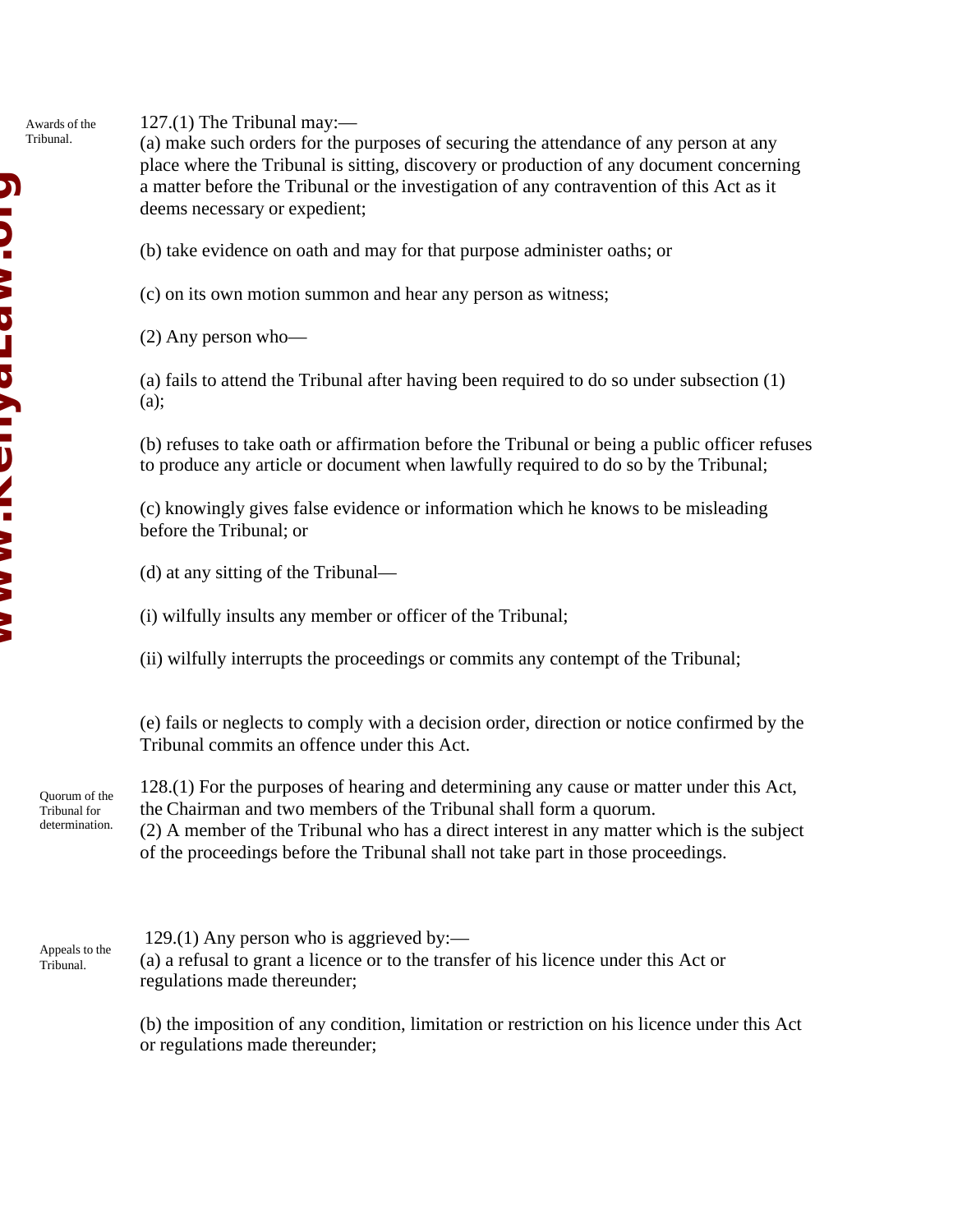**Windshaum.com NID. >> DTD > ID\L: >> >> \** 

(c) the revocation, suspension or variation of his licence under this Act or regulations made thereunder;

(d) the amount of money which he is required to pay as a fee under this Act or regulations made thereunder;

(e) the imposition against him of an environmental restoration order or environmental improvement order by the Authority under this Act or regulations made thereunder;

may within sixty days after the occurrence of the event against which he is dissatisfied, appeal to the Tribunal in such manner as may be prescribed by the Tribunal.

(18) Unless otherwise expressly provided in this Act, where this Act empowers the Director-General, the Authority or Committees of the Authority to make decisions, such decisions may be subject to an appeal to the Tribunal in accordance with such procedures as may be established by the Tribunal for that purpose.

(19) Upon any appeal, the Tribunal may:—

(a) confirm, set aside or vary the order or decision in question;

(b) exercise any of the powers which could have been exercised by the Authority in the proceedings in connection with which the appeal is brought; or

(c) make such other order, including an order for costs, as it may deem just.

(20) Upon any appeal to the Tribunal under this section, the status quo of any matter or activity, which is the subject of the appeal, shall be maintained until the appeal is determined.

Appeals to the High Court.

130.(1) Any person aggrieved by a decision or order of the Tribunal may, within thirty days of such decision or order, appeal against such decision or order to the High Court. (2) No decision or order of the Tribunal shall be enforced until the time for lodging an appeal has expired or, where the appeal has been commenced, until the appeal has been determined.

(3) Notwithstanding the provisions of subsection (2), where the Director-General is satisfied that immediate action must be taken to avert serious injuries to the environment, the Director-General shall have the power to take such reasonable action to stop, alleviate or reduce such injury, including the powers to close down any undertaking, until the appeal is finalised or the time for appeal has expired.

(4) Upon the hearing of an appeal under this section, the High Court may:—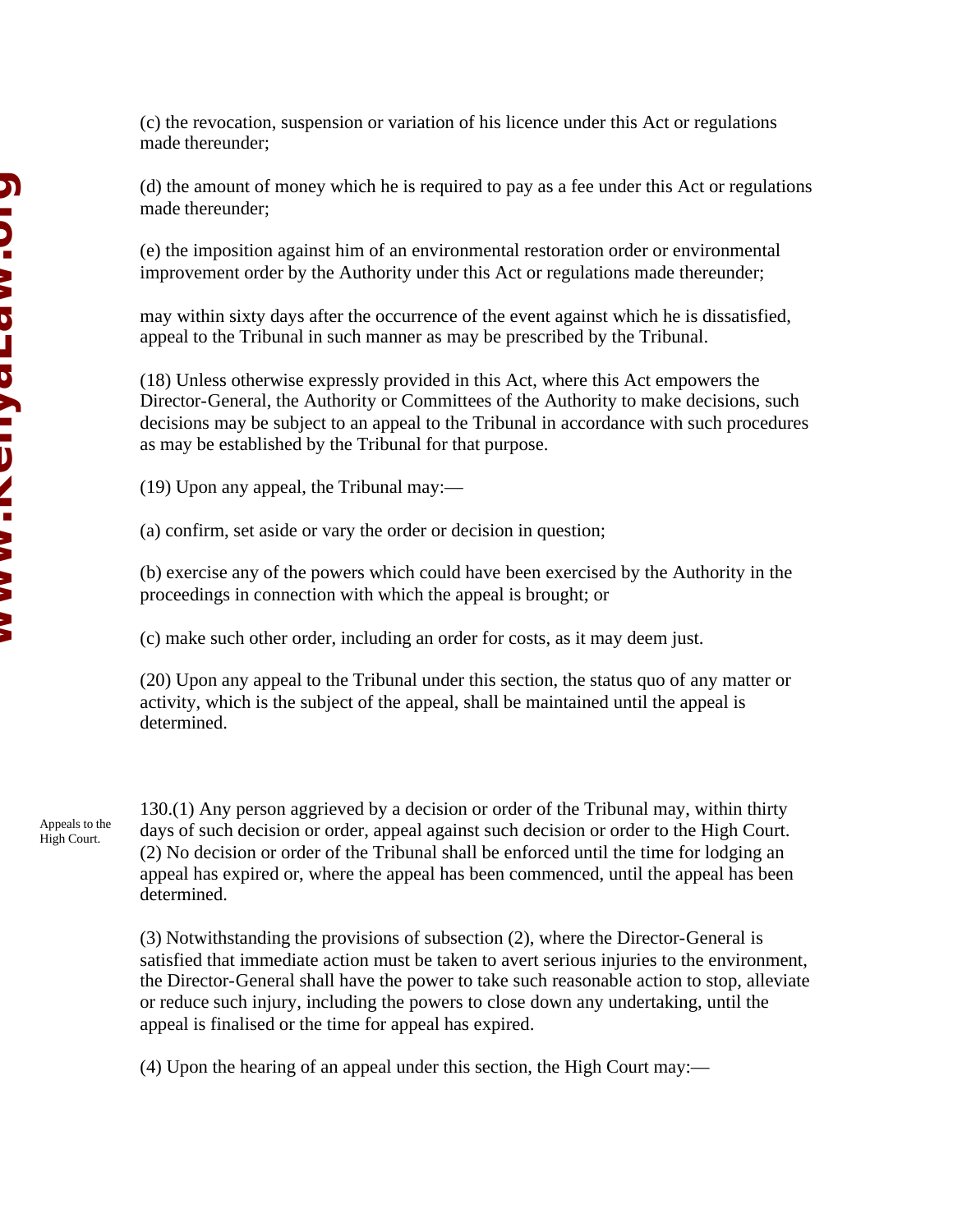Power to appoint Environment Assessors.

Tribunal in complex matters, etc. (a) confirm, set aside or vary the decision or order in question;

(b) remit the proceedings to the Tribunal with such instructions for further consideration, report, proceedings or evidence as the court may deem fit to give;

(c) exercise any of the powers which could have been exercised by the Tribunal in the proceedings in connection with which the appeal is brought; or

(d) make such other order as it may deem just, including an order as to costs of the appeal or of earlier proceedings in the matter before the Tribunal.

(5) The decision of the High Court on any appeal under this section shall be final.

131.The Chairman of the Tribunal may appoint any persons with special skills or knowledge on environmental issues which are the subject matter of any Proceedings or inquiry before the Tribunal to act as assessors in an advisory capacity in any case where it appears to the Tribunal that such special skills or knowledge are required for proper determination of the matter.

132.(1) When any matter to be determined by the Authority under this Act appears to it to involve a point of law or to be of unusual importance or complexity, it may, after giving notice to the concerned parties, refer the matter to the Tribunal for direction. (2) Where any matter has been referred to the Tribunal under subsection (1), the Authority and the parties thereto shall be entitled to be heard by the Tribunal before any decision is made in respect of such matter and may appear personally or be represented by an Advocate.

(3) Any person who is a party to proceedings before the Tribunal may appear in person or be represented by an Advocate before the Tribunal.

133.(1) The Chairman or other members of the Tribunal shall not be liable to be sued in a civil court for an act done or omitted to be done or ordered to be done by them in the discharge of their duty as members of the Tribunal, whether or not within the limits of their jurisdiction, provided they, at the time, in good faith, believed themselves to have jurisdiction to do or order the act complained of; and no offer of the Tribunal or other person bound to execute the lawful warrants, orders or other process of the Tribunal shall be liable to be sued in any court for the execution of a warrant, order or process which he would have been bound to execute if within the jurisdiction of the Tribunal. (2) It shall be an offence for any person to engage in acts or make omissions amounting to contempt of the Tribunal and the Tribunal may punish such person for contempt in accordance with the provisions of this Act. Immunity.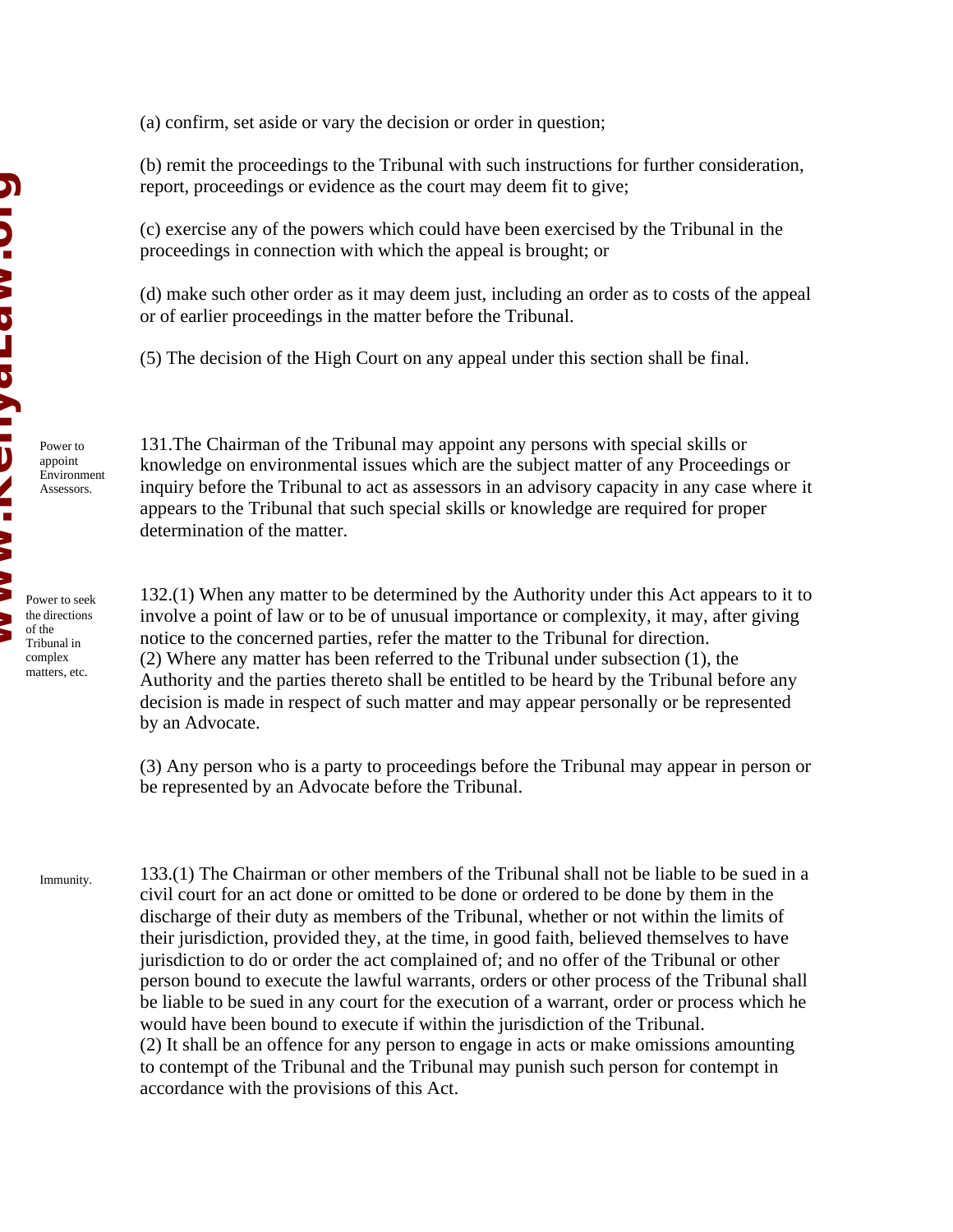Appointment

Powers to

Tribunals. of a secretary to the Tribunal.

**Offences** relating to inspection.

remuneration and allowances as the Minister shall determine. shall be paid such allowances as the Minister shall determine. 136.(1) The Ministry may establish such other Tribunals in any part of Kenya as he deems appropriate. (2) The provisions of section 126-135 shall applymutatismutandisto any Tribunal established under subsection (1). 137.Any person who— Act or regulations made thereunder; (b) fails to comply with a lawful order or requirement made by an environmental inspector in accordance with this Act or regulations made thereunder; motor vehicle which he is empowered to enter under this Act or regulations made thereunder; (d) impersonates an environmental inspector; the provisions of this Act or regulations made thereunder; the cause of his duties under this Act or regulations made thereunder; or regulations made thereunder; an environmental inspector; commits an offence and shall, on conviction be liable to imprisonment for a term not exceeding twenty four months, or to a fine of not more than five hundred thousand Remuneration establish other

134.There shall be paid to the Chairman and the members of the Tribunal such

135.The Minister shall appoint a public officer to be the Secretary to the Tribunal who

(a) hinders or obstructs an environmental inspector in the exercise of his duties under this

(c) refuses an environmental inspector entry upon any land or into any premises, vessel or

(e) refuses an environmental inspector access to records or documents kept pursuant to

(f) fails to state or wrongly states his name or address to an environmental inspector in

(g) misleads or gives wrongful information to an environmental inspector under this Act

(h) fails, neglects or refuses to carry out an improvement order issued under this Act by

shillings, or both.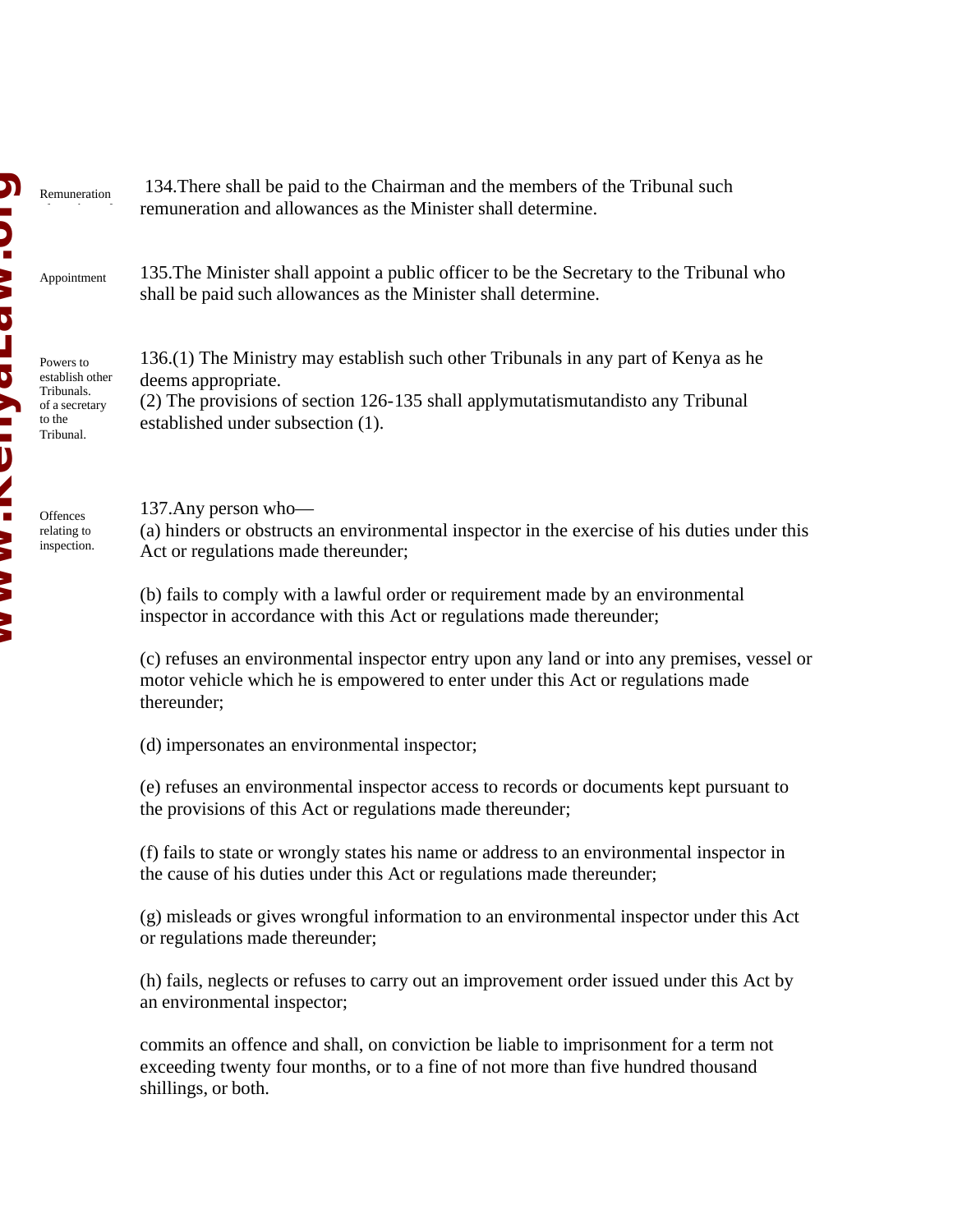**Offences** relating to environmen tal impact assessment.

**Offences** relating to Records.

138.Any person who—

(a) fails to submit a project report contrary to the requirements of section 58 of this Act;

(b) fails to prepare an environmental impact assessment report in accordance with the requirements of this Act or regulations made thereunder;

(c) fraudulently makes false statements in an environmental impact assessment report submitted under this Act or regulations made thereunder;

commits an offence and is liable on conviction to imprisonment for a term not exceeding twenty four months or to a fine of not more than two million shillings or to both such imprisonment and fine.

139.Any person who— (a) fails to keep records required to be kept under this Act;

(b) fraudulently alters any records required to be kept under this Act;

(c) fraudulently makes false statements in any records required to be kept under this Act;

commits an offence and is liable upon conviction to a fine of not more than five hundred thousand shillings or to imprisonment for a term of not more than eighteen months or to both such fine and imprisonment.

**Offences** relating to Standards.

140.Any person who— (a) contravenes any environmental standard prescribed under this Act;

(b) contravenes any measure prescribed under this Act;

(c) uses the environment or natural resources in a wasteful and destructive manner contrary to measures prescribed under this Act;

commits an offence and shall be liable upon conviction, to a fine of not more than five hundred thousand shillings or to imprisonment for a term of not more than twenty four months or to both such fine and imprisonment.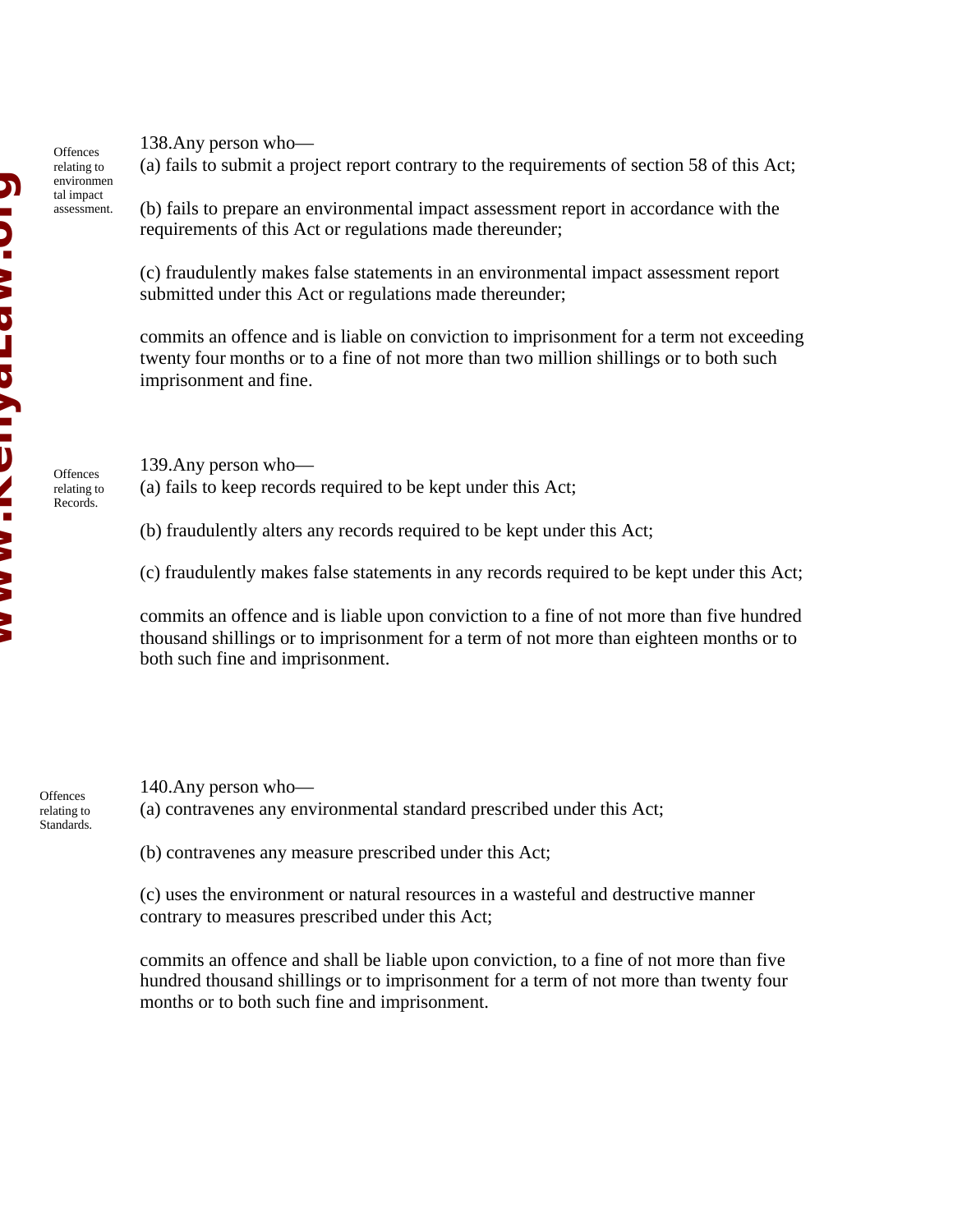141.Any person who—

(a) fails to manage any hazardous waste and materials in accordance with this Act;

(b) imports any hazardous waste contrary to this Act;

(c) knowingly mislabels any waste, pesticide, chemical, toxic substance or radioactive matter;

(d) fails to manage any chemical or radioactive substance in accordance with this Act;

(e) aids or abets illegal trafficking in hazardous waste, chemicals, toxic substances and pesticides or hazardous substances;

(f) disposes of any chemical contrary to this Act or hazardous waster within Kenya;

(g) withholds information or provides false information about the management of hazardous wastes, chemicals or radioactive substances;

commits an offence and shall, on conviction, be liable to a fine of not less than one million shillings, or to imprisonment for a term of not less than two years, or to both.

 $142(1)$  Any person who-

(a) discharges any dangerous materials, substances, oil, oil mixtures into land, water, air, or aquatic environment contrary to the provisions of this Act;

(b) pollutes the environment contrary to the provisions of this Act;

(c) discharges any pollutant into the environment contrary to the provisions of this Act;

commits an offence and shall on conviction, be liable to a fine not exceeding five hundred thousand shillings.

(2) In addition to any sentence that the Court may impose upon a polluter under subsection (1) of this Section, the Court may direct that person to—

(a) pay the full cost of cleaning up polluted environment and of removing the pollution;

(b) clean up the polluted environment and remove the effects of pollution to the satisfaction of the Authority.

**Offences** relating to hazardous wastes, materials, chemicals and radioactive substances.

> **Offences** relating to pollution.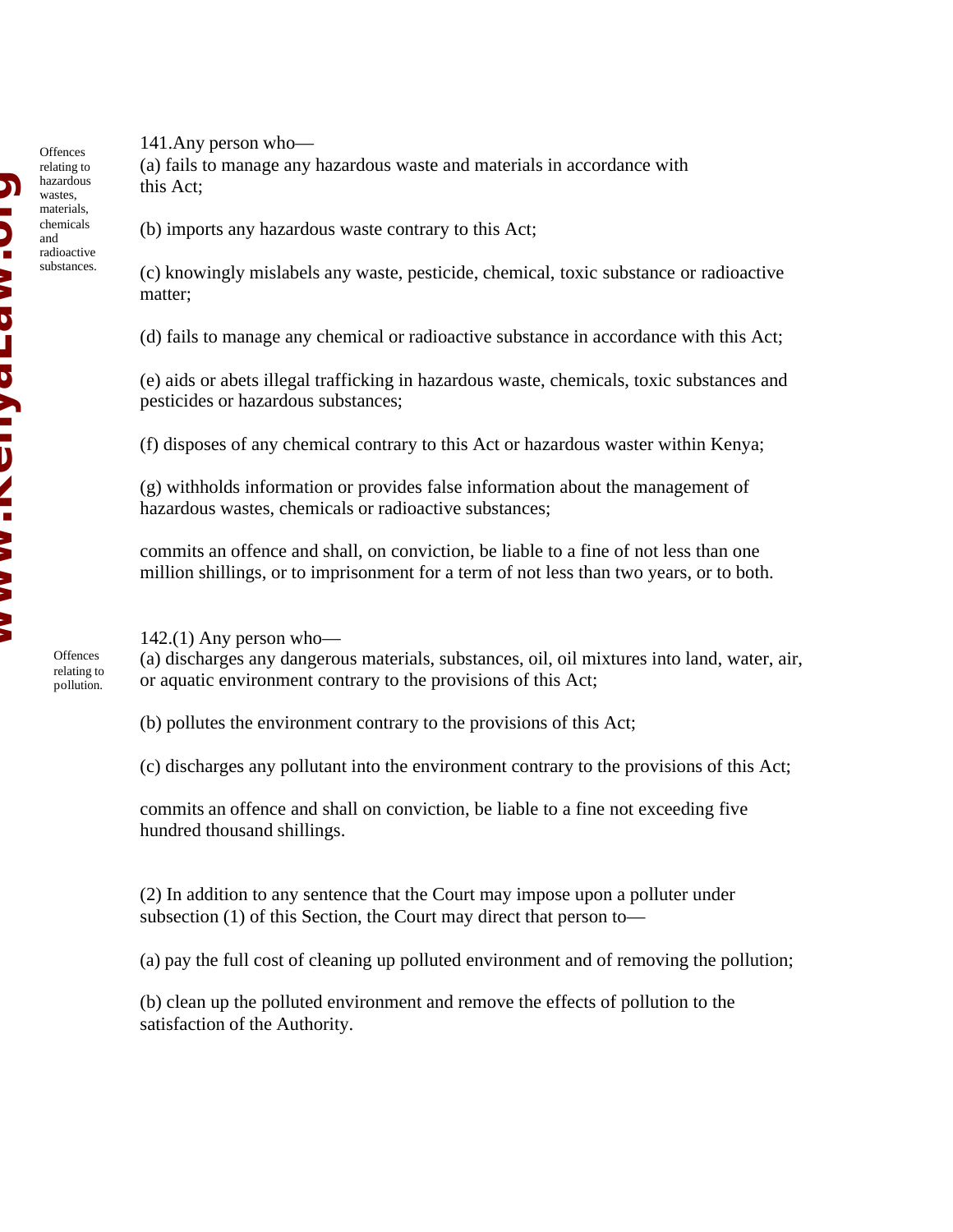(3) Without prejudice to the provisions of subsections (1) (2) of this section, the court may direct the polluter to meet the cost of the pollution to any third parties through adequate compensation, restoration or restitution.

143.Any person who:—

(a) fails, neglects or refuses to comply with an environmental restoration order made under this Act;

(b) fails, neglects or refuses to comply with an environmental easement, issued under this Act;

(c) fails, neglects or refuses to comply with an environmental conservation order made under this Act;

commits an offence and shall on conviction, be liable to imprisonment for a term not exceeding twelve months, or to a fine not exceeding five hundred thousand shillings, or to both.

 144.Any person who commits an offence against any provision of this Act or of regulations made thereunder for which no other penalty is specifically provided is liable, upon conviction, to imprisonment for a term of not more than eighteen months or to a fine of not more than three hundred and fifty thousand shillings or to both such fine and imprisonment.

Offences by bodies corporate, partnerships, principals and employees.

General Penalty.

> 145.(1) When an offence against this Act, is committed by a body corporate and every director or officer of the body corporate who had knowledge of the commission of the offence and who did not exercise due diligence, efficiency and economy to ensure compliance with this Act, shall be guilty of an offence.

(2) Where an offence is committed under this Act by a partnership, every partner or officer of the partnership who had knowledge of the commission of the offence and who did not exercise due diligence, efficiency and economy to ensure compliance with this Act, commits an offence.

(3) A person shall be personally liable for an offence against this Act, whether committed by him on his own account or as an agent or servant of another person.

(4) An employer or principal shall be liable for an offence committed by an employee or agent against this Act, unless the employer or principal proves that the offence was committed against his express or standing directions.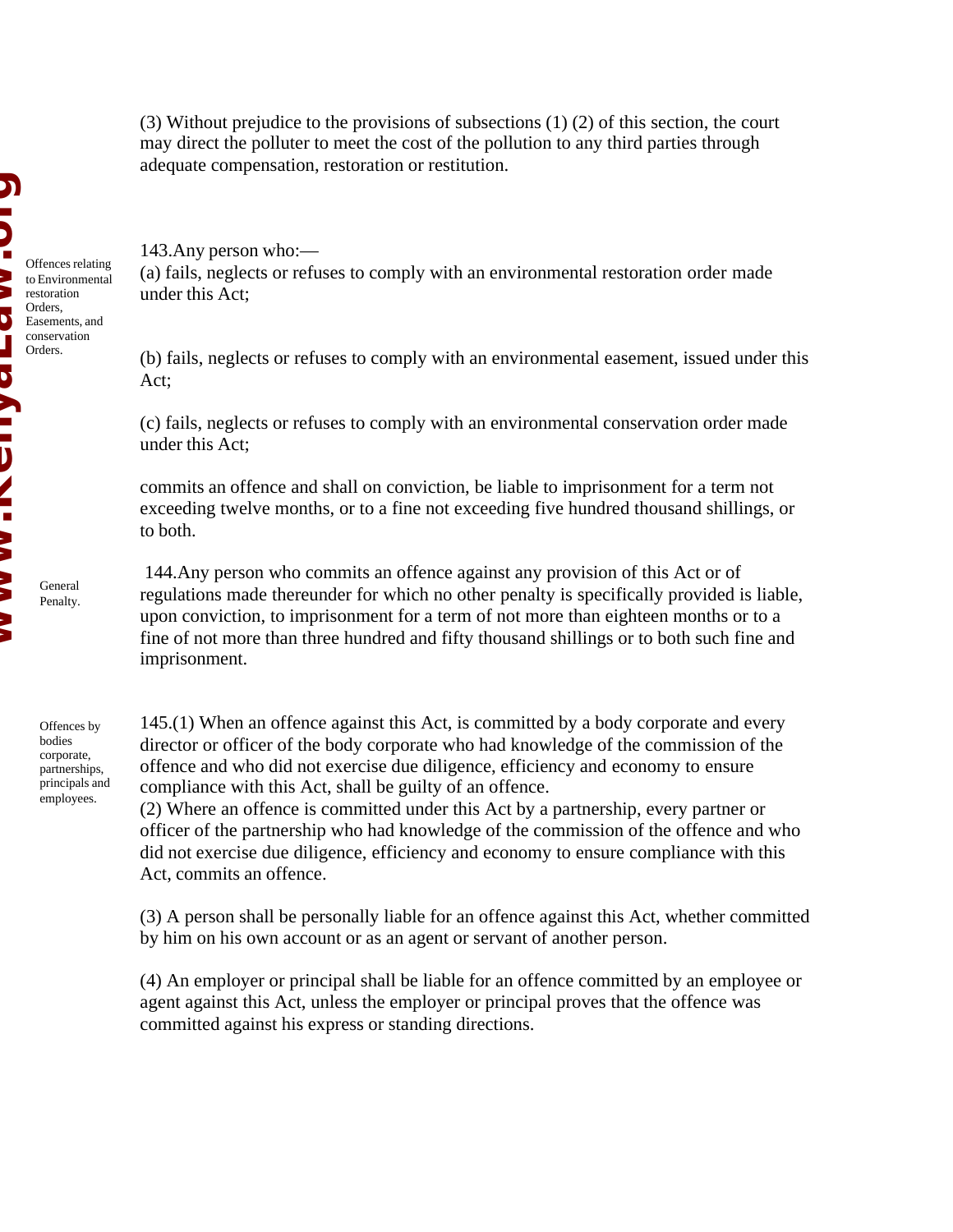Forfeiture, cancellation and other orders.

146.(1) The Court before which a person is charged for an offence under this Act or any regulations made thereunder may, in addition to any other order:— (a) upon the conviction of the accused; or

(b) if it is satisfied that an offence was committed notwithstanding that no person has been convicted of the offence;

order that the substance, motor vehicle, equipment and appliance or other thing by means whereof the offence concerned was committed or which was used in the commission of the offence be forfeited to the State and be disposed of as the court may direct.

(2) In making the order to forfeit under subsection (1) the Court may also order that the cost of disposing of the substance, motor vehicle, equipment, appliance or any other thing provided for in that subsection be borne by the person convicted thereunder.

(4) The Court may further order that any licence, permit or any authorisation given under this Act, and to which the offence relates, be cancelled.

(5) The Court may further issue an order requiring that a convicted person restores at his own cost, the environment to as near as it may be to its original state prior to the offence.

(6) The court may in addition issue an environmental restoration order against the person convicted in accordance with the provisions of this Act.

Power to make regulations. L.N.159/2003

 147.(1) The Ministry may, on the recommendation of the Authority and upon consultation with the relevant lead agencies, make regulations prescribing for matters that are required or permitted by this Act to be prescribed or are necessary or convenient to be prescribed for giving full effect to the provisions of this Act. (2) Regulations made under subsection (2) may—

(a) make provisions for the issue, amendment and revocation of any licence;

(b) provide for the charging of fees and levying of charges;

(c) adopt wholly or in part or with modifications any rules, standards, guidelines, regulations, by laws, codes, instructions, specifications, or administrative procedures prescribed by any lead agency either in force at the time of prescription or publication or as amended from time.

Existing laws relative to the environment.

 148.Any written law, in force immediately before the coming into force of this Act, relating to the management of the environment shall have effect subject to modifications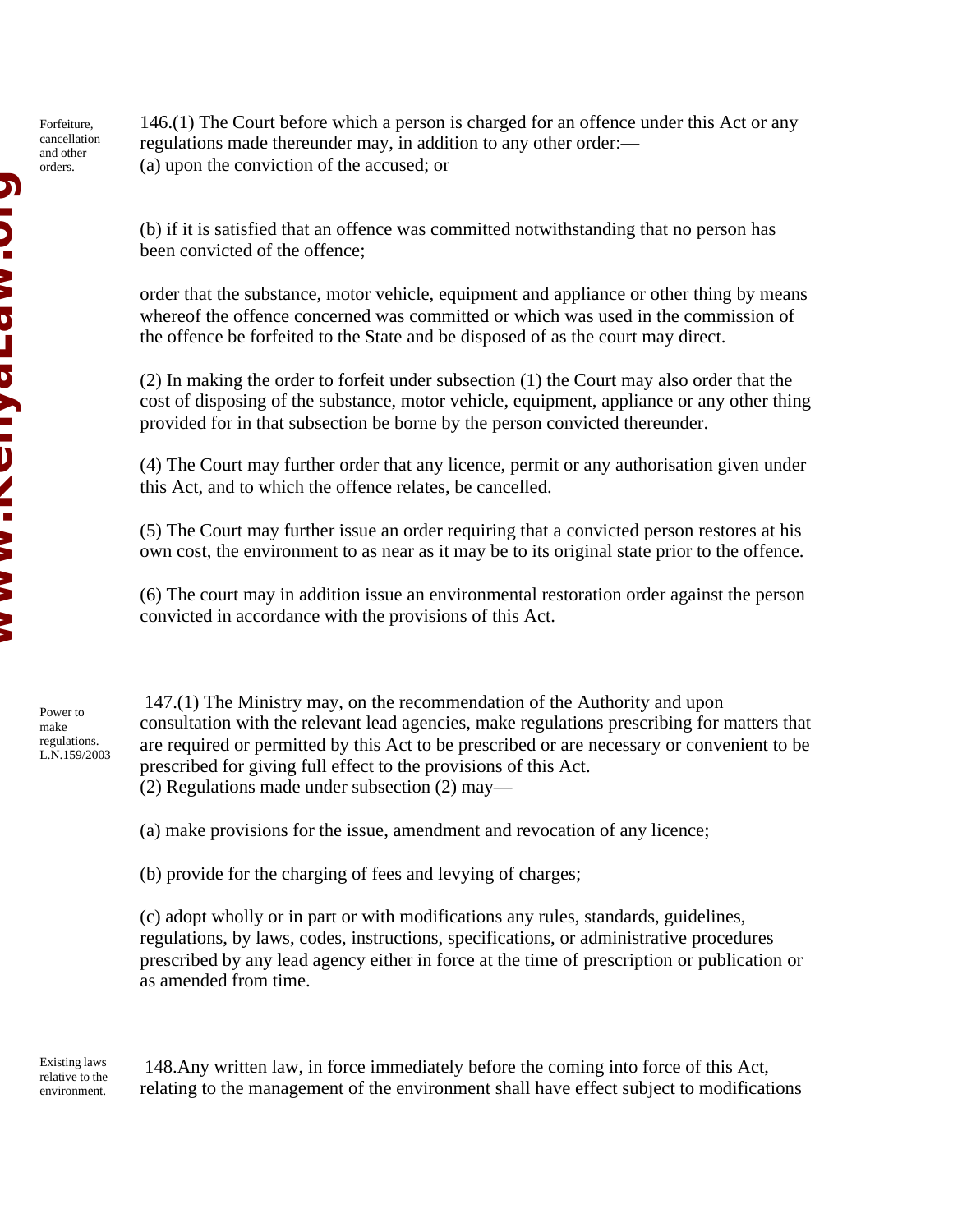as may be necessary to give effect to this Act, and where the provisions of any such law conflict with any provisions of this Act, the provisions of this Act shall prevail.

## **FIRST SCHEDULE (s.4(1)(b), 29(1)(c), (3)(b), 37(1)(b)**

Agriculture. Economic Planning and Development. Education. Energy. Environment. Finance. Fisheries. Foreign Affairs. Health. Industry, Law or Law Enforcement. Local Government. Natural Resources. Public Administration. Public Works. Research and Technology. Tourism. Water Resources.

## **SECOND SCHEDULE (s.58(1), (4))**

## **PROJECTS TO UNDERGO ENVIRONMENTAL IMPACT ASSESSMENT**

1. General—

(a) an activity out of character with its surrounding;

(b) any structure of a scale not in keeping with its surrounding;

(c) major changes in land use.

2. Urban Development including:—

(a) designation of new townships;

(b) establishment of industrial estates;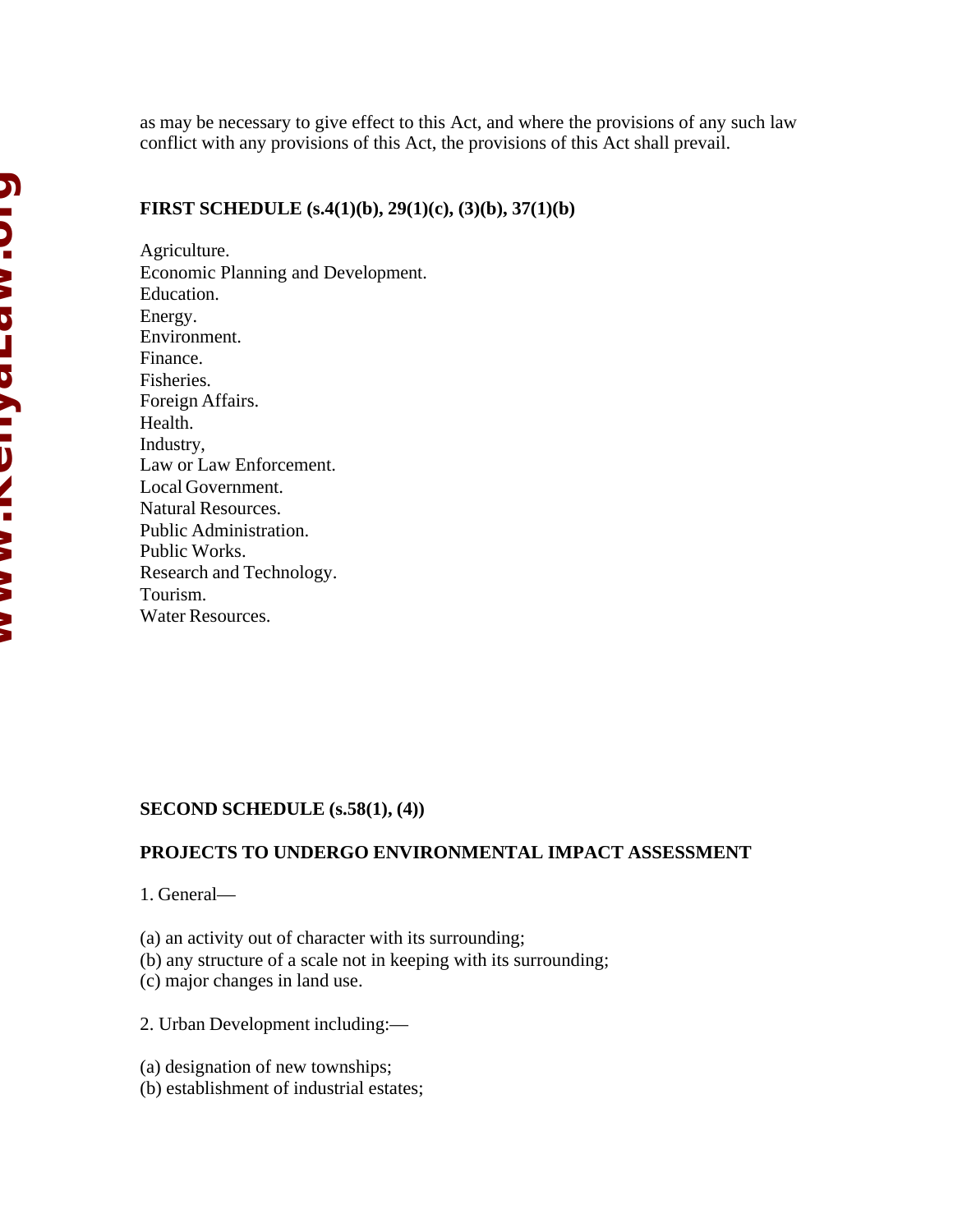- (c) establishment or expansion of recreational areas;
- (d) establishment or expansion of recreational townships in mountain areas, national parks and game reserves;
- (e) shopping centres and complexes.
- 3. Transportation including—
- (a) all major roads;
- (b) all road in scenic, wooded or mountainous areas and wetlands;
- (c) railway lines;
- (d) airports and airfields;
- (e) oil and gas pipelines;
- (f) water transport.

4. Dams, rivers and water resources including—

- (a) storage dams, barrages and Piers;
- (b) river diversions and water transfer between catchments;
- (c) flood control schemes;
- (d) drilling for the purpose of utilising ground water resources including geothermal energy.

5. Aerial spraying.

6. Mining, including quarrying and open-cast extraction of—

- (a) precious metals;
- (b) pemstones;
- (c) metalliferous ores
- (d) coal;
- (e) phosphates;
- (f) limestone and dolomite;
- (g) stone and slate;
- (h) aggregates, sand and gravel;
- (i) clay;
- (j) exploration for the production of petroleum in any form.
- (k) extracting alluvial gold with use of mercury.

7. Forestry related activities including—

- (a) timber harvesting;
- (b) clearance of forest areas;
- (c) reforestation and afforestation.
- 8. Agriculture including—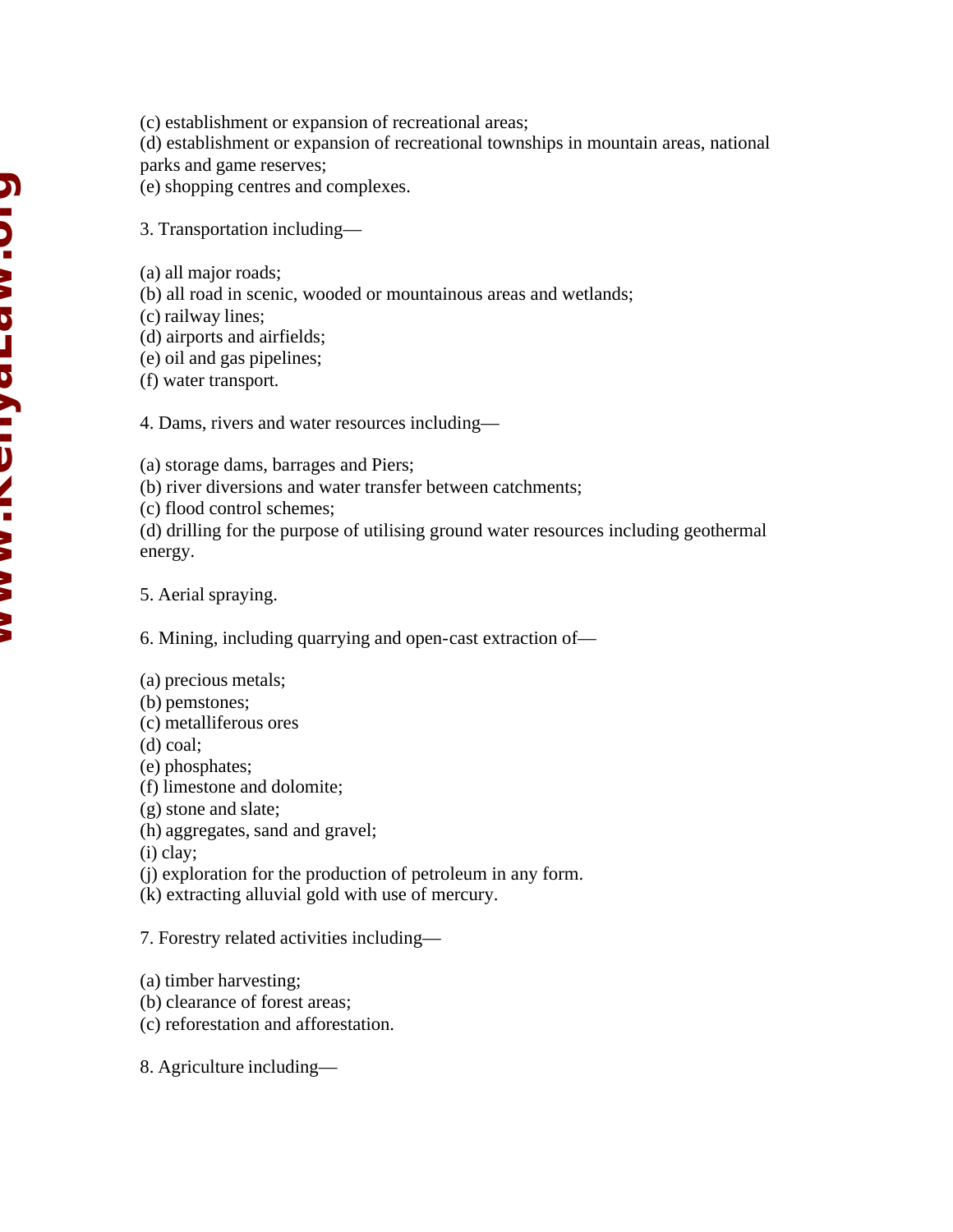- (a) large-scale agriculture;
- (b) use of pesticide;
- (c) introduction of new crops and animals;
- (d) use of fertilizers;
- (e) irrigation.

9. Processing and manufacturing industries including—

(a) mineral processing, reduction of ores and minerals;

- (b) smelting and refining of ores and minerals;
- (c) foundries;
- (d) brick and earthware manufacture;
- (e) cement works and lime processing;
- (f) glass works
- (g) fertilizer manufacture or processing;
- (h) explosive plants;
- (i) oil refineries and petro-chemical works;
- (j) tanning and dressing of hides and skins;
- (k) abattoirs and meat-processing plants;
- (l) chemical works and process plants;
- (m) brewing and malting;
- (n) bulk grain processing plants;
- (o) fish-processing plants;
- (p) pulp and paper mills;
- (q) food-processing plants;
- (r) plants for the manufacture of assembly of motor vehicles;
- (s) plant for the construction or repair of aircraft or railway equipment;
- (t) plants for the manufacture or assembly of motor vehicles;
- (u) plants for the manufacture of tanks, reservoirs and sheet-metal containers;
- (v) plants for the manufacture of coal briquettes;
- (w) plant for manufacturing batteries.

10. Electrical infrastructure including—

- (a) Electricity generation stations;
- (b) Electrical transmission lines;
- (c) Electrical sub-stations;
- (d) Pumped-storage schemes.

11. Management of hydrocarbons including the storage of natural gas and combustible or explosive fuels.

12. Waste disposal including—

- (a) sites for solid waste disposal;
- (b) sites for hazardous waste disposal;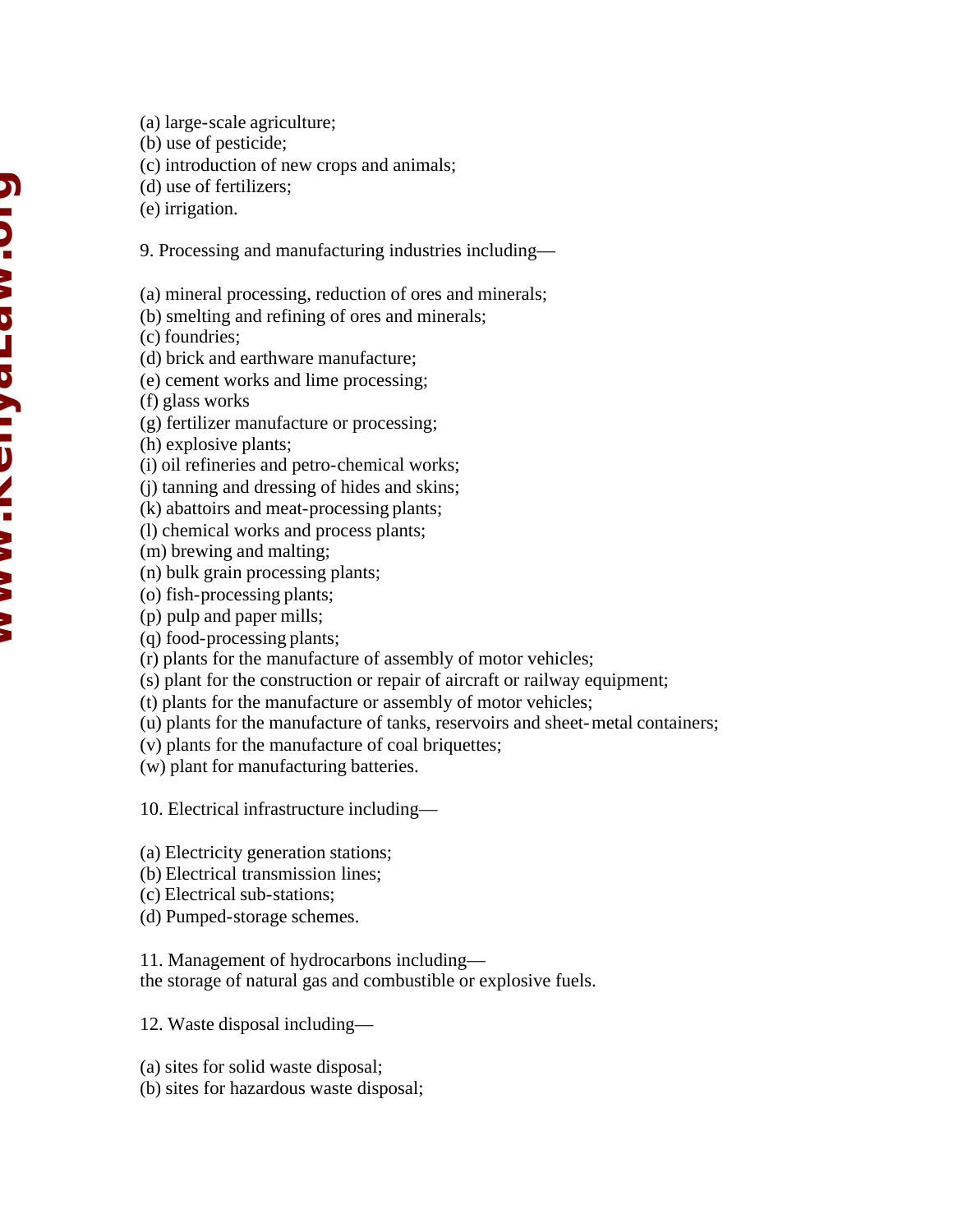- (c) sewage disposal works;
- (d) works involving major atmospheric emissions;
- (e) works emitting offensive odours.
- 13. Natural conservation areas including—
- (a) creation of national parks, game reserves and buffer zones;
- (b) establishment of wilderness areas;
- (c) formulation or modification of forest management policies;
- (d) formulation of modification of water catchment management policies;
- (e) policies for the management of ecosystems, especially by use of fire;
- (f) commercial exploitation of natural fauna and flora;
- (g) introduction of alien species of fauna and flora into ecosystems.

14. Nuclear Reactors.

15. Major developments in biotechnology including the introduction and testing of genetically modified organisms.

## **THIRD SCHEDULE (s.37(1)(d), 70(2))**

Representatives of the Government Ministries responsible for the following matters:—

Agriculture; Economic Planning and Development; Education; Energy; Environment; Finance; Fisheries; Health; Industry; Law and Law Enforcement; Local Government/Authority; Natural Resources; Public Administration; Public Works; Research and Technology; Tourism; Water Resources; Lands and Settlement; Labour; Information.